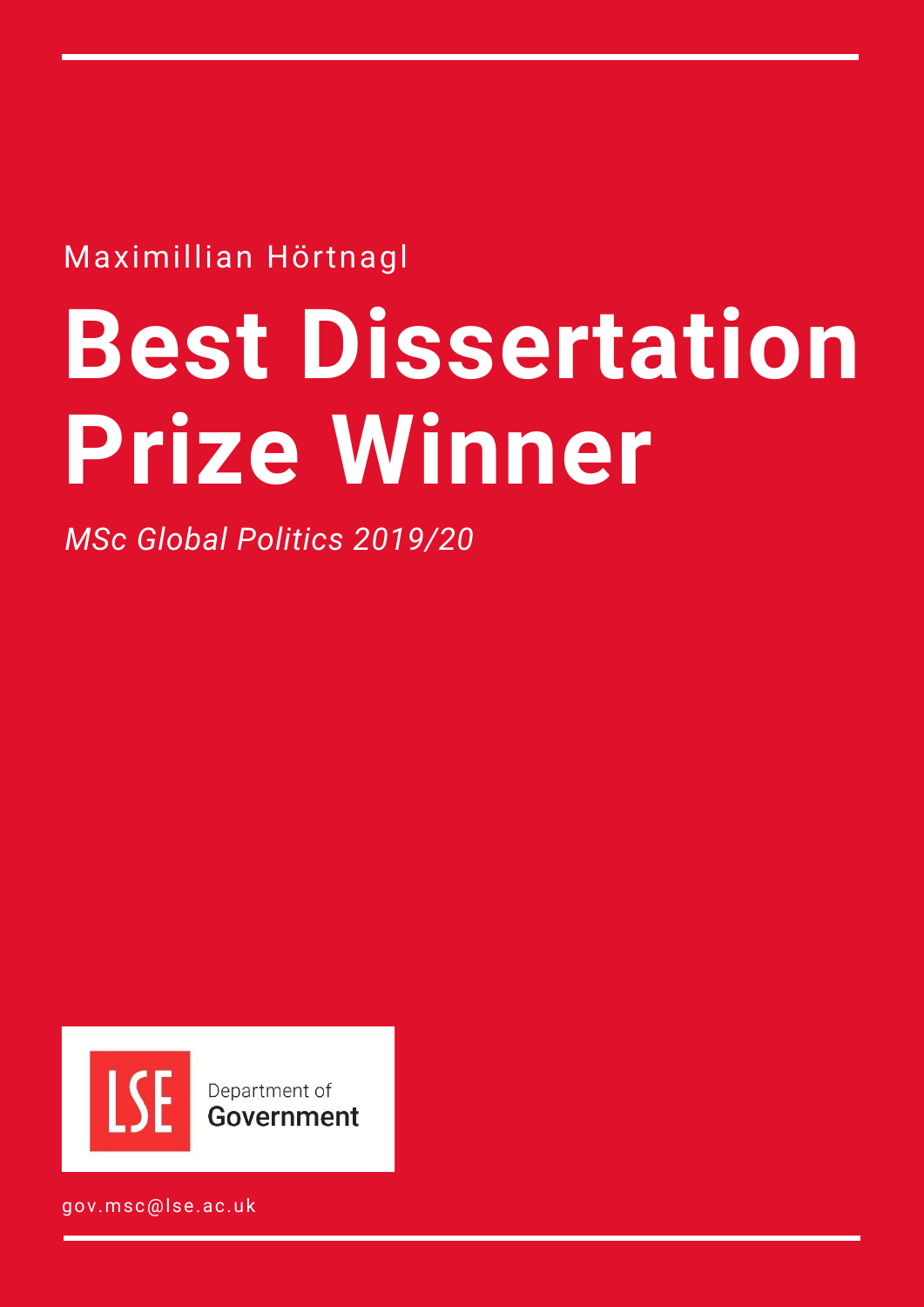# **Evaluating the International Criminal Court's performance: an empirical study of the court's deterrence effects in Darfur, Sudan**

A dissertation submitted by Maximillian Hortnagl to the Department of Government, the London School of Economics and Political Science, in part completion of the requirements for the MSc in Global **Politics** 

> August 2020 10 058 words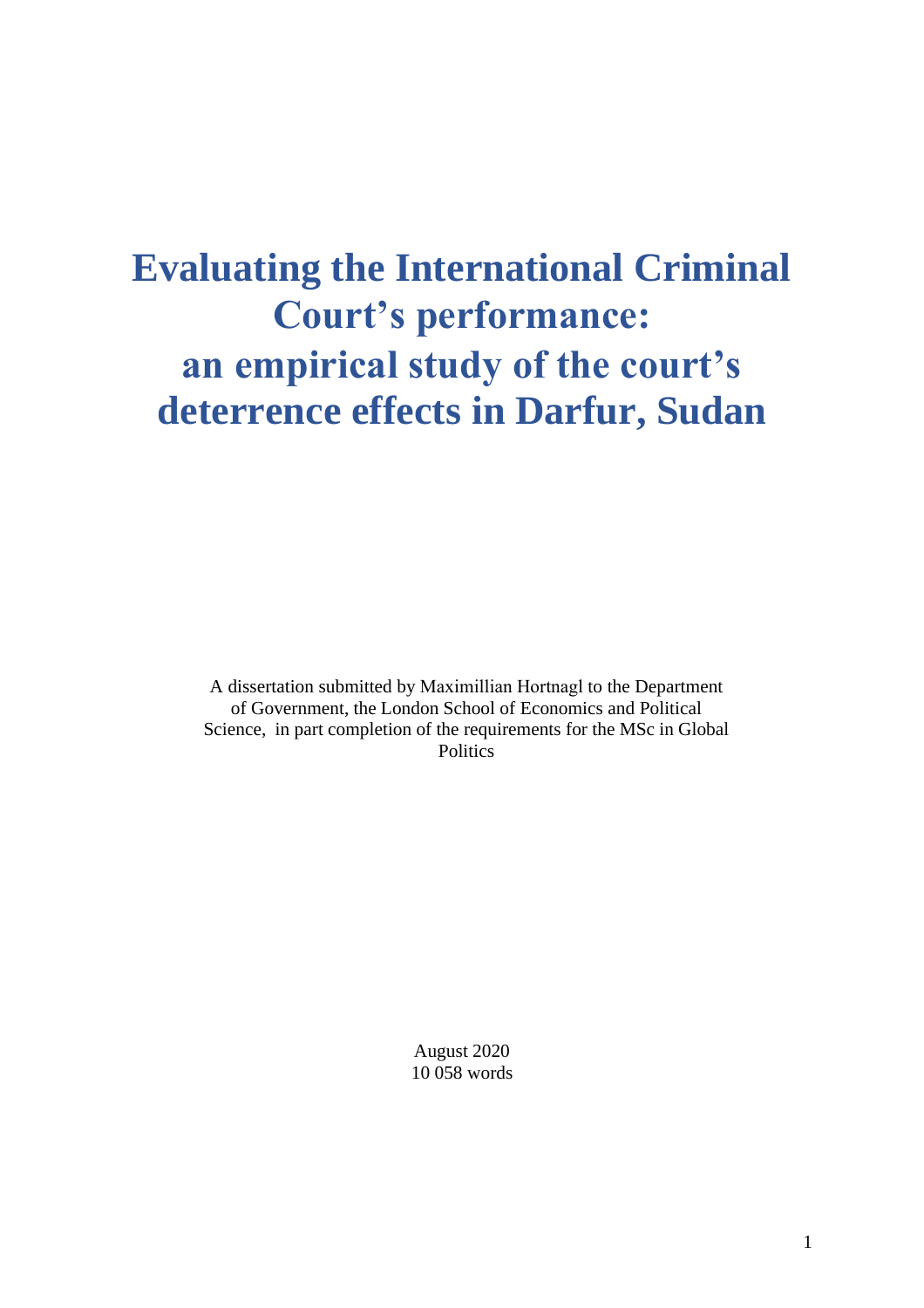## **Abstract**

The International Criminal Court (ICC), among other international organisations, has come under criticism for performing badly or even aggravating the situation on the ground where it intervenes. But empirical studies measuring the court's performance are still scarce, the expectations too high, and the evidence inconclusive.

This dissertation studies the ICC's performance empirically based on one performance indicator, deterrence. Deterrence refers to a reduction in civilian fatalities by action of the court. The dissertation also proposes a new theory of international support by which the strength of ICC deterrence is influenced by the level of international support for the court at that time of the investigations.

The analysis is based on the ICC situation in Darfur, Sudan – a region that experienced a particularly bloody, protracted ethnic conflict and the subject of the first UN Security Council referral to the court. This dissertation applies a mixed methods research design. The quantitative analysis uses negative binomial regression to test the effect of six ICC interventions on daily civilian fatalities in Darfur. The qualitative analysis uses process tracing to examine whether international support influenced ICC deterrence effects.

I find that the ICC did exercise deterrence effects at the beginning of the conflict. A strong commitment to the court by the international community, in particular by members of the UN Security Council, enhanced ICC deterrence by raising the perceived likelihood of prosecution. However, the court's deterrence potential is much lower for the first arrest warrants in Darfur, where militia leaders and senior government officials, including President Al-Bashir were indicted. The analysis of the Darfur situation suggests that ICC arrest warrants exercise a negative deterrent effect, increasing civilian fatalities, absent international support for their enforcement. Those findings have, *inter alia*, practical implications whereby, upon validation by further studies of other ICC situations, they may be used to guide the strategy of the ICC prosecutor.

# **Acknowledgements**

I thank my supervisor Dr Benjamin Faude for his support, as well as various other faculty members in the Department of Government who provided advice along the way.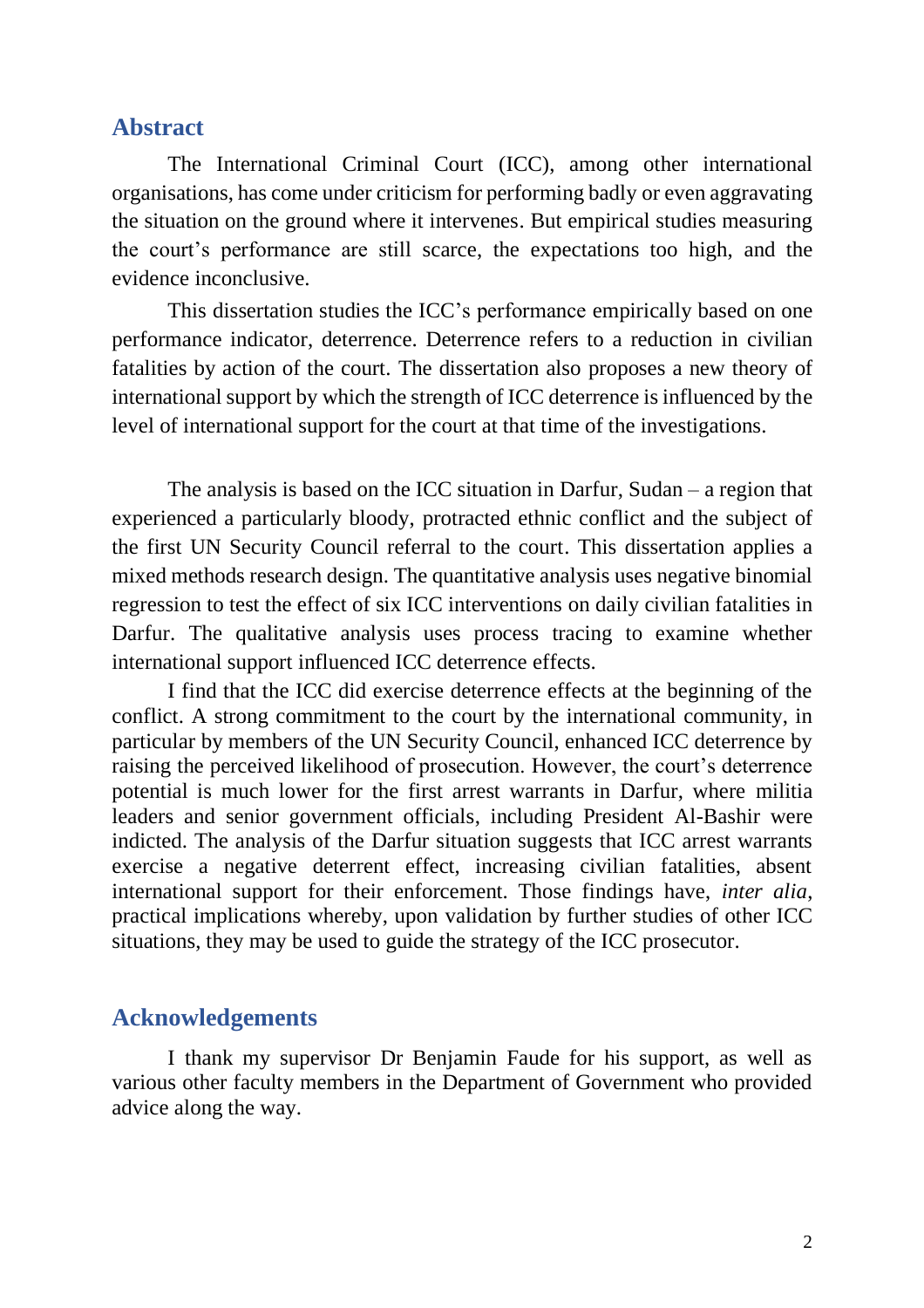# **Table of contents**

- **1. [Introduction](#page-4-0)**
- **2. [Literature review](#page-7-0)**
	- **2.1. [Performance of International Organisations](#page-7-1)**
	- **2.2. Evaluating [ICC performance](#page-7-2)**
	- **2.3. [ICC Deterrence](#page-9-0)**
- **3. [Theoretical argument](#page-15-0)**
- **4. [Methodology](#page-17-0)**
- **5. [The ICC investigations in the situation in Darfur, Sudan](#page-23-0)**
	- **5.1. [Background](#page-23-1)**
	- **5.2. [Quantitative analysis](#page-26-0)**
	- **5.3. [Qualitative](#page-29-0) analysis**
- **6. [Conclusion](#page-37-0)**
- **7. [Bibliography](#page-40-0)**

# **Tables**

- **[Table 1: Summary of independent variables, ICC action](#page-19-0)**
- **[Table 2: Civilian fatalities by year for Darfur conflict](#page-24-0)**
- **[Table 3: Negative binomial regression results](#page-26-1)**

# **Figures**

- **[Figure 1: Hypothesised causal mechanism for ICC deterrence](#page-22-0)**
- **[Figure 2: Daily civilian fatalities/ICC action for Darfur conflict](#page-25-0)**
- **[Figure 3: Estimated effect of ICC actions on civilian fatalities](#page-28-0)**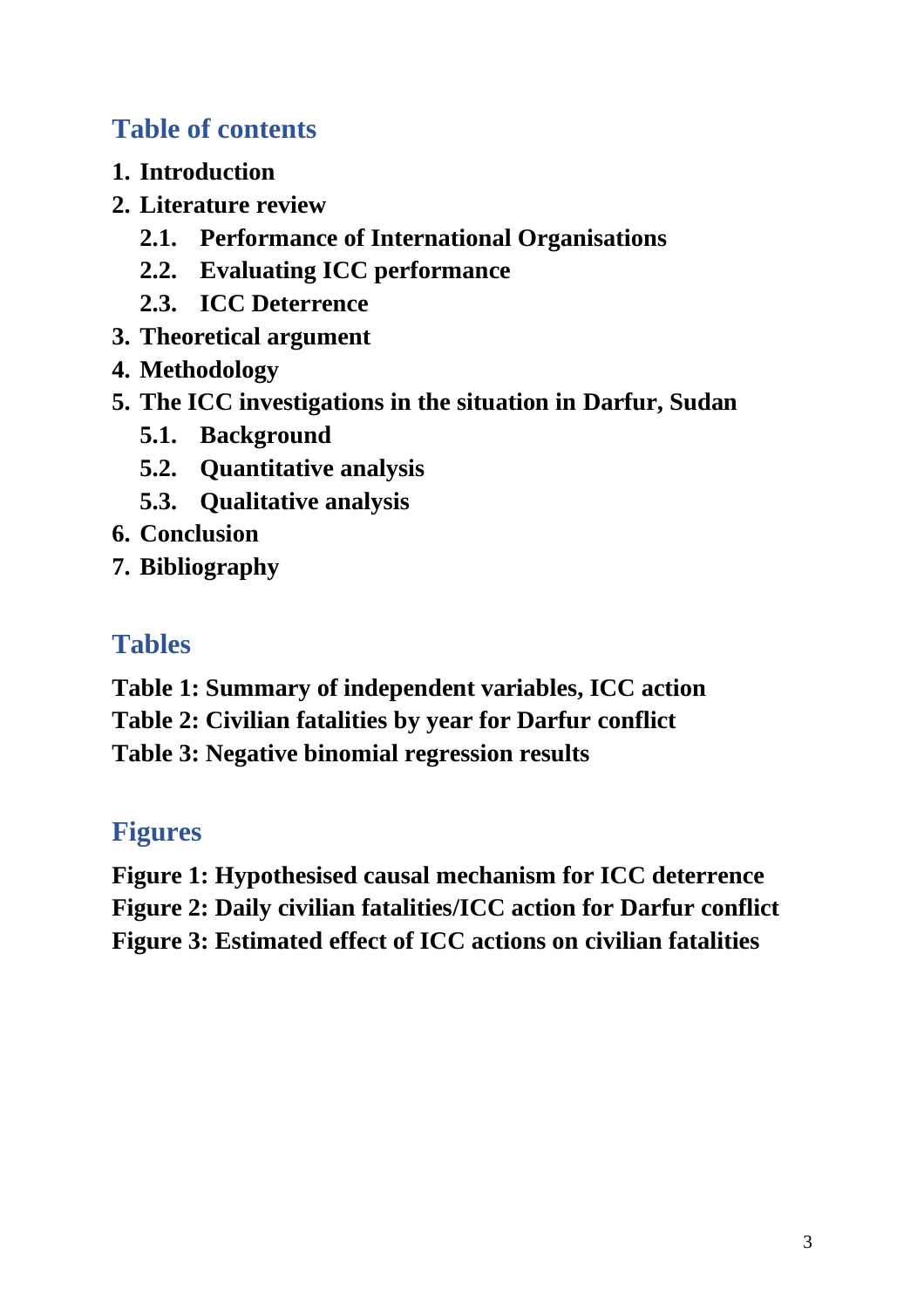## <span id="page-4-0"></span>**Evaluating the International Criminal Court's performance: an empirical study of the court's deterrence effects in Darfur, Sudan**

The International Criminal Court (ICC) is among the international organisations (IOs) which have been criticised for performing badly, or even worsening the problem they are trying to solve (Robinson, 2015; Tiemessen, 2016; Köchler, 2017). Inaugurated in 2002 and equipped with the ambitious mandate to end impunity for atrocity crimes (Moreno-Ocampo, 2008), the court came into force during a time that witnessed a more general proliferation of IOs (Union of International Associations, 2004). Since then, IOs have become crucial actors in global governance and exercise increasing levels of authority vis-à-vis states (Zürn, 2013). Yet, despite IO's growing importance, scholarship on their performance remains scarce (Gutner & Thompson). This dissertation intends to make a contribution to the underdeveloped body of literature on IO performance by evaluating the performance of the ICC.

How can we judge the court's performance to date? The ICC has been adjudicating on cases of genocide, crimes against humanity and war crimes (collectively: atrocities) for almost two decades and is currently endorsed by 122 state parties (ICC, 2020). As of March 2020, the *Den Haag* based court has eight ongoing preliminary examinations and thirteen investigations, while having issued thirty-four arrest warrants or summons to appear in twenty-seven cases (ICC, 2020). Still, critics point to its weak track record for actually executing warrants for those responsible for atrocity crimes (Hatcher-Moore, 2017). As of March 2020, thirteen defendants are still at large, the court has acquitted three and convicted only four individuals (ICC, 2020). The ICC, lacking its own police force, often faces the dilemma of seeking to arrest government officials who naturally have no interest in their own surrender. The court has further been criticised of being too political (Nouwen & Werner, 2011), being instrumentalised by governments (Branch, 2007), and reflecting the double standards of international criminal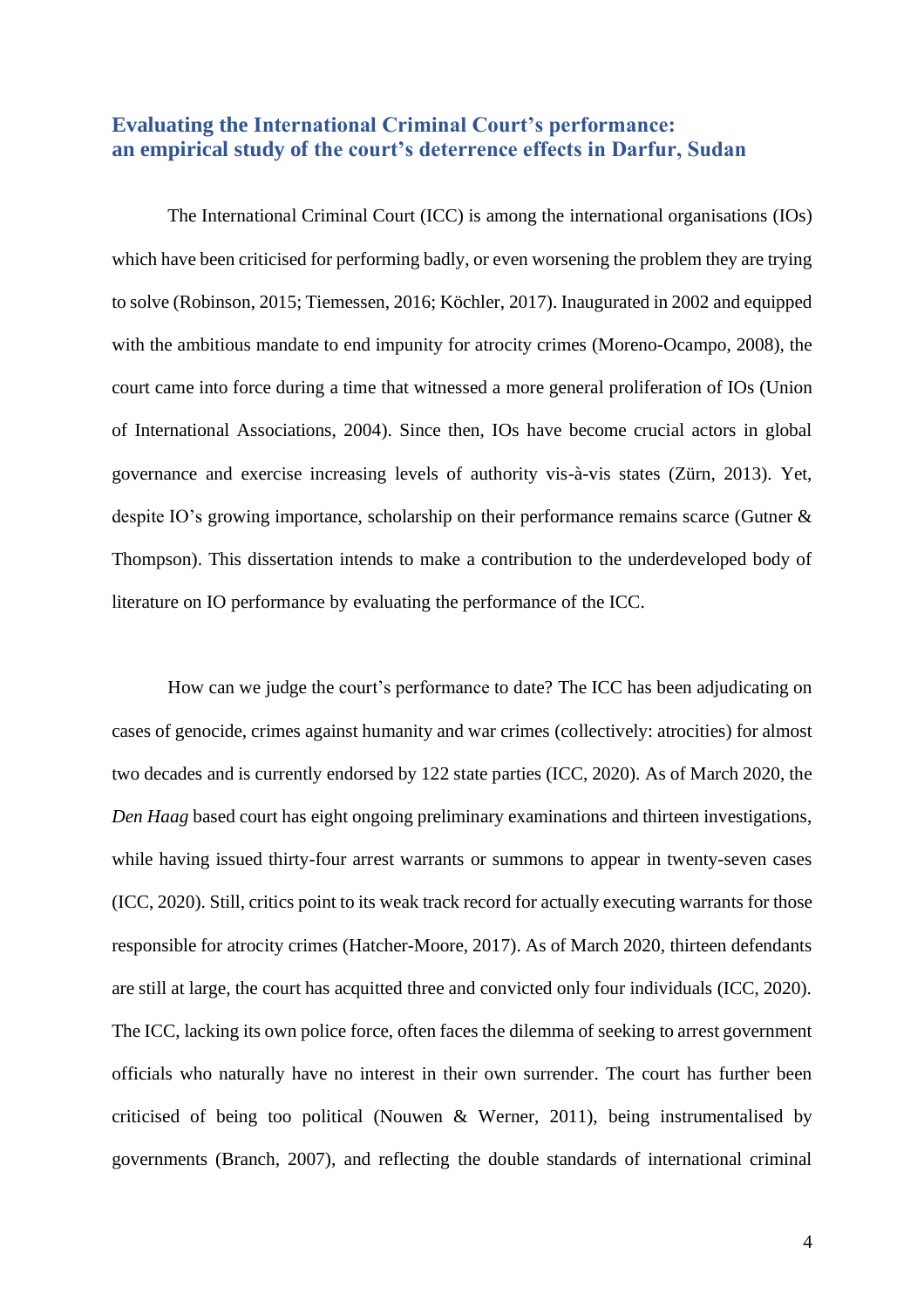justice (Bosco, 2014). The biggest criticism of the court's performance so far, along the lines of the so-called peace vs justice debate, is that the ICC's intervention in ongoing conflicts may prolong fighting and reduce chances of peaceful resolution (see Akhavan, 2009).

To be sure, some of these criticisms are warranted. The overarching goal of ending impunity for all perpetrators of atrocities remains elusive given the political context the ICC operates in. But as with any evaluation of IO performance, there is a need to be realistic about what international criminal tribunals can and cannot do. For example, as a judicial institution with limited international support, we *cannot* expect the ICC to end conflict in war-torn societies as many still see the court's role (e.g. Greig & Meernik, 2014; Wegner, 2015; Duursma, 2020). We *can*, however, expect the ICC to make a positive contribution to the international criminal justice system, the central actor of which it has become (Mills, 2012; Scheffer, 2016). One such contribution would be to 'improve the possibility of deterring the most egregious human rights violations and war crimes' (Jo et al, 2018, p. 194). The expectation towards the court to reduce the commission of crimes within its jurisdiction is in line with the narrowly defined legal mandate of the ICC as stipulated in the court's founding document, the Rome Statute of the International Criminal Court (UN General Assembly, 1998; henceforth: Rome Statute) and will be used in this dissertation as an indicator of ICC performance. The analysis focuses on deterrence in the context of the ICC investigations in Darfur, Sudan. Darfur was the first UN Security Council referral to the court and involved a complex ethnic conflict, thus providing for a particularly strict test for deterrence. I furthermore develop and test a theory of international support whereby ICC deterrence effects are influenced by the level of international support during specific points of the investigation.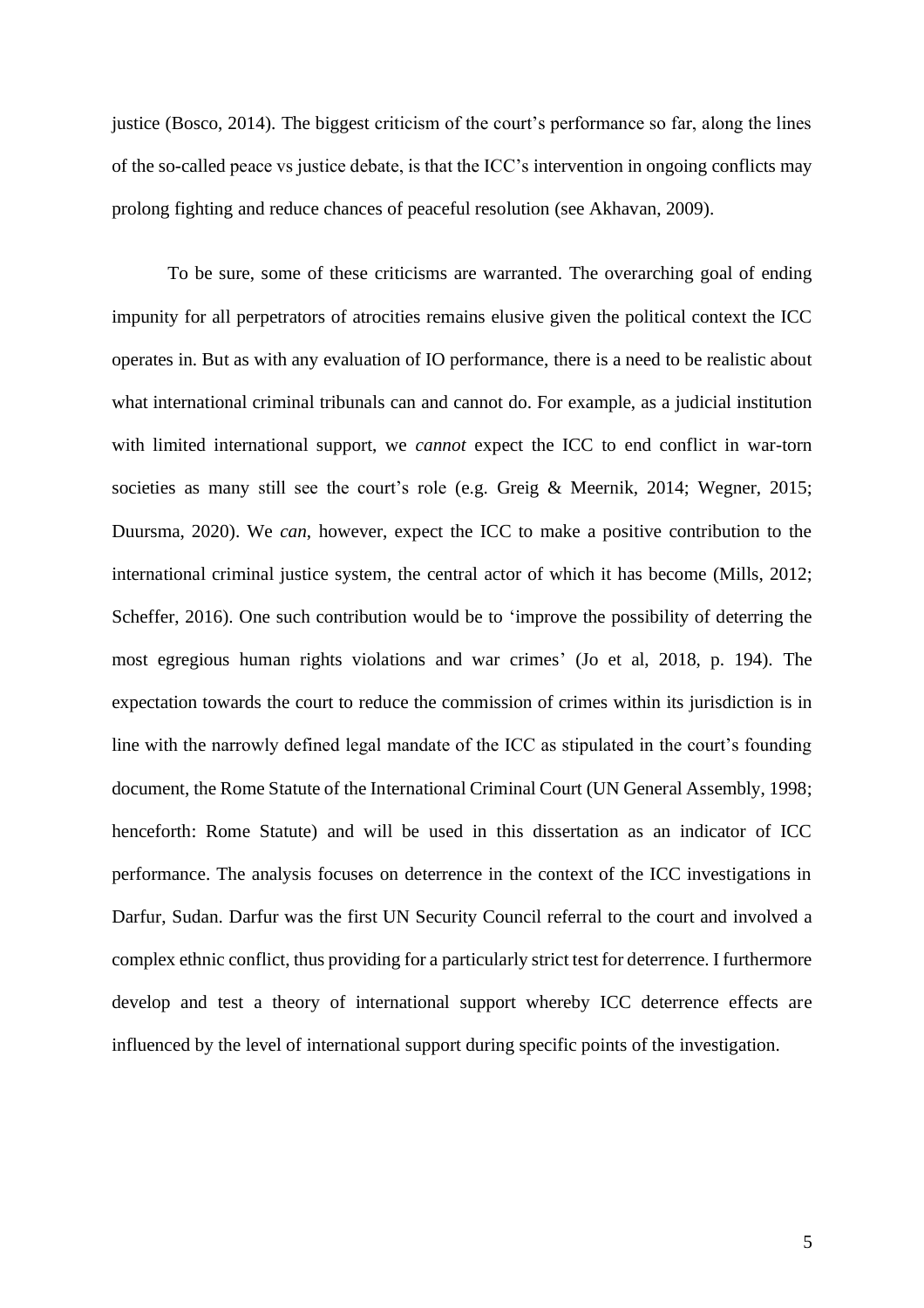The structure of this dissertation is as follows. The next section reviews the relevant literature, including scholarship on IO performance, ICC performance indicators and ICC deterrence. The following research questions are established:

- *Research question one*: Did the ICC have a significant effect on the level of atrocities committed at different stages of the investigation in Darfur, Sudan?
- *Research question two*: To what extent has international support for the court contributed to/hindered ICC deterrence effects at different stages of the investigation in Darfur, Sudan?

Thereafter, I outline my theoretical argument which is twofold: first, that the ICC can deter would-be perpetrators by intervening in an ongoing conflict, and second, that the strength of deterrence is influenced by the current level of international support for the court. Deterrence is operationalised as a reduction in civilian fatalities following action by the court. The methodology section outlines and defends the use of a mixed methods research design. For the quantitative analysis, I estimate three negative binomial regression models to assess the effect of ICC actions on daily civilian fatalities. For the qualitative analysis, I use process tracing to test the novel theory of international support. Subsequently, I provide a brief background on the conflict in Darfur and present the analyses' findings. I find that the ICC did exercise deterrence effects at the beginning of the investigation. However, the models predict a significant increase in civilian fatalities for the first arrest warrants issued in Darfur. The novel theory of international support partly explains those fluctuations in deterrence as major international powers, who were initially supportive, did little to ensure that arrest warrants would be enforced. Finally, the conclusion summarises the findings, limitations and contributions. While the results of this empirical study are generalizable only to other UN Security Council referrals, of which just Libya qualifies, so far, this dissertation lays the groundwork for further systematic ICC performance evaluations in future empirical studies.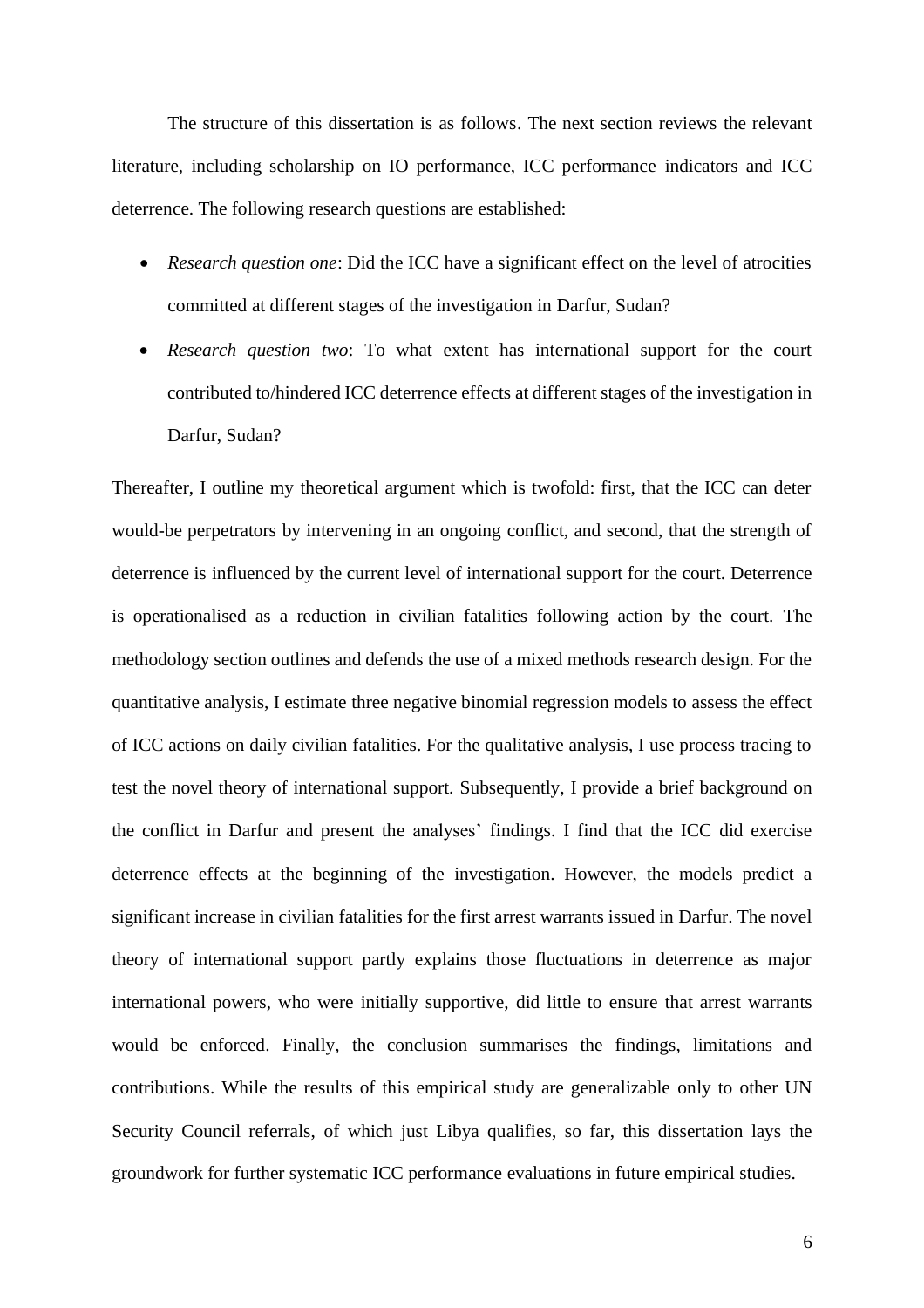## <span id="page-7-1"></span><span id="page-7-0"></span>**2. Literature review 2.1. Performance of International Organisations**

Despite international organisations' growing role in global politics and governance, research on their performance remains a niche in the international relations literature (Gutner & Thompson, 2010; Lall, 2017). However, a better understanding of IO performance is vital for their survival, in particular if we believe that 'good performance' (Gutner & Thompson, 2010) or 'output legitimacy' (Scharpf, 1999; Steffek, 2015) remains the key source for IOs to obtain international support and fulfil their objectives.

Understanding performance as both the manner by which something gets done and the outcome of that process allows us to break IO performance into two categories: process and outcome performance (Gutner & Thompson, 2010). Evaluating process performance requires looking inside the organisation, including the choices key actors within the IO make (Gutner & Thompson, 2010). On the other hand, evaluating outcome performance means judging to what extent the IO made progress towards solving the problem it is mandated to solve (Gutner & Thompson, 2010). Importantly, outcome performance must be distinguished from *output* performance; the former refers to the tangible effects of IO action, the latter refers to the policy output of an organisation (Tallberg et al, 2016). Of course, the assumption is for process and outcome performance to be empirically related as highly skilled and efficient individuals can normally complete tasks more effectively (Gutner & Thompson, 2010). Both process and outcome performance may be influenced by external factors, most notably 'the propensity of states to use IOs to advance narrow national interests' (Lall, 2017, p. 248).

#### <span id="page-7-2"></span>**2.2. Evaluating ICC performance**

The categories of IO performance, process and outcome performance, are also relevant for the evaluation of international courts. Process performance, in the context of international courts, relates to judicial procedures and their adherence to standards, fairness and efficiency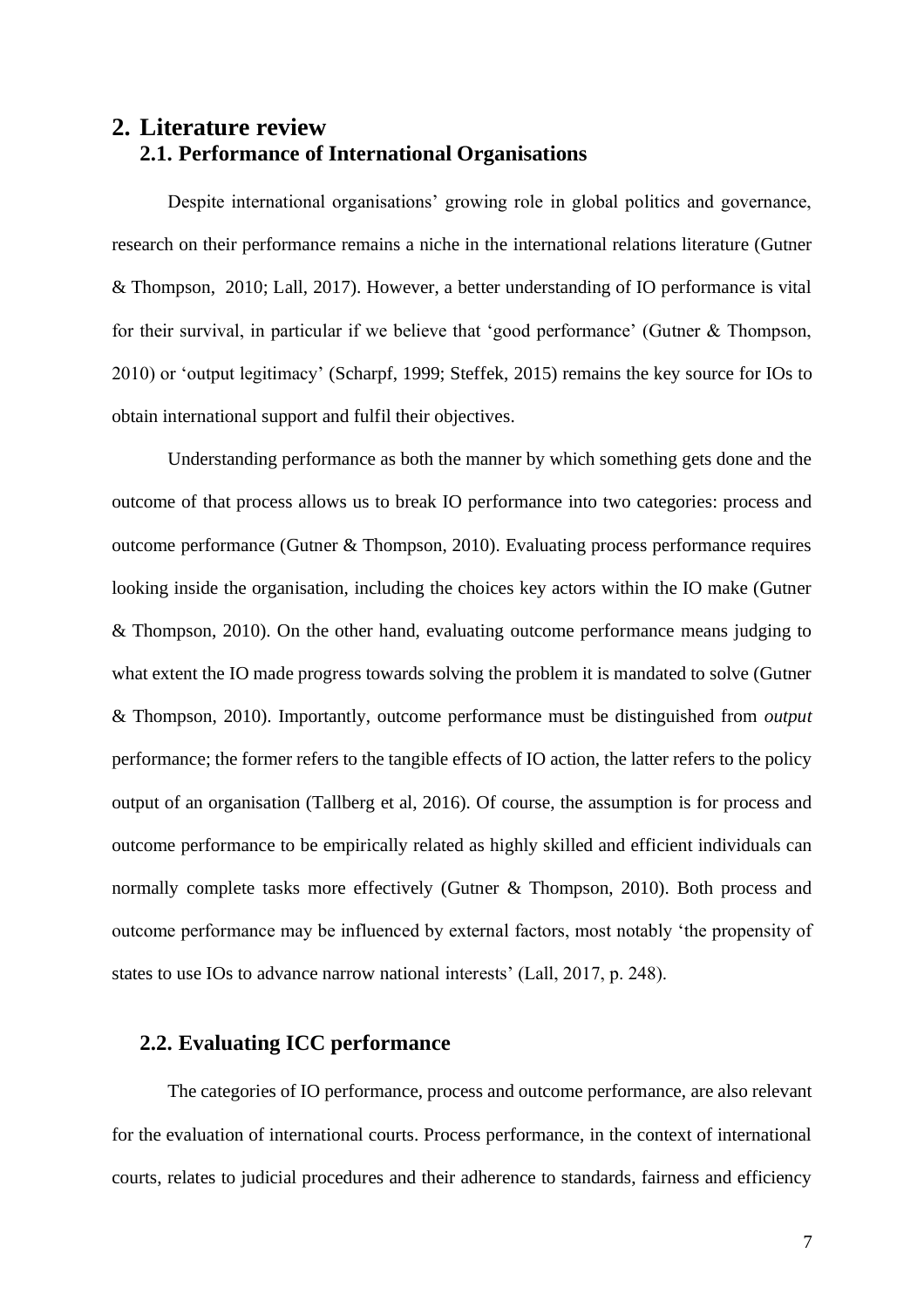(Squatrito et al, 2018). Outcome performance refers to the attainment of substantive goals by action of an international court (Squatrito et al, 2018).

There are many ways one could judge the ICC's process and outcome performance. As to process performance, scholarship has focused, *inter alia*, on the level of dynamism and flexibility of the ICC's investigative practices (Whiting, 2014), practices of client representation before the court (Khan & Shaw, 2014) and 'stigmatization practices' by the court (Mégret, 2014). As to outcome performance, the court has been evaluated on the basis of its contribution to justice (Goodman & Jinks, 2003), its influence on domestic criminal law (Jo et al, 2018), its contribution to substantive international law (Hayashi, 2018), on its normative value (Bass, 2000), with regard to its capacity to offer societal atonement (Bikundo, 2012) and based on its perceived legitimacy in the eyes of local victims (Wemmers, 2009; Moffet, 2015). While these are all valid contributions to a growing body of literature, I hold that they carry the danger of falsely looking for evaluation criteria 'beyond the intentions of the creators' of the court (proposed in Squatrito et al, 2018, p. 8). Doing so, I argue, would stretch the ICC's narrowly defined legal mandate and ends up attributing unreasonable expectations to a legal institution with little political authority. Instead, the preamble of the Rome Statute sets out the objectives which the ICC can be reasonably judged against, in line with the expectations of states who drafted the statute.

A reading of the preamble reveals the envisioned aim for the court to reduce the perpetration of crimes within its jurisdiction:

*"Determined to put an end to impunity for the perpetrators of these crimes and thus to contribute to the prevention of such crimes"*

*(preamble, Rome Statute of the International Criminal Court, UN General Assembly (1998); emphasis and italics added)*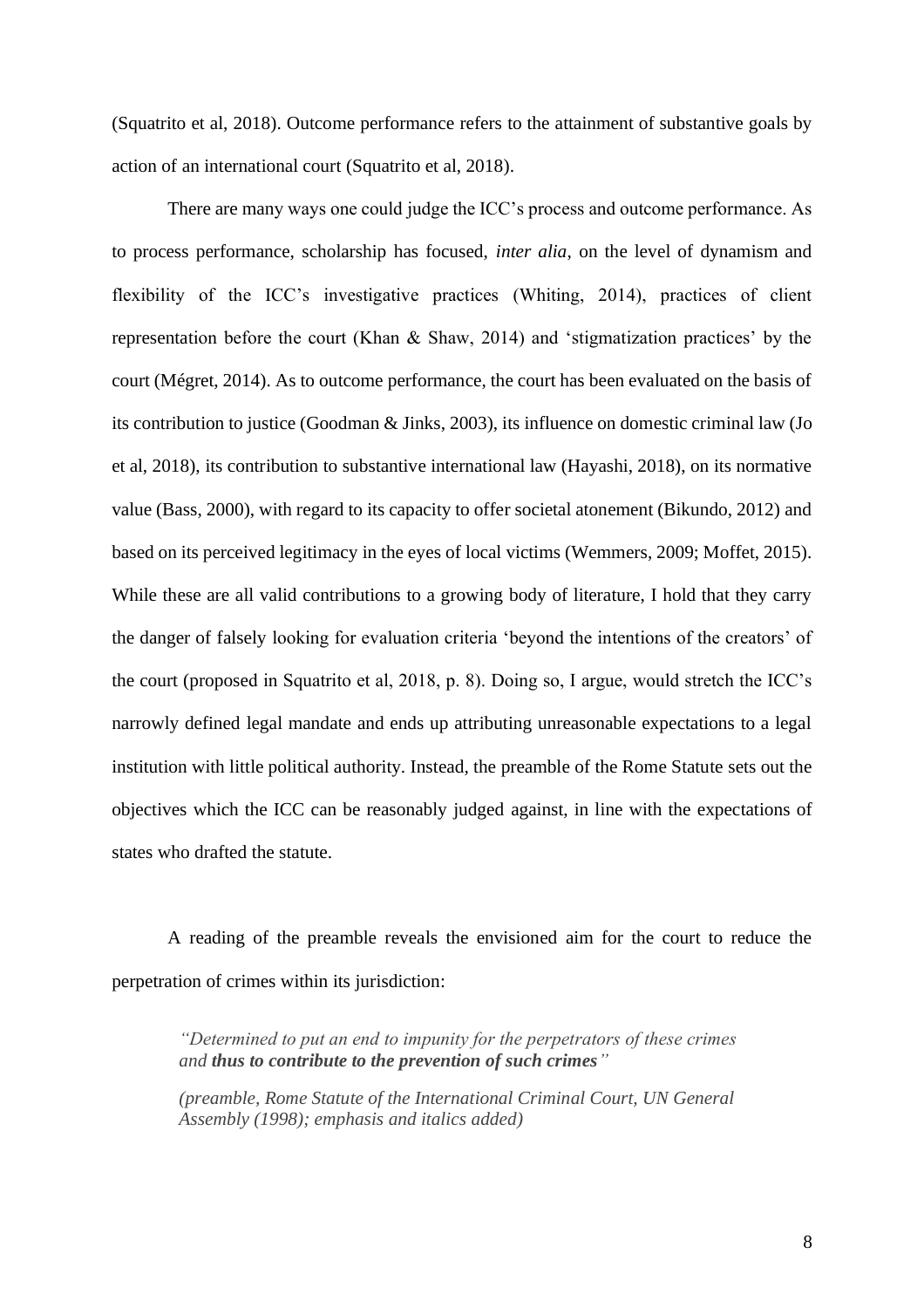The ability of the ICC to contribute to the prevention of future crimes within its jurisdiction, in other words, deterrence, will serve as an indicator for the court's performance. Deterrence is an outcome performance indicator because it relates to the attainment of a substantive goal of the court, namely, to stop potential future perpetrators from committing grave human rights abuses. Of course, deterrence could also be studied by looking at the impact of the process of the investigative practices of the ICC (e.g. how evidence is collected in the field) on atrocities. However, given my non-legal background, focusing on deterrence as outcome performance is more feasible. Also, data for measuring outcome performance is more accessible than data on process performance.

#### <span id="page-9-0"></span>**2.3. ICC Deterrence**

#### *Deterrence concepts and theoretical assumptions*

There are several relevant types of deterrence in the context of the ICC. *General deterrence* relates to the potentially global effect the ICC can have to discourage criminal activity by instilling fear of punishment (Bosco, 2011). Payam Akhavan is particularly hopeful of general deterrence effects through which the ICC may support a **'**socio-pedagogical stigmatization of crime through judicial process, leading to the reinforcement of habitual lawfulness' (Akhavan, 2009, p. 628). *Specific deterrence*, i.e. 'the discouragement of subsequent criminal activity by those who have been punished' (Bosco, 2011, p. 170) is of lesser relevance here as the court has convicted few to date. *Targeted deterrence,* or 'attempts by the court to deter specific individuals or groups' (Bosco, 2011, p. 170) is more relevant in the context of the ICC's practices. For example, the court may issue arrest warrants strategically in an attempt to deescalate the commission of specific crimes by specific individuals (Bosco, 2011). Jo and Simmons (2016) differentiate between *prosecutorial deterrence,* arising from the direct threat of prosecution*,* and *social deterrence,* arising indirectly through the stigmatization of perpetrators in the international community as a result

9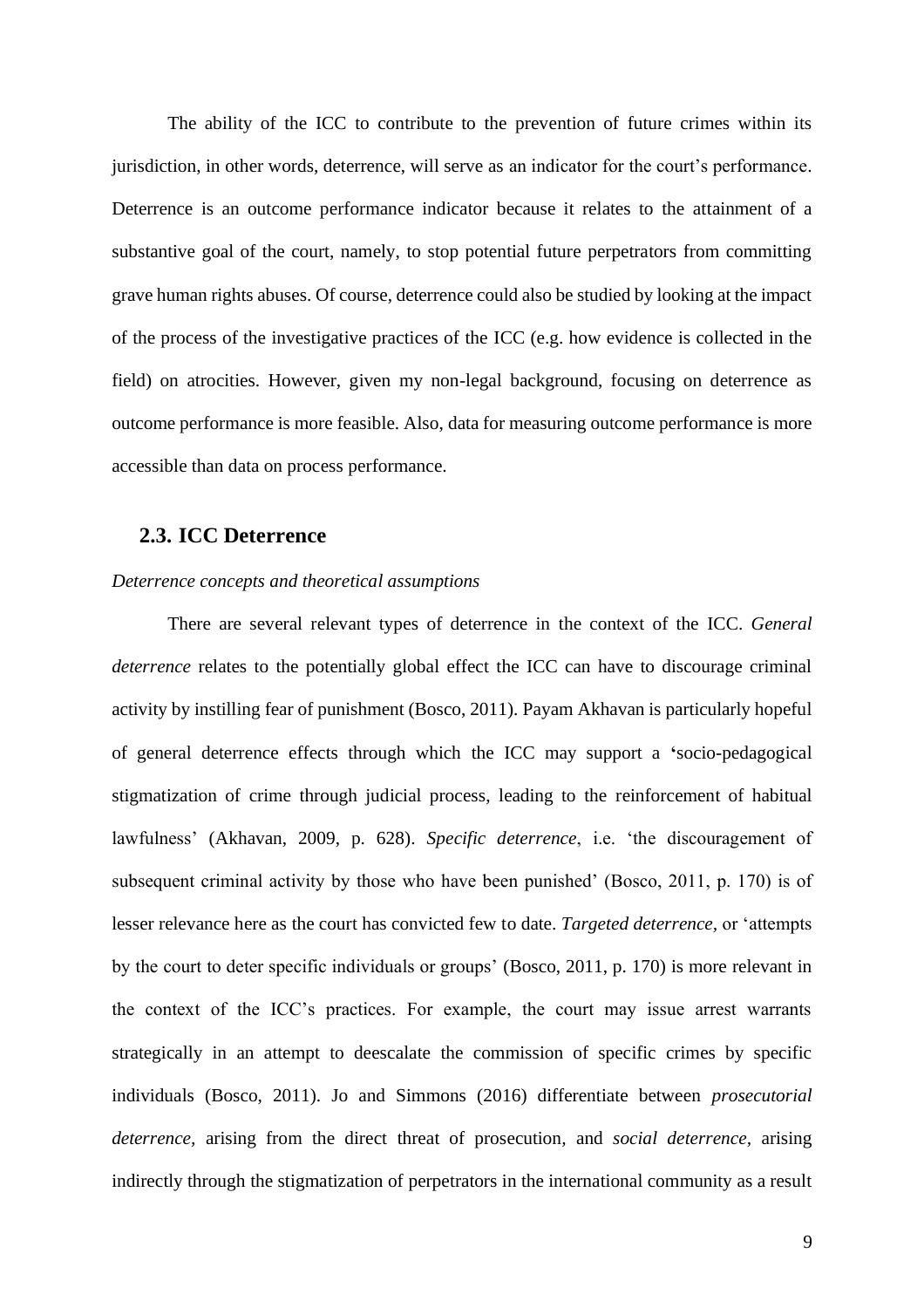of ICC proceedings. According to Colvin & Orchard (2019), the ICC's prosecutorial deterrence effect is amplified by its recent decision in the Bangladesh/Myanmar preliminary examination to extend the court's jurisdiction for cross-border crimes such as forced deportation. Moreover, the ICC's complementarity regime requires state parties to the Rome Statute to try those who commit atrocities domestically (Jo et al, 2018). Therefore, we should expect prosecutorial deterrence to be stronger for ICC members than for non-ratifying states because perpetrators would have to fear prosecution in either the national or international arena (Meernik, 2015). The forms of deterrence discussed above should be distinguished from the broader notion of *prevention* which includes non-legal means such as moral disapprobation of crimes in global society, contributing to a reduction in atrocities (Bosco, 2011).

There are two important theoretical assumptions for deterrence to work. One is that future offenders make rational cost-benefit calculations when considering committing atrocities (Buitelaar, 2016). Evidence that human rights abusers are acting rationally may be seen in attempts 'to conceal their crimes by burying bodies, wearing masks, or setting up complex command structures to provide a degree of deniability' (Dietrich, 2014, p. 7). The second necessary factor for successful deterrence is for the perceived threat of legal punishment to act as a significant disincentive to committing the atrocity crime (Buitelaar, 2016). According to Buitelaar (2016, p. 7), the threat of prosecution depends on the perception of three elements of the court's proceedings, viz. 'punishment certainty', 'severity' and 'celerity (swiftness)'. For illustration: if the threat of ICC prosecution is perceived as unlikely, the immediate benefits of committing atrocities, such as gaining/maintaining power (Rodman, 2008), feelings of superiority (Alvarez, 2008) or material gain (Buitelaar, 2016), may outweigh the costs.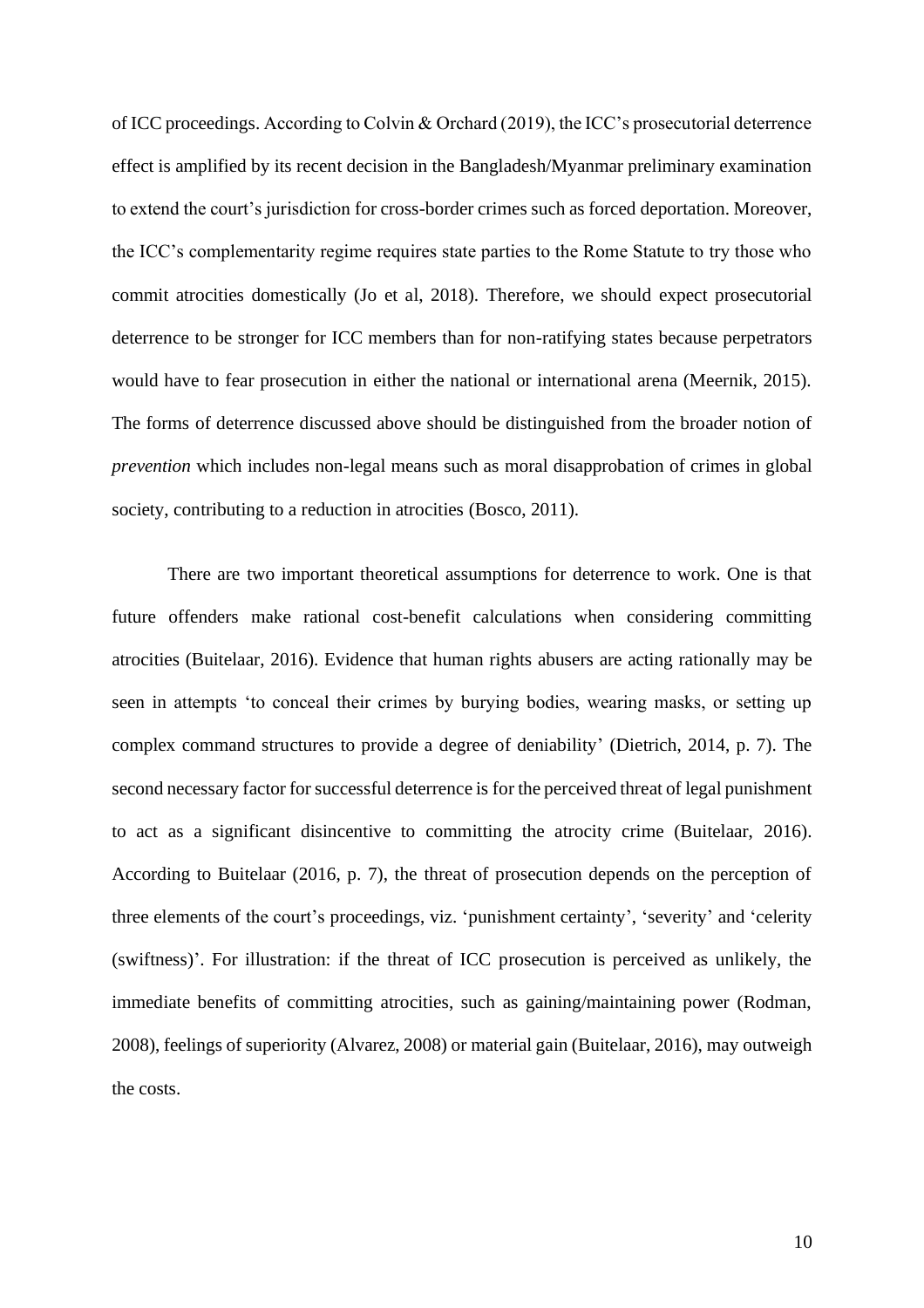#### *Empirical scholarship on ICC deterrence*

Empirical studies on ICC deterrence effects do not normally specify the type of deterrence but treat deterrence as an overarching category of the above concepts. The existing empirical evidence on the ICC's deterrence effects is relatively scarce and mixed. Affirming potential deterrent effects, Jo & Simmons (2016) find cross-situation evidence that the ICC can deter some governments, as well as those rebel groups who seek legitimacy. Their analysis of eight ICC situations uncovers another pattern where governments who are more dependent on international aid and who have ratified the ICC statute, are more likely to be deterred than other governments (Jo & Simmons, 2016). The available evidence as to the deterrent effect of specific ICC actions is inconclusive, as well. Appel (2018) finds that mere ratification of the Rome Statute decreases human rights abuses by governments through screening and constraining effects on ratifying governments. However, the author's analysis of ICC deterrence effects is not limited to crimes within the ICC's jurisdiction and for example includes political imprisonment; which unless undertaken in a systematic and widespread manner, would not fall within the subject-matter jurisdiction of the court (see Cryer et al, 2019). Meernik's (2015) findings on deterrence effects from ICC treaty ratification are similarly affirmative. However, the author's results that 'those nations that are committed to the rule of law at home and abroad are much less likely to become subject to an ICC investigation' (Meernik, 2015, p. 335) are hardly surprising and of little analytical value given the ICC's complementarity regime where the court only prosecutes individuals not adequately tried in domestic systems. Akhavan (2009) claims that the ICC deterred atrocities in Côte-D'Ivoire, Uganda and Sudan, even short of successfully executing arrest warrants. He cites, among other factors, 'the mere threat of prosecution', 'political isolation and military decline that result from being stigmatized as an international fugitive' and 'the consequent search for a scapegoat' (Akhavan, 2009, p. 652) as reasons why the ICC could exercise deterrent effects. Rodman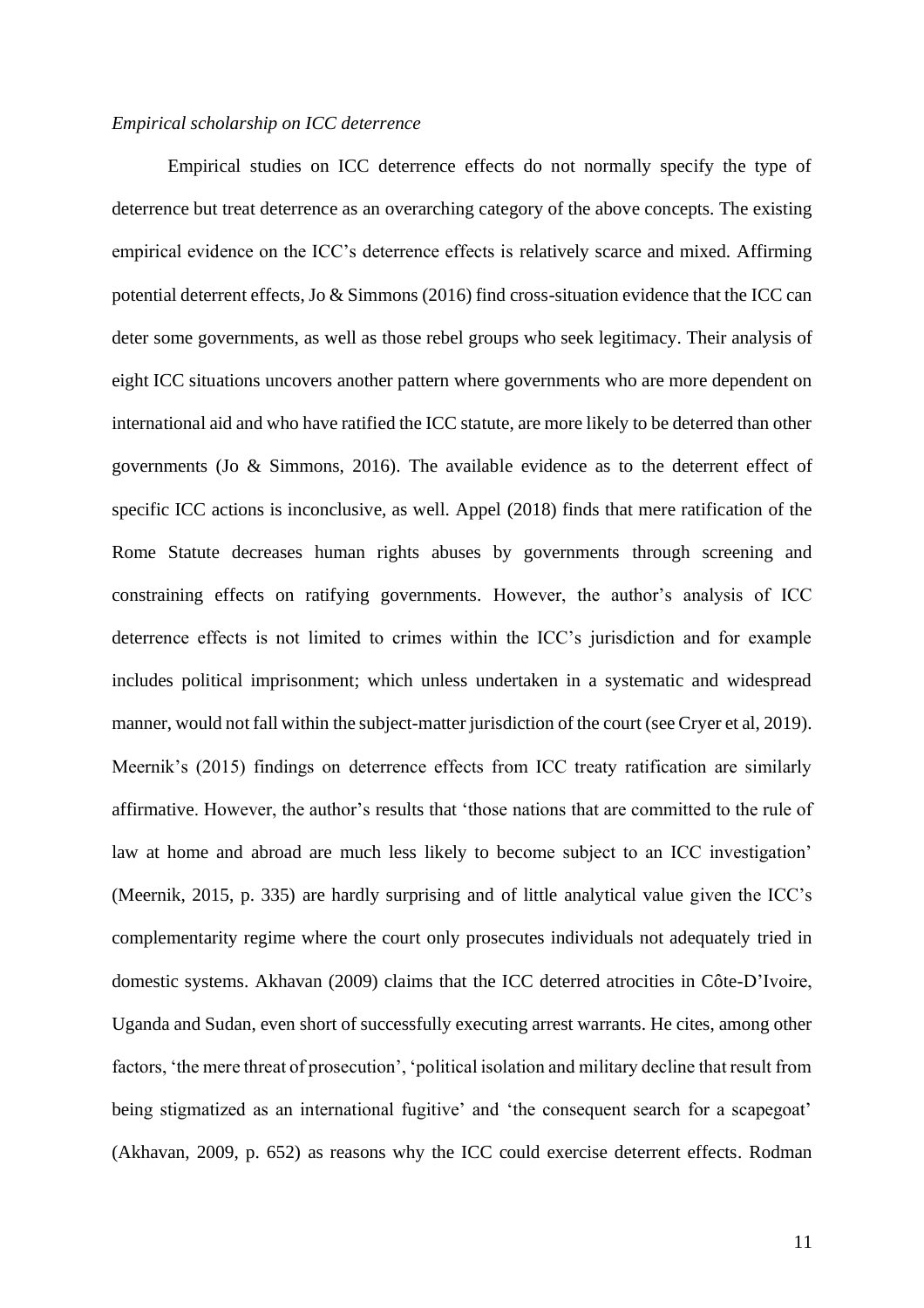(2008) takes a more critical stance; drawing on the experience of the international criminal tribunal in Bosnia, he finds that the ICC fails to deter perpetrators in situations such as Sudan where the government is implicated in the crimes. Furthermore, Cronin-Furman's (2013) analysis suggests that the deterrent effect differs according to the rank of perpetrators in their regime. Accordingly, the ICC's failure to prosecute high profile cases in the past diminishes the perceived prosecutorial threat for those higher up the chain of command (Cronin-Furman, 2013).

In general, empirical studies on ICC deterrence analysing multiple situations suffer from a range of methodological problems (see for a detailed list: Rudolf, 2016). The most important problem in this regard is that large-n studies of multiple ICC situations fail to take into account the complexity of each conflict situation, and hence are particularly prone to problems of endogeneity (Jo et al, 2018). A plausible way to mitigate for the complexity of situations is to focus on the ICC's deterrent effects in single situations. Hillebrecht (2016) makes an excellent contribution in that respect by looking at the court's deterrent effects in the situation in Libya, controlling for other variables than ICC actions. She finds that 'the ICC can have a moderate dampening effect on civilian casualties, particularly at the beginning of the conflict' (Hillebrecht, 2016, p. 618). However, the author acknowledges that Libya was a favourable situation for the ICC to exercise deterrent effects since the court was 'backed by other international actors' and 'demonstrated its intentions to bring a case to trial in a timely manner' (Hillebrecht, 2016, p. 625). Moreover, Jo et al (2018) produce similar results in their analysis of the ICC's intervention in Uganda. Notably though, their analysis is focused on the deterrence potential of the ICC towards rebel groups, namely the Lord's Resistance Army in Uganda, and not deterrence of government officials (Jo et al, 2018).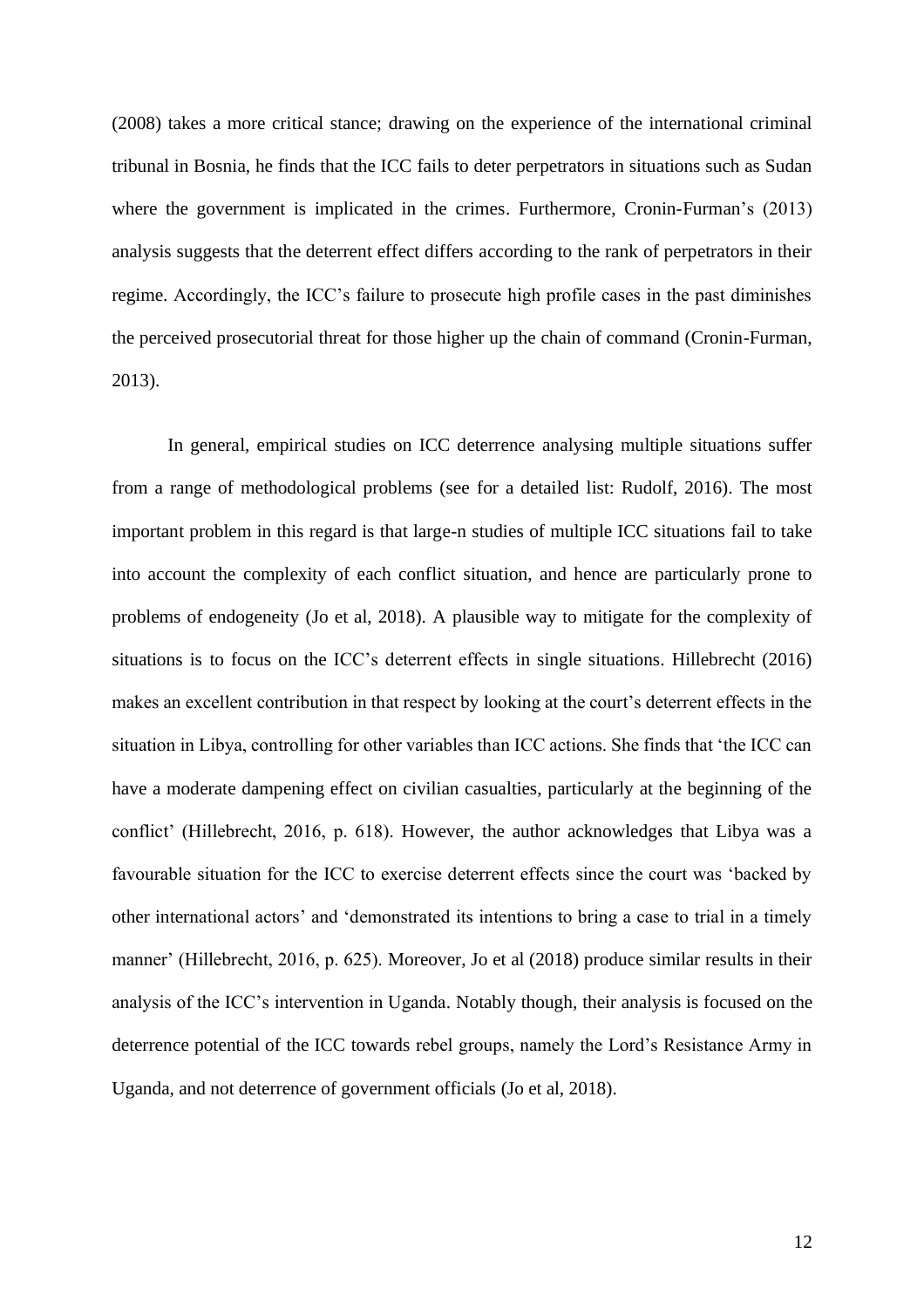Given the lack of conclusive evidence on the existence of ICC deterrence effects in individual situations, there remains an important gap in the literature specifying whether the court can deter perpetrators by intervening in a conflict. This dissertation aims to contribute to that area by studying ICC deterrence effects as a result of the action taken by the court in Darfur, Sudan. Sudan remarkably differs from the situations of Libya and Uganda reviewed above, for two reasons. One, unlikely in Libya, in Sudan the ICC received less international support to enforce its mandate in a timely and efficient manner (Nouwen, 2013). Two, unlike in Uganda where the ICC focused on rebels, the Sudanese government has no natural interest to cooperate with the court because they are the subject of the investigations (Rodman, 2008). Focusing on Sudan thus provides for a stricter test for ICC deterrence effects; if we can observe ICC deterrence effects in such an unfavourable situation, there is a good possibility that they apply in more favourable situations, as well. To the end of assessing deterrent effects in a complex ICC investigation, the following research question guides the first part of the analysis in this dissertation:

*Research question one:* Did the ICC have a significant effect on the level of atrocities committed at different stages of the investigation in Darfur, Sudan?

#### *Causal mechanism underlying deterrence effects*

Another, much understudied aspect of ICC investigations, is the causal mechanism underlying ICC deterrence effects. In a purely domestic context, it is generally acknowledged that deterrence can be influenced by third parties at critical junctures during an investigation (Dietrich, 2014). This is equally relevant in the international criminal law context, and even more so in situations which have been referred to the ICC by the UN Security Council because the court relies on sustained political pressure by Security Council members for the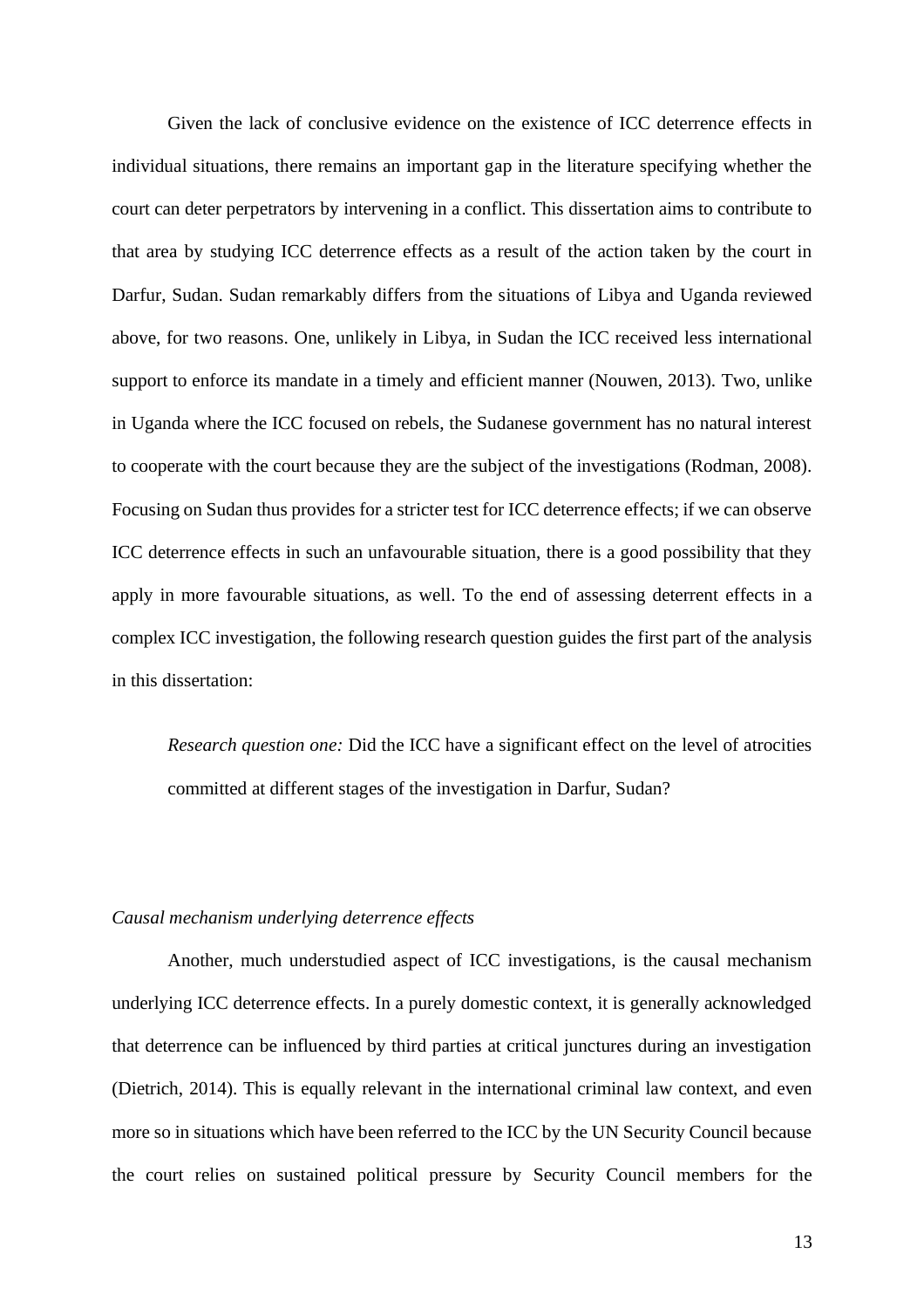enforcement of its mandate (Bosco, 2014). Along similar lines, Appel (2018, p. 22) suggests 'that the international community can strengthen the effectiveness of the Court [with regard to deterrence) by increasing the domestic and international costs that accompany ICC involvement in situations'. Illustrative of potential confounding effects of third-party action on ICC deterrence at critical junctures, Peskin & Boduszynski (2016) argue that the NATO military intervention strengthened deterrence effects by way of changing perpetrators' costbenefit calculations of committing atrocities. According to Ku & Nzeblibe (2006), the availability and application of non-legal sanctions can also have an influence on ICC deterrence. Where a perpetrator is considered politically indispensable, hence unlikely to be subject to other sanctions, the ICC can exercise a stronger deterrent effect (Ku & Nzelibe, 2006). Indeed, on the basis of the scholarship reviewed above, it may be useful to view ICC deterrence as adding another layer to a more comprehensive crime prevention system with the ability to deter some more but not all future perpetrators (Holtermann, 2010).

There remains a gap in the literature to detail the causal mechanism underlying ICC deterrence effects. The first step involves developing what Shaffer & Ginsburg (2012, p. 1) call 'conditional international law theory', i.e. producing mid-range theory concerning the conditions under which the ICC can deter atrocities in specific situations. The next section of this dissertation theorises that international support for the ICC influences deterrence effects at different stages of an ICC investigation. Once more, the focus of the empirical analysis is on the situation of Darfur, Sudan. Given that Darfur, as the first UN Security Council referral, 'has forced states to confront their multiple interests and responsibilities in light of global power dynamics' (Mills, 2012, p. 407), it is particularly appropriate to studying international ICC support in the context of deterrence effects.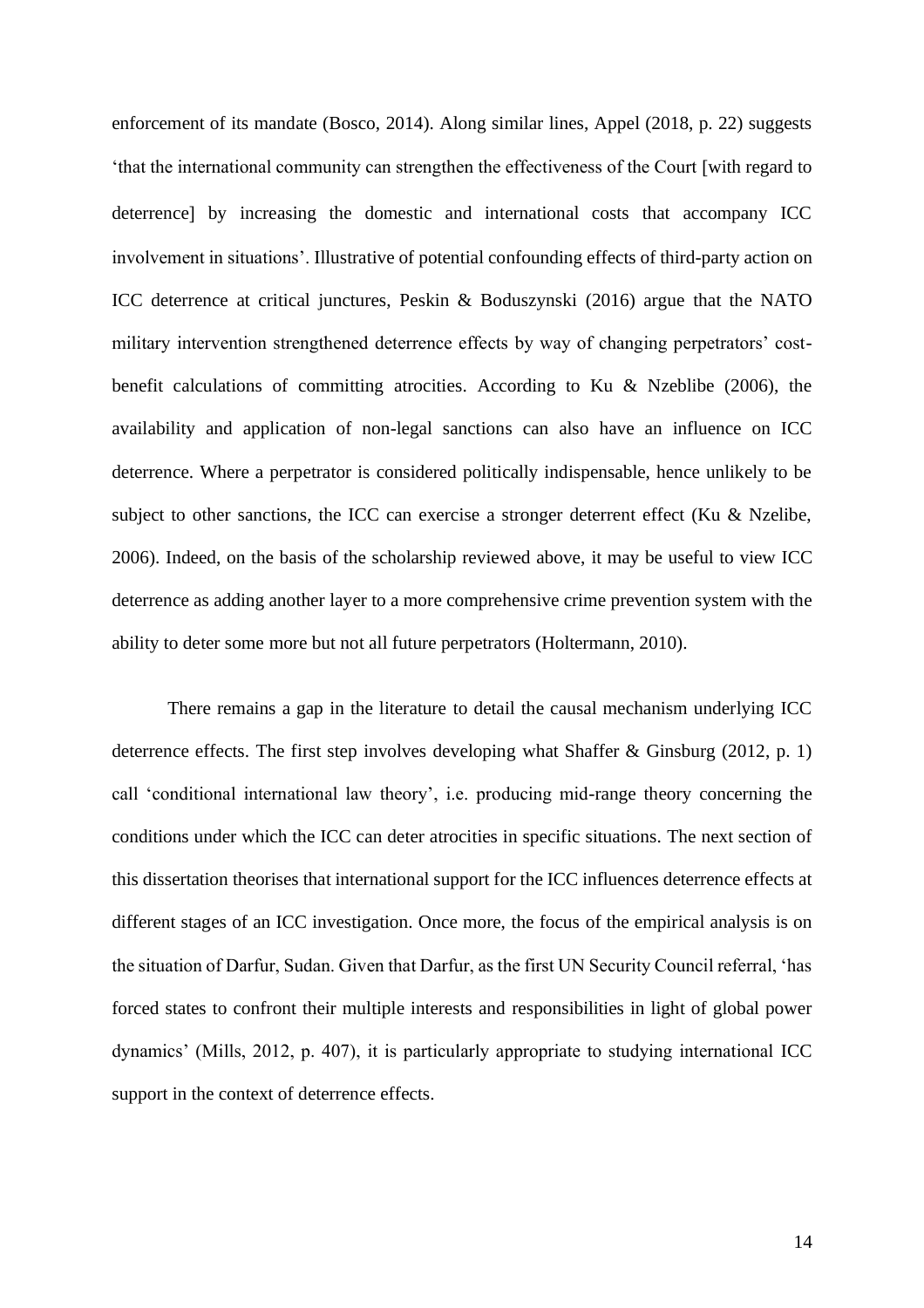To the end of testing this novel theory of international support, the second part of this dissertation is guided by the following research question:

*Research question two:* To what extent has international support for the court contributed to/hindered ICC deterrence effects at different stages of the investigation in Darfur, Sudan?

## <span id="page-15-0"></span>**3. Theoretical argument**

The theoretical argument of this dissertation is twofold: one, that the ICC can exercise deterrence effects on potential perpetrators by intervening in a situation and that the strength of the deterrence effect differs at different stages of the investigation; two, that the strength of ICC deterrence effects at each stage is furthermore influenced by the level of international support for the court.

Turning back to Buitelaar's (2016) theoretical assumptions for criminal deterrence to work, I theorise that the ICC can indeed exercise deterrence effects by intervening in a conflict. Firstly, there is reason to believe that perpetrators in ICC situations are rational actors. Based on his first-hand experience of assisting previous international criminal tribunals, Akhavan highlights that 'leaders may be desperate, erratic, or even psychotic, but incitement to violence is usually aimed at the acquisition and sustained exercise of power' (Akhavan, 2001, p. 12). Kenya is a good example of an ICC situation where the accused committed atrocities to affirm their grip to power following the elections. Second, ICC deterrence effects change during an investigation as the perception of the ICC's 'punishment certainty', 'severity' and 'celerity (swiftness)' (Buitelaar, 2016, p. 7) changes, as well. More concrete ICC actions such as arrest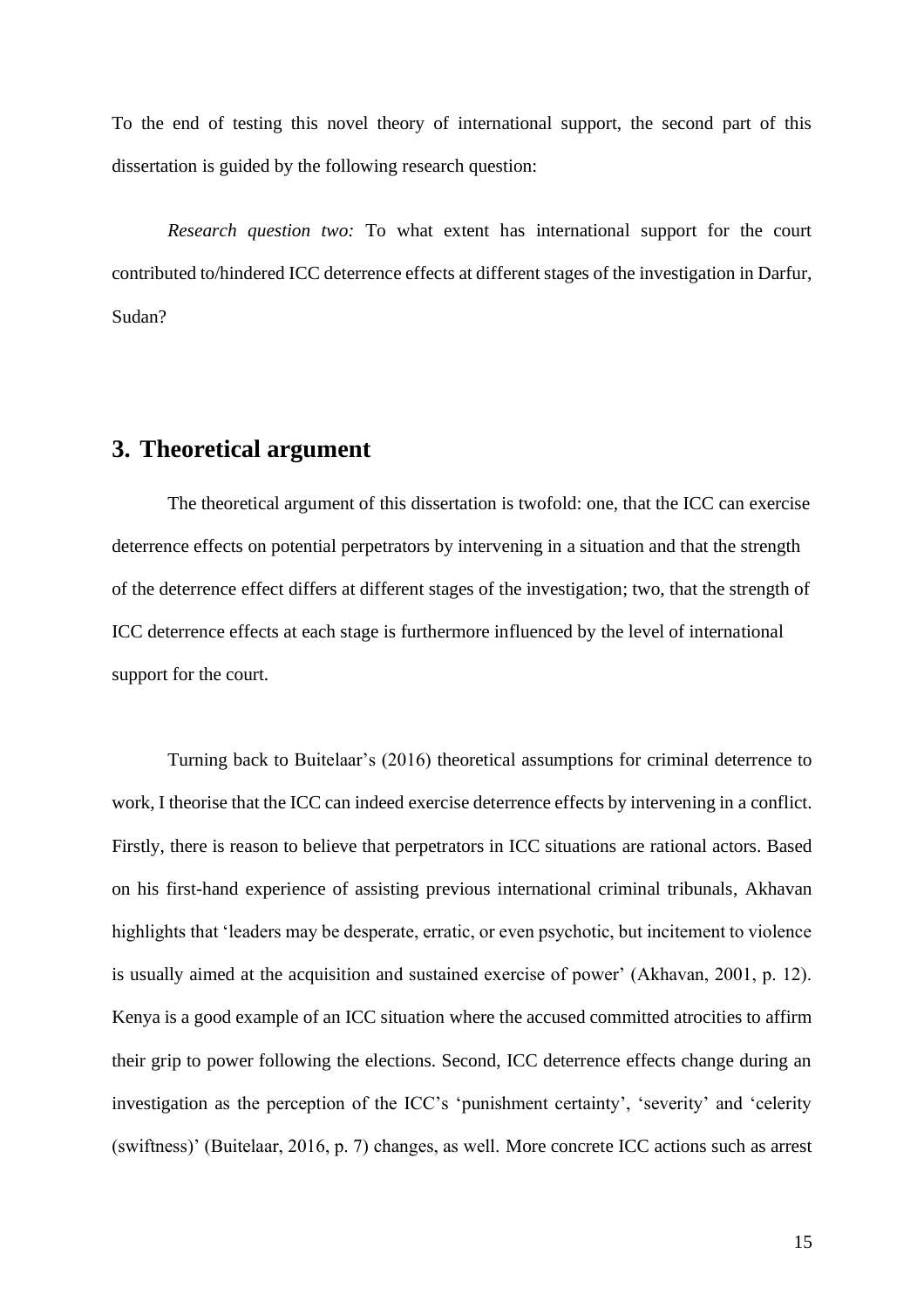warrants would increase the perceived certainty of punishment for perpetrators and the subsequent deterrent effect *vis-à-vis* more passive actions such as the opening of an investigation. While the severity of punishment (the sentence) is decided at the trial stage, a swifter investigation would also signal to perpetrators that they are more likely to face justice. The ICC situation in Libya is illustrative of fluctuations in the strength of deterrence as deterrence effects were stronger at the start of the investigations (Hillebrecht, 2016), where the ICC prosecution moved more swiftly.

Building on previous scholarship, I theorise that the ICC's deterrence effect is influenced by international support at different stages of an investigation. On a most basic level, scholars generally agree that the court relies upon the international community, e.g. the UN security council, states, civil society and other INGOs, for legitimacy, resources and enforcement (Bosco, 2014; Luban, 2013; Vinjamuri, 2016; Tiemessen, 2014). These are all vital components of an ICC investigation with deterrent potential. For example, when local NGOs provide evidence to the court and liaison with witnesses, such as in Kenya (Hansen & Sriram, 2015), perpetrators of atrocities are more likely to be prosecuted based on the evidence provided. Similarly, the UN Security Council can strongly influence ICC deterrence effects. For instance, pursuant to Article 16 of the Rome Statute, the Security Council can defer an investigation for a period of twelve months which would completely undermine the ICC's deterrence potential. But even short of a deferral which has not happened to date, diplomatic perceptions by states of the usefulness of ICC proceedings alter deterrence levels during an investigation (Peskin & Boduszinsky, 2016). The ICC prosecutor himself appears to be convinced of the importance to maintain international support to effectively deter potential perpetrators: "A new model to control violence is being tested. It [Darfur] is a test of our [the international community's commitment to use the law to prevent atrocities (Moreno-Ocampo, 2008, p. 223).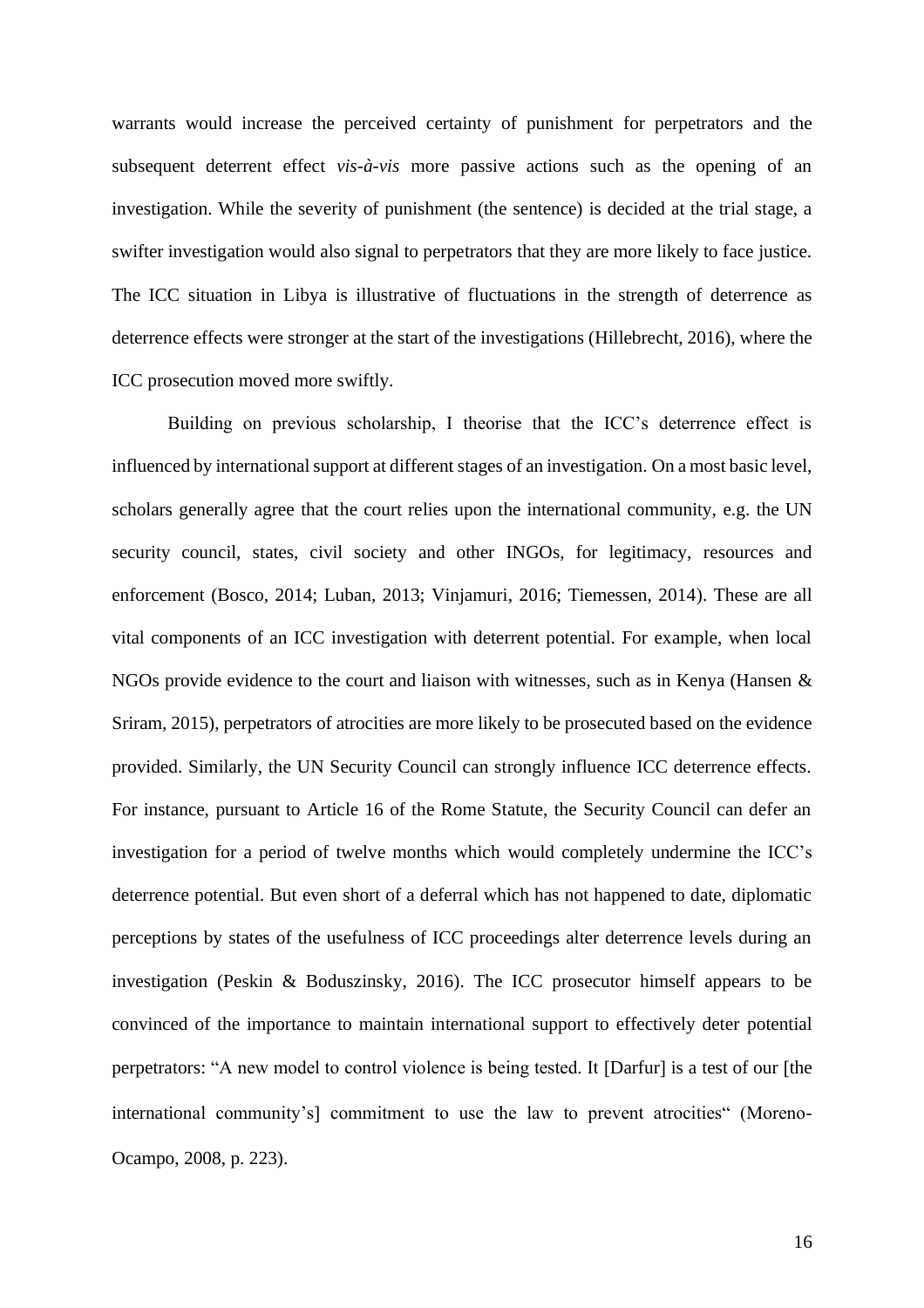# <span id="page-17-0"></span>**4. Methodology**

This dissertation follows a mixed methods research design. Quantitative methods, namely negative binomial regression, are used to analyse the ICC's deterrence effects at different points during the investigation. Qualitative methods, namely process tracing, serve to examine the influence of international support on ICC deterrence at different stages of the investigation. The present research design is a 'sequential design' (Small, 2011, p. 67) where the quantitative data is collected and analysed first, followed by a collection of qualitative data and subsequent analysis thereof. For the evaluation of the outcome performance of the ICC in terms of deterrence effects, the present mixed methods design helps to 'improve the specification of causal models' (Squatrito, 2018, p. 398). As such, the quantitative element tests whether causal deterrence effects exist at all, while the qualitative element helps to specify the causal mechanism underlying them. The mixed methods research design therefore enhances the dissertation's potential to 'deal with complex phenomena and situations', such as the Darfur conflict, and serves the goal of 'explaining findings generated by the quantitative analysis' (Robson & McCarthan, 2016, p. 179).

#### **Quantitative methodology**

The quantitative part of the analysis draws on the Armed Conflict Location and Event Dataset (ACLED), available for download from [acleddata.com](http://acleddata.com/) (Raleigh et al, 2010). ACLED records daily event count data for conflict, specifying the number of fatalities, civilian and noncivilian, for each conflict event. The figures are obtained through triangulation of local, regional and international news sources by the ACLED team (Hillebrecht, 2016). I obtain the ACLED dataset for Sudan for the period from 31 March 2004 until 1 March 2013. While the ICC's situation in Darfur, Sudan is still ongoing, the timeframe reflects the ICC's most active phase of investigation where we might reasonable expect ICC deterrence effects. The chosen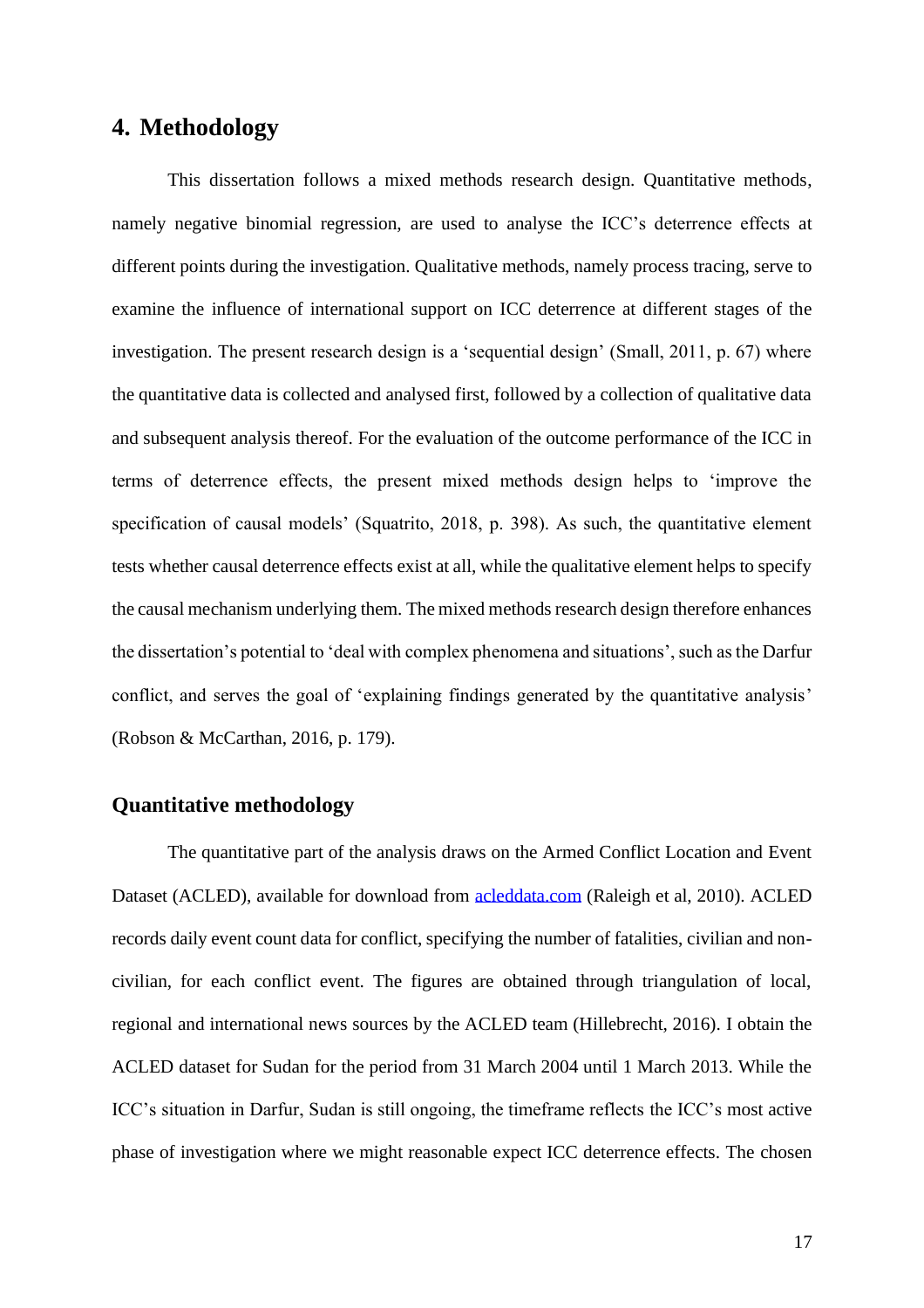timeframe includes a year prior and after the period of active investigation to be able to control for the effect of the beginning and end of the ICC's active intervention. While the ICC investigation focuses on the Western Darfur region, given the presence of the ICC in the capital Khartoum, the deterrent effect can be reasonably expected to apply beyond Darfur in the rest of the country. However, the dataset excludes South Sudan, an independent state since 9 July 2011, given the ICC's focus on crimes committed on the territory of the Republic of Sudan.

#### *Dependent variable*

Measuring atrocities during conflict is inherently difficult because atrocity is a legal classification developed post-hoc/post-mortem (Hillebrecht, 2016). Of the many types of violence included in the ACLED dataset, the closest proxy of crimes within the jurisdiction of the ICC is 'violence against civilians'*.* For the dependent variable, I aggregate the daily amount of fatalities for violence against civilians events. This is because I am not interested in the effect of the ICC on the occurrence of violence against civilian events as such, but in the observed variation in civilian mortality when such events (inevitably) happen. The mean for the dependent variable, *daily civilian fatalities*, is 11.95 with a standard deviation of 35.92 for 919 observations (N).

#### *Independent variable*

I add to the data from the ACLED dataset by creating the independent variable *ICC action*, representing the key interventions by the ICC during the situation in Darfur, Sudan. Those are included as six dummy variables, summarised in table 1 below. Representing ICC actions as discrete interventions rather than a series of linked actions risks disregarding the potential aggregate effect of successive interventions (Hillebrecht, 2016). On the other hand, treating them as discrete events is useful as it allows us to better understand fluctuations of estimated deterrent effects for different ICC actions which is the objective of this dissertation.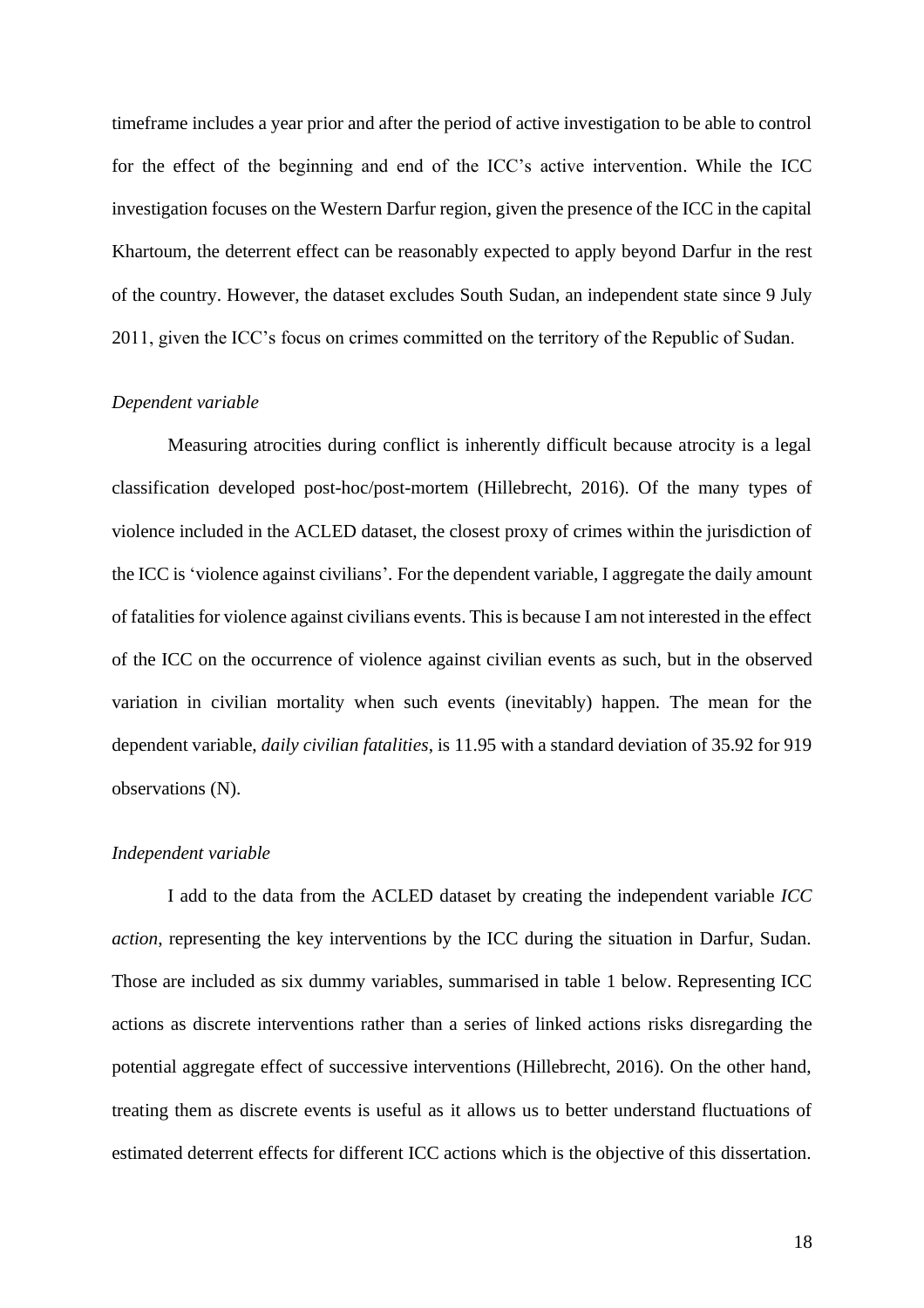| Independent          | <b>Start Date</b> | <b>ICC</b> actor   | <b>Sudan actor</b>  | <b>Description</b>                    |  |
|----------------------|-------------------|--------------------|---------------------|---------------------------------------|--|
| variable             |                   |                    |                     |                                       |  |
| <b>UN Security</b>   | 31 March 2005     | <b>UN Security</b> | Government of       | UN Security Council refers the        |  |
| Council              |                   | Council            | Sudan and other     | situation to ICC in Resolution 1593   |  |
| referral             |                   |                    | parties to the      |                                       |  |
|                      |                   |                    | conflict            |                                       |  |
| ICC opens            | 1 June 2005       | <b>ICC</b>         | Government of       | <b>ICC Prosecutor Moreno-Ocampo</b>   |  |
| investigation        |                   | Prosecutor         | Sudan and other     | decides to open an investigation      |  |
|                      |                   |                    | parties to the      | into the atrocities allegedly         |  |
|                      |                   |                    | conflict            | committed in Darfur, Sudan,           |  |
|                      |                   |                    |                     | finding the situation admissible      |  |
| Harun and            | 27 April 2007     | Pre-Trial          | Mr. Harun,          | PTC I issues arrest warrants for      |  |
| Kushayb              |                   | chamber I          | Minister of State   | Mr. Harun and Mr. Kushayb on          |  |
| arrest               |                   | (PTC I)            | for the Interior of | multiple counts of war crimes and     |  |
| warrants             |                   |                    | the Government of   | crimes against humanity               |  |
|                      |                   |                    | Sudan; Mr.          |                                       |  |
|                      |                   |                    | Kushayb,            |                                       |  |
|                      |                   |                    | commander of        |                                       |  |
|                      |                   |                    | Janjaweed militia   |                                       |  |
| First Al-            | 4 March 2009      | Pre-Trial          | Mr. Al-Bashir,      | PTC I issues first arrest warrant for |  |
| <b>Bashir arrest</b> |                   | Chamber I          | President of the    | Mr. Al-Bashir on multiple counts      |  |
| warrant              |                   | (PTC I)            | Republic of         | of war crimes and crimes against      |  |
|                      |                   |                    | Sudan, 1989 -       | humanity                              |  |
|                      |                   |                    | 2019                |                                       |  |
| Second Al-           | 12 July 2010      | Pre-Trial          | Mr. Al-Bashir,      | PTC I issues second arrest warrant    |  |
| <b>Bashir arrest</b> |                   | Chamber I          | President of the    | for Mr. Al-Bashir on multiple         |  |
| warrant              |                   | (PTC I)            | Republic of         | counts of war crimes, crimes          |  |
|                      |                   |                    | Sudan, 1989 -       | against humanity and genocide         |  |
|                      |                   |                    | 2019                |                                       |  |
| Hussein              | 1 March 2012      | Pre-Trial          | Mr. Hussein,        | PTC II issues arrest warrant for      |  |
| arrest               |                   | Chamber II         | serving minister of | Mr. Hussein on multiple counts of     |  |
| warrant              |                   | (PTC II)           | national defence,   | war crimes and crimes against         |  |
|                      |                   |                    | former Minister of  | humanity                              |  |
|                      |                   |                    | the Interior        |                                       |  |

# <span id="page-19-0"></span>*Table 1: Summary of independent variables, ICC action*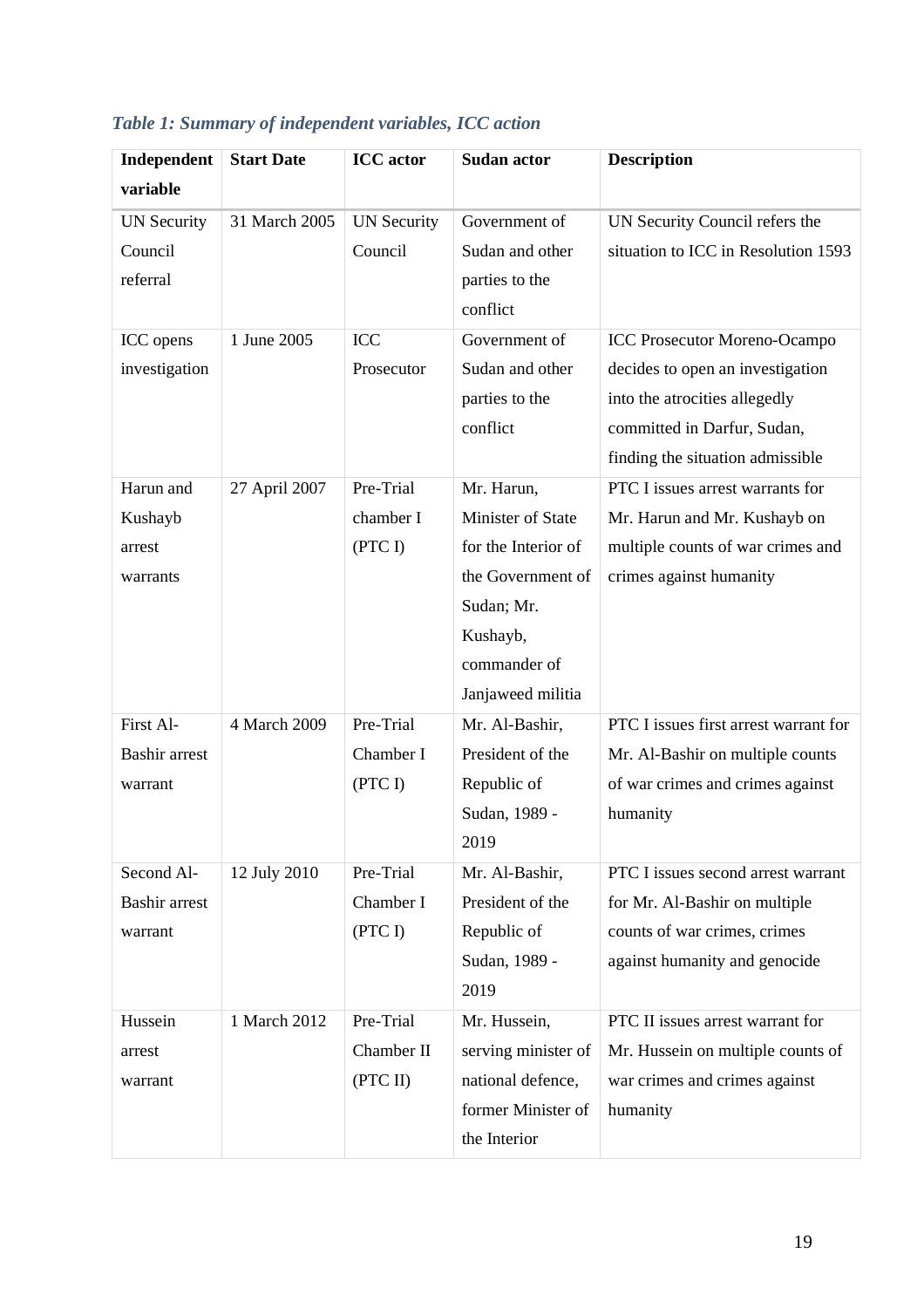I estimate three models which differ according to the length of treatment assigned to each independent variable, ICC action. For model one, I code each independent variable as 0 prior to the start date of each ICC action and as 1 for the 90 days following the action. For model two, I recode to 0 after 120 days. For model three, I do so after 150 days. The chosen length of treatment effects, 90, 120 and 150 days respectively, is somewhat arbitrary; it could well be that certain ICC actions exercise a longer deterrent effect than others or that deterrence is more short-term than 90 days. Such could only be estimated through extensive qualitative research on specific ICC actions which is not feasible in the context of this dissertation. On the other hand, estimating three different models allows for comparison of results which is beneficial to a better estimation of deterrence effects.

#### *Controls*

To improve the models, I include two controls as further explanatory variables. One, I use *daily non-civilian fatalities* from the original ACLED dataset as a proxy for the overall intensity of conflict. If conflict intensifies, we might expect higher levels of civilian fatalities, irrespective of ICC action. Two, I include a measure for *daily global news coverage* of the conflict in Sudan. This is to correct for reporting bias, i.e. 'the media's tendency to systematically underreport or overreport certain types of events' (Baum & Zhukov, 2015, p. 384). Furthermore, in line with Jo & Simmons' (2016) theory on social deterrence, we may expect that the more the conflict is in the spotlight of the international (media) community, the more restrained the conflicting parties are with regard to violence against civilians. I obtain the data on news coverage of the Sudan conflict via a search of the Nexis news database. I narrow the search for news items on the Nexis database using the following parameters: "Sudan", "violence", "civilian(s)", "search period: 31 March 2004 – 1 March 2013). I then calculate the daily total of news reports for each of the 919 days of conflict from the original ACLED dataset.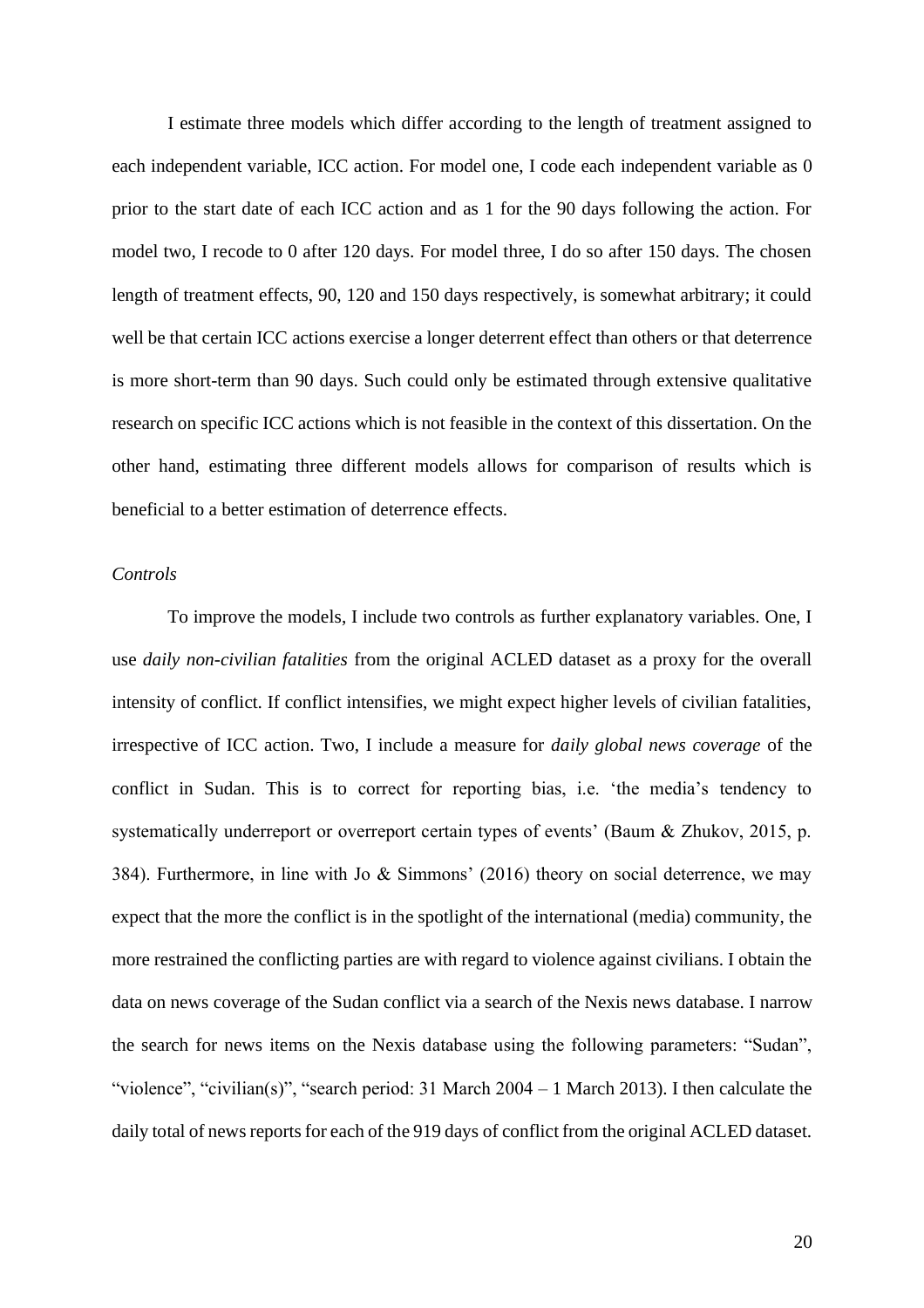#### *Model specification*

Based on the dependent variable 'daily civilian fatalities', the independent variables 'ICC action' and the control variables, 'daily non-civilian fatalities' and 'daily news coverage', I estimate three negative binomial regression models. Each model, as noted above, assigns a different length of treatment to the independent variable. A Poisson regression could be fitting for the analysis as the dependent variable is count data. Here, however, negative binomial regression is more appropriate because it takes into account the overdispersion of the dependent variable (Cameron & Trivedi, 2013). In the present dataset, the independent variable 'daily civilian fatalities' is over dispersed, because the conditional variance greatly exceeds the conditional mean. A limitation of the estimated negative binomial regression models (and of regression analyses more generally) is that they suffer from the danger of reverse causality. It may not be the ICC actions causing a change in civilian fatalities but rather that the ICC takes action *because* violence against civilians has, for example, increased. Similarly, the UN Security Council would only refer a situation to the ICC when its members consider a conflict serious enough to warrant ICC prosecution. In the context of this dissertation, I am unable to control for all possible reverse causality factors. Hence, based on the quantitative analysis alone, we cannot infer a deterministic causal effect of the ICC's actions on civilian fatalities.

#### **Qualitative methodology**

The qualitative element of this dissertation relies on ICC reports, government of Sudan press releases, local and international media articles, NGO reports and academic papers. Process tracing will be used to examine the novel theory of international support for the ICC, i.e. to analyse whether international support influenced ICC deterrence effects at the different stages of the investigation in Darfur. Process tracing may be defined as 'tracing causal mechanisms using detailed, within-case empirical analysis of how a causal process plays out in an actual case' (Beach, 2017, p. 1). In the context of research question two, both the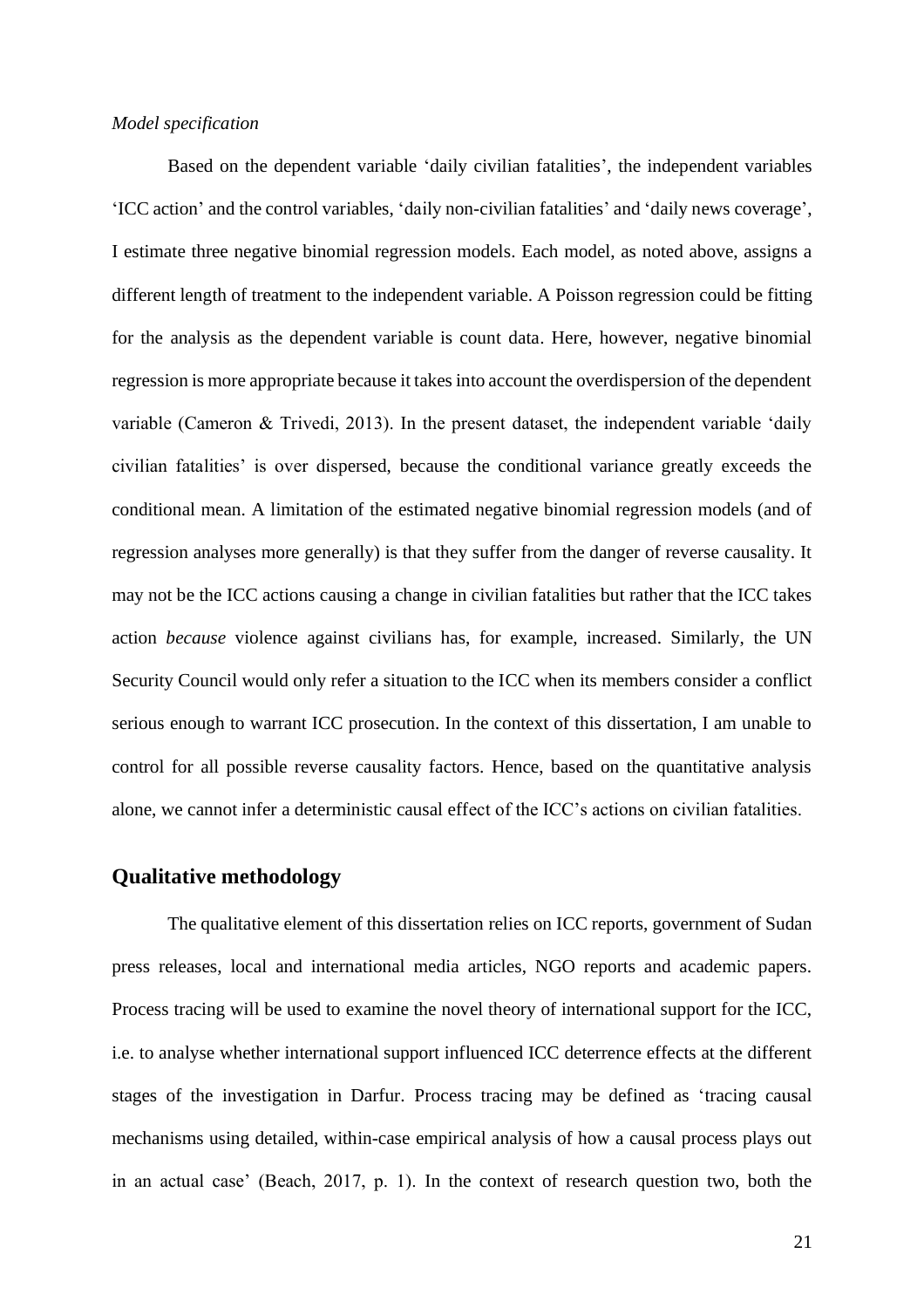descriptive and causal elements of process tracing are relevant. First, the descriptive component seeks to describe the level of international support at each of the six key interventions by the ICC, from the UN Security Council referral to the Hussein indictment. Second, the causal element analyses changes in the level of international support in relation to changes in the strength of deterrence effects over time, while also considering alternative explanations. Here, the hypothesises is that international support *interacts* with deterrence (Pennings et al, 2006), meaning that the effect of ICC action on civilian fatalities (deterrence) depends on the level of international support for the ICC at that time of the investigation. The hypothesised causal mechanism is depicted in figure 1 below.

<span id="page-22-0"></span>*Figure 1: Hypothesised causal mechanism for ICC deterrence*





The qualitative analysis also considers counterfactuals, assessing what the observed deterrent effect would have been, had the level of international support been higher/lower/nonexistent. Once more, it should be noted that the analysis is probabilistic, not deterministic. Given the complexity of ICC situations, there are likely to be multiple unobserved variables proprietary to each ICC action influencing deterrence at any given stage of an investigation. Therefore, process tracing, in the context of ICC deterrence in single situations, 'is not conducive to the development of … generalizable theories' (Checkel, 2005, p. 17) and more in line with Shaffer & Ginsburg's (2012, p. 1) notion of 'conditional international law theory'. Future research should test the novel international support theory in other ICC situations.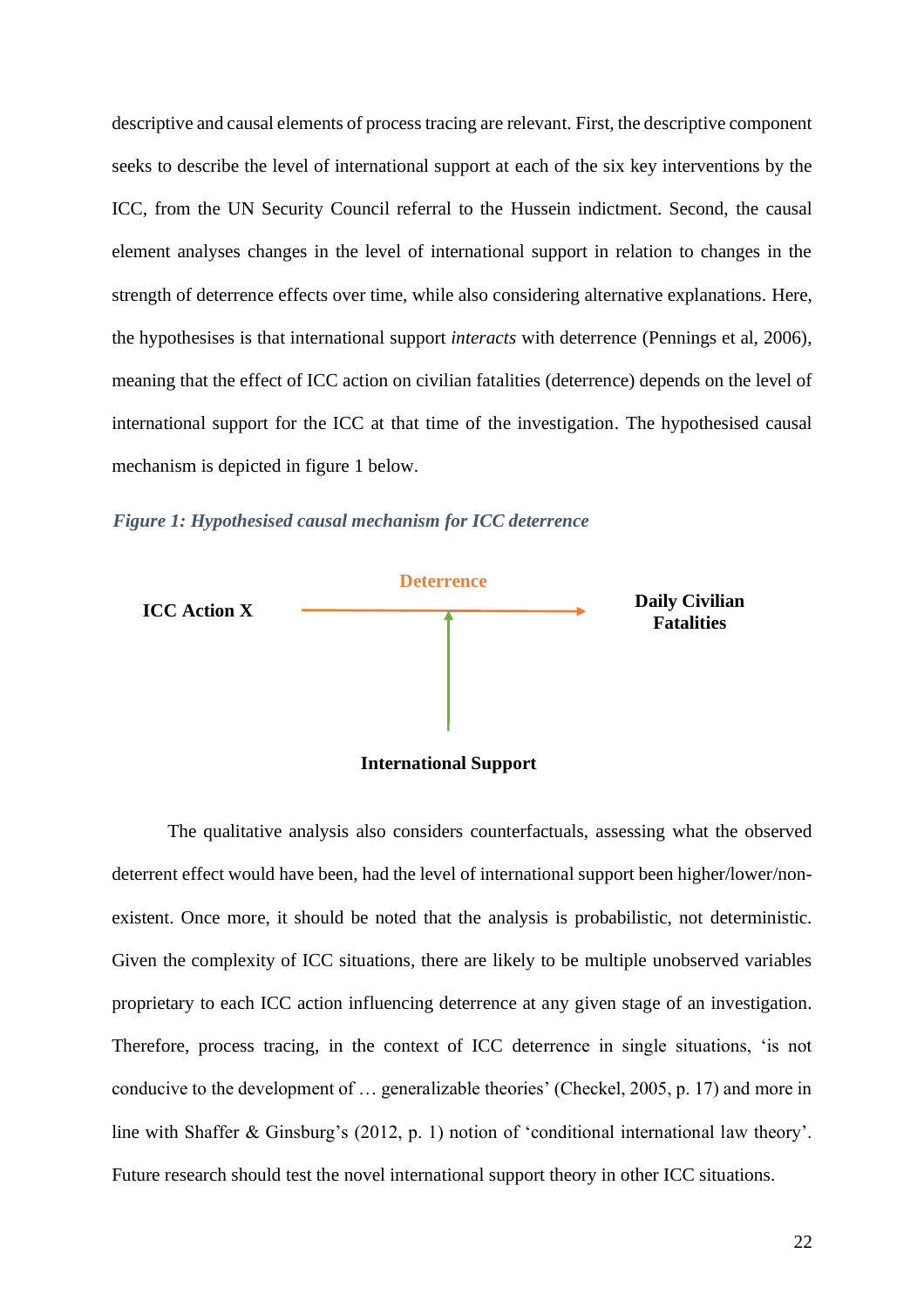# <span id="page-23-1"></span><span id="page-23-0"></span>**5. The ICC investigations in the situation in Darfur, Sudan 5.1 Background**

Violence in Sudan reaches back much further than the start of the ICC investigations. After Sudan gained independence from the United Kingdom in 1956, the country suffered through two civil wars for most of the remainder of the  $20<sub>th</sub>$  century (World Without Genocide, 2013). Its early 21st century was equally bloody as a new war started to emerge in the Darfuri region in Western Sudan. The Darfur conflict is thought to have started in early 2003 over economic tensions between African farmers and Arab herders over arable land (Rodman, 2008). In February 2003, to protest the region's economic and political exclusion from Sudan's North-South peace agreement, two rebel groups, the Sudanese Liberation Army and the Justice and Equality movement, started waging attacks on government installations (Rodman, 2008). To retaliate, the Sudanese government responded with a dual counter-insurgency campaign, 'bombing entire villages that it considered militarily and politically supportive of the rebels' and mobilising tribal *Janjaweed* militias on the ground (Nouwen, 2013, p. 262). The conflict was not seen as a human rights priority until the spring of 2004 when the UN began to accuse the Sudanese government and the *Janjaweed* of multiple counts of genocide, among other international crimes, against the local non-Arab population (Rodman, 2008). The underlying goal of the systematic bombings and raids of villages had been to create a homogenous pan-Arab state (World Without Genocide, 2013). According to the ICC prosecutor, the *Janjaweed*  under the government's instruction 'slaughtered thousands of people, and more than 2.5 million Darfuris have been forced out of their homes and live in camps' (Moreno-Ocampo, 2008, p. 221). Rebel forces in Sudan were also accused of international law violations, including violence against civilians, 'but there was not a systematic and widespread pattern to these violations' (Schiff, 2008, p. 229), which excludes their crimes from ICC jurisdiction.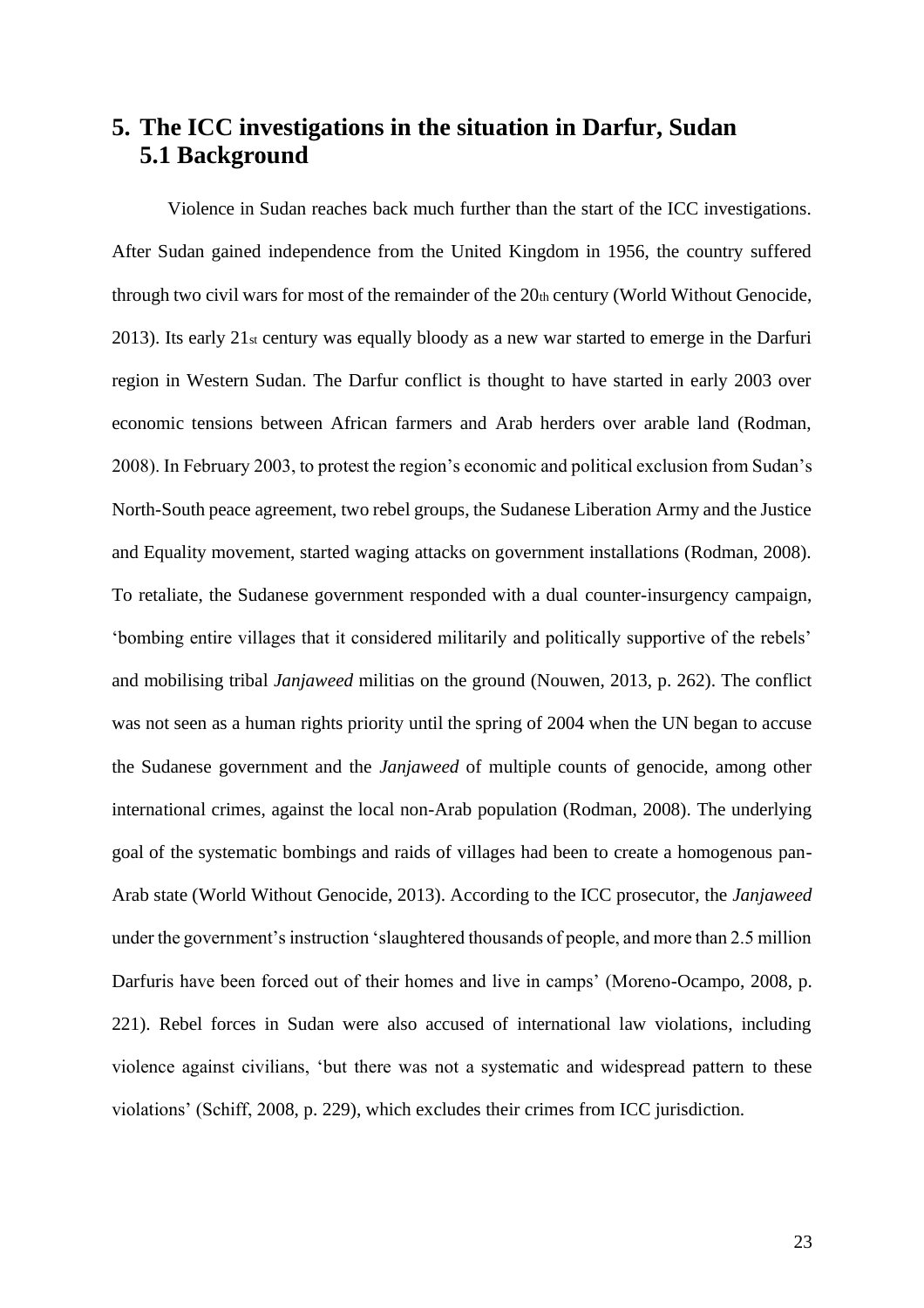Table 2 below summarises the distribution of civilian fatalities from attacks by year for

the whole period of analysis.

<span id="page-24-0"></span>*Table 2: Civilian fatalities for 'violence against civilians' conflict events by year, Sudan, 31 March 2004 – 1 March 2013* 

| Year/time period                    | <b>Civilian fatalities</b> |  |  |
|-------------------------------------|----------------------------|--|--|
| 2004 (from 31 March 2004)           | 3,253                      |  |  |
| 2005                                | 779                        |  |  |
| 2006                                | 916                        |  |  |
| 2007                                | 1,148                      |  |  |
| 2008                                | 839                        |  |  |
| 2009                                | 1,542                      |  |  |
| 2010                                | 271                        |  |  |
| 2011                                | 2,010                      |  |  |
| 2012                                | 173                        |  |  |
| 2013 (until 1 March 2013)           | 52                         |  |  |
| Total: 31 March 2004 – 1 March 2013 | 10,983                     |  |  |

*Source: Armed Conflict Location and Event Dataset (ACLED), [acleddata.com](http://acleddata.com/) (Raleigh et al, 2010)*

Because Sudan is not a state party to the ICC, the conflict parties could only be taken to *Den Haag* upon (unanimous) referral of the situation by the UN Security Council, acting under Chapter VII of the Charter of the United Nations (Rome Statute, Article 13b). Despite the magnitude and scale of alleged human rights abuses, there continued to be serious opposition in the Security Council towards passing a resolution because such would explicitly implicate the Al-Bashir government in the atrocities committed in Darfur (Rodman, 2008). Opposition was strongest from China and Russia who were allegedly supplying Sudan with arms and military equipment (Amnesty International, 2007). The required resolution (Resolution 1593) for referral to the ICC eventually passed on 31 March 2005 with eleven affirmative votes and four abstentions, including from China and the US (Cryer, 2006). The US is assumed to have abstained because of an ideological opposition towards the ICC rather than based on political allegiance to the Al-Bashir regime (Cryer, 2006).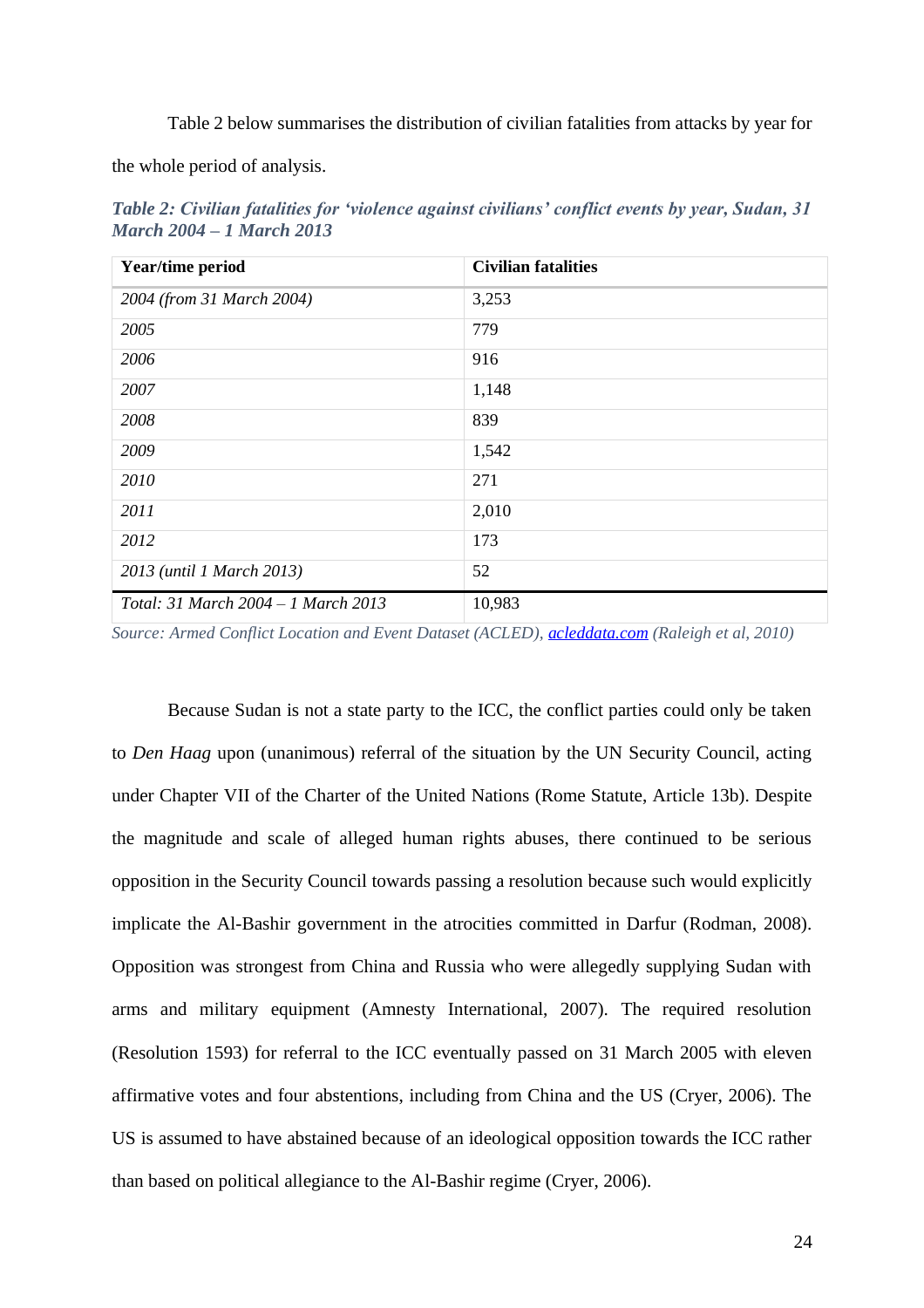The focus of the ongoing ICC proceedings is on alleged genocide, war crimes and crimes against humanity in the Darfur region since 1 July 2002, the entry into force of the Rome Statute (ICC, 2020). Of the five indicted suspects who are still alive, only Ali Kushayb has voluntarily surrendered to the court on 9 June 2020 (Al Jazeera, 2020), after being wanted by the ICC for thirteen years. The other subjects remain fugitives. The indicted Sudanese head of state and government, Omar Al-Bashir, has visited several ICC members, including Kenya, without being arrested despite member states' legal obligation to enforce arrest warrants (Roach, 2013). However, following Al-Bashir's removal from power by the military in 2019, the new government of Sudan has agreed that the ex-president must face the ICC once a broader peace deal would be implemented (BBC News, 2020).

Figure 2 below summarises daily civilian fatalities in Sudan, for the whole period of analysis, highlighting the start date of the six interventions by the ICC.

<span id="page-25-0"></span>

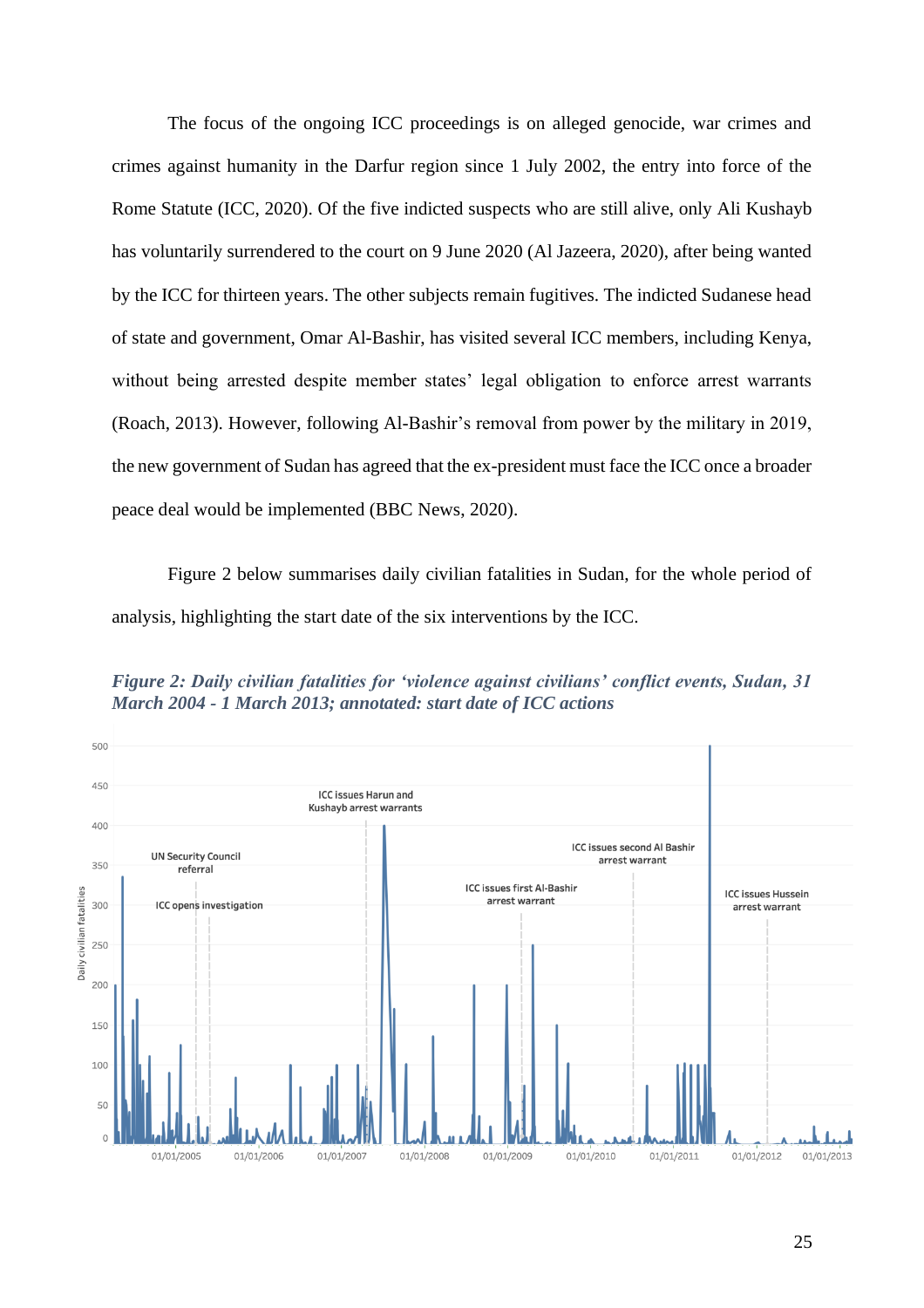# <span id="page-26-0"></span>**5.2 Quantitative analysis**

| <b>Variable</b>          | Model 1 (90 days)    |                | Model 2 (120 days)   |                | <b>Model 3 (150 days)</b> |                |
|--------------------------|----------------------|----------------|----------------------|----------------|---------------------------|----------------|
|                          | $\boldsymbol{\beta}$ | $Exp( \beta )$ | $\boldsymbol{\beta}$ | $Exp( \beta )$ | $\boldsymbol{\beta}$      | $Exp( \beta )$ |
| <b>UN Security</b>       | $-1.061**$           | .346           | $-1.064**$           | .345           | $-1.092**$                | .336           |
| Council referral         | (.4726)              |                | (.4686)              |                | (.4685)                   |                |
| ICC opens                | $-.834$              | .434           | $-.384$              | .681           | $-.468$                   | .627           |
| investigation            | (.5419)              |                | (.3980)              |                | (.3634)                   |                |
| Harun and                | 1.709**              | 5.523          | 1.759***             | 5.806          | $1.420**$                 | 4.139          |
| Kushayb arrest           | (.7901)              |                | (.6692)              |                | (.5752)                   |                |
| warrants                 |                      |                |                      |                |                           |                |
| First Al-Bashir          | $.643*$              | 1.902          | .540                 | 1.716          | .497                      | 1.643          |
| arrest warrant           | (.3705)              |                | (.3505)              |                | (.3199)                   |                |
| Second Al Bashir         | $-.275$              | .759           | $-.522$              | .593           | $-.605$                   | .546           |
| arrest warrant           | (.7031)              |                | (.4629)              |                | (.4376)                   |                |
| Hussein arrest           | $-2.376***$          | .093           | $-2.928***$          | .054           | $-2.476***$               | 0.084          |
| warrant                  | (.7031)              |                | (.5049)              |                | (.4006)                   |                |
| Non-civilian             | .006                 | 1.006          | .006                 | 1.006          | .006                      | 1.006          |
| fatalities               | (.0045)              |                | (.0044)              |                |                           |                |
| News coverage            | .022                 | 1.022          | .025                 | 1.025          | .022                      | 1.022          |
|                          | (.0199)              |                | (.0201)              |                |                           |                |
| Constant                 | 2.358***             |                | 2.359***             |                | 2.390***                  |                |
|                          | (.0973)              |                | (.0994)              |                | (.1018)                   |                |
| <b>Negative Binomial</b> | 4.907                |                | 4.808                |                | 4.796                     |                |
|                          | (.2536)              |                | (.2492)              |                | (.2487)                   |                |
| Likelihood ratio<br>Chi2 | 27.812***            |                | 43.994***            |                | 45.793***                 |                |

<span id="page-26-1"></span>*Table 3: Negative binomial regression results, dependent variable: daily civilian fatalities* 

*Note: \*p<0.1; \*\*p<0.05; \*\*\*p<0.01, two-tailed test*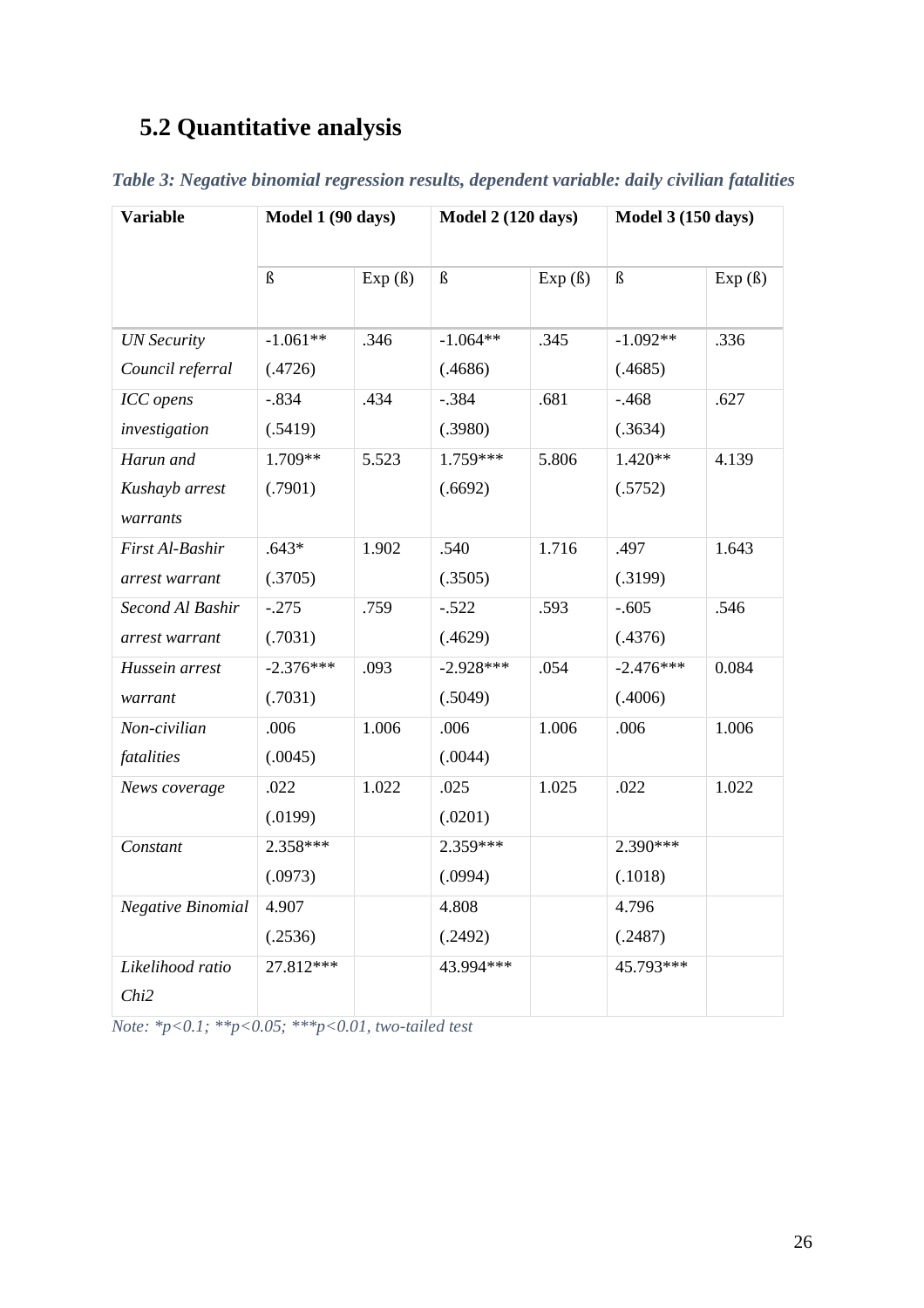The results from the negative binomial regression analysis in table 3 indicate that the ICC had a deterrent effect at the beginning of the conflict, but which greatly decreases with regard to the first arrest warrants in the situation in Darfur, Sudan.

The UN Security Council referral is associated with a decrease in civilian fatalities across all three models, controlling for the other variables, and statistically significant. As such, the models predict almost three times lower civilian fatalities for the period following the referral. The deterrent effect is expected to be weaker, although not statistically significant, for the second ICC action, the opening of the investigation. Interestingly, the first arrest warrants for Harun and Kushayb are associated with large increases in civilian fatalities and are statistically significant across the three models. The predicted civilian fatalities, holding other variables constant, are at least four times higher for the period following the arrest warrants in the Harun and Kushayb case than for other periods. The first arrest warrant for president Al-Bashir follows a similar pattern, although the effect is weaker and not statistically significant across all models. The second arrest warrant for Al-Bashir is, in fact, associated with a slight decrease in civilian fatalities, holding the other variables constant. The arrest warrant for Mr. Hussein is associated with the largest decrease in civilian fatalities, controlling for the other variables, and statistically significant across all models. As such, the expected civilian fatalities for the period following the Hussein arrest warrant are estimated at just 8.4% the level for other periods. However, the results for the Hussein arrest warrant should be read with caution, given that the conflict had reduced greatly in intensity (see figure 2), most likely for other factors than ICC actions, uncontrolled for in the models. The control variables, non-civilian fatalities and news coverage, are almost perfectly correlated with civilian fatalities across the three models, albeit not statistically significant.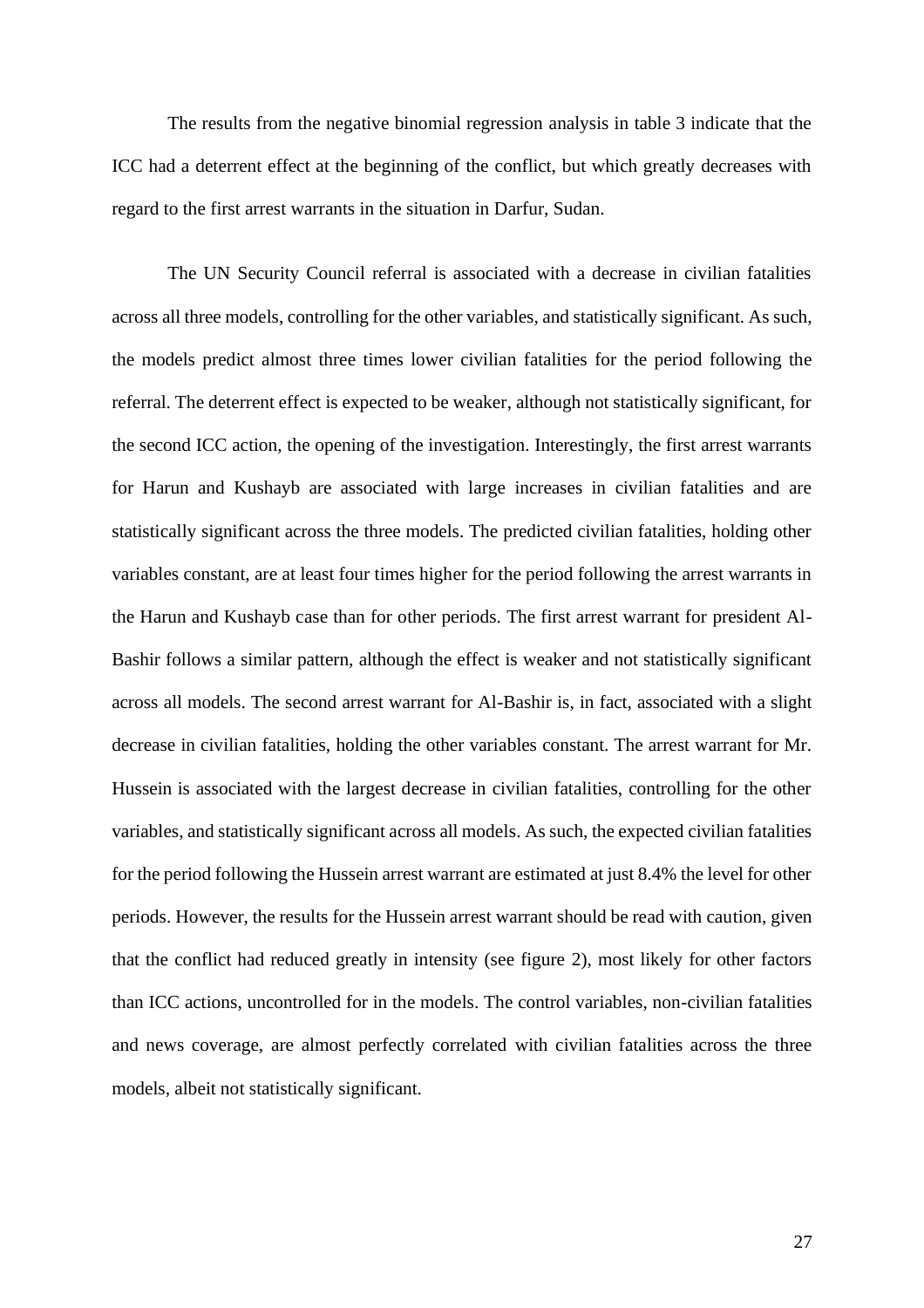Figure 3 summarises the estimated effects for ICC actions on daily civilian fatalities from the three models, holding the control variables constant. The baseline, i.e. no negative or positive deterrent effect is represented by the reference line ( $\exp B = 1$ ). Observations below the reference line in the light blue shaded area indicate that the ICC is estimated to have had a positive deterrent effect (reduction in fatalities following the ICC action). Observations above the reference line in the light red shaded area indicate that the ICC is estimated to have had a negative deterrent effect (increase in fatalities following the ICC action). The models thus predict that the ICC had a positive deterrent effect for the UN Security Council referral, the opening of the investigation, the second Al-Bashir arrest warrant and the Hussein arrest warrant. The models predict a negative ICC deterrent effect for the Harun and Kushayb arrest warrants and the first Al-Bashir arrest warrant.



<span id="page-28-0"></span>*Figure 3: Estimated effect of ICC actions on civilian fatalities, controlling for other variables*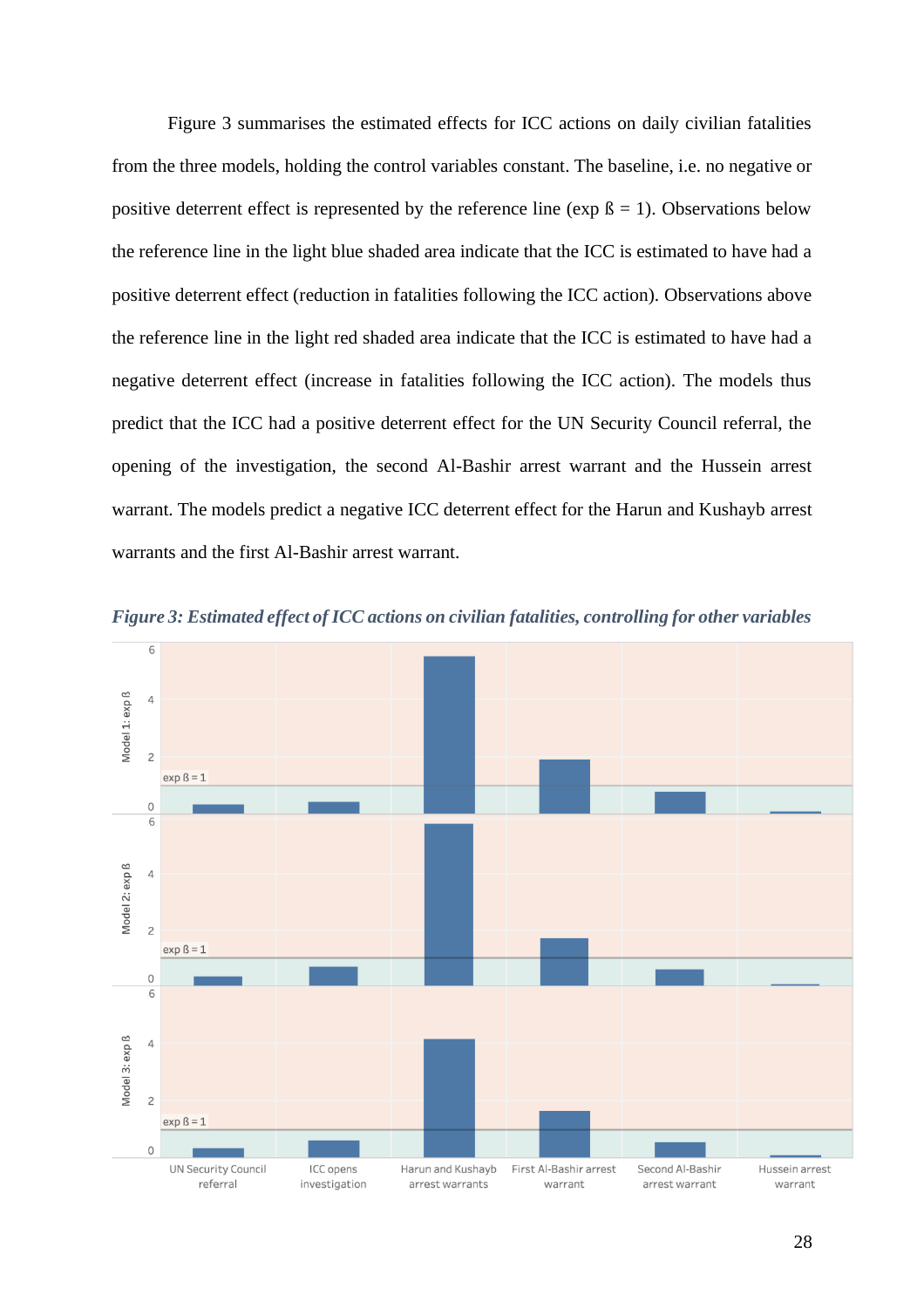## <span id="page-29-0"></span>**5.3 Qualitative analysis**

This section uses process tracing to assess the effect of international support for ICC prosecutions on the exercise of deterrence effects in Darfur, Sudan during each stage of the investigations. The six stages, or ICC actions, are ordered chronologically to allow the analysis to consider fluctuations in international support and the influence of such on ICC deterrence.

#### **31 March 2005: UN Security Council referral**

The UN Security Council referred the situation in Darfur, Sudan to the ICC in Resolution 1593 on 31 March 2005 with eleven affirmative votes and abstentions from the US, China, Algeria and Brazil (Cryer, 2006). At this point, the international community seemed highly committed towards supporting a legal solution involving the ICC in Darfur. Louise Arbour, at the time UN High Commissioner for Human Rights, notes that 'the Council's decision to act in the face of evidence of significant and widespread human rights violations was, particularly in the West, largely applauded' (Arbour, 2014, p. 196). Even the US, who had been a particular staunch opponent to the ICC, had agreed not to veto the Security Council resolution, a particularly strong sign that the ICC was almost universally seen as a useful tool towards reducing violence in Darfur (Cryer, 2006). Moreover, UN Secretary-General Annan vocally supported the court, emphasising that the Sudanese government, all parties to the Darfur conflict, and all other states and regional/international bodies ought to fully cooperate with and provide assistance to the ICC (Tanagho & Hermina, 2009).

The high level of international support for the ICC enhanced the court's deterrence effects following the UN Security Council referral. On a most basic level, had the situation not been referred due to a veto by China, Russia or another permanent member, leaders in Darfur would have continued to enjoy *de facto* immunity from prosecution. The ICC would therefore have no deterrent effect as there would be no threat of prosecution. Furthermore, while the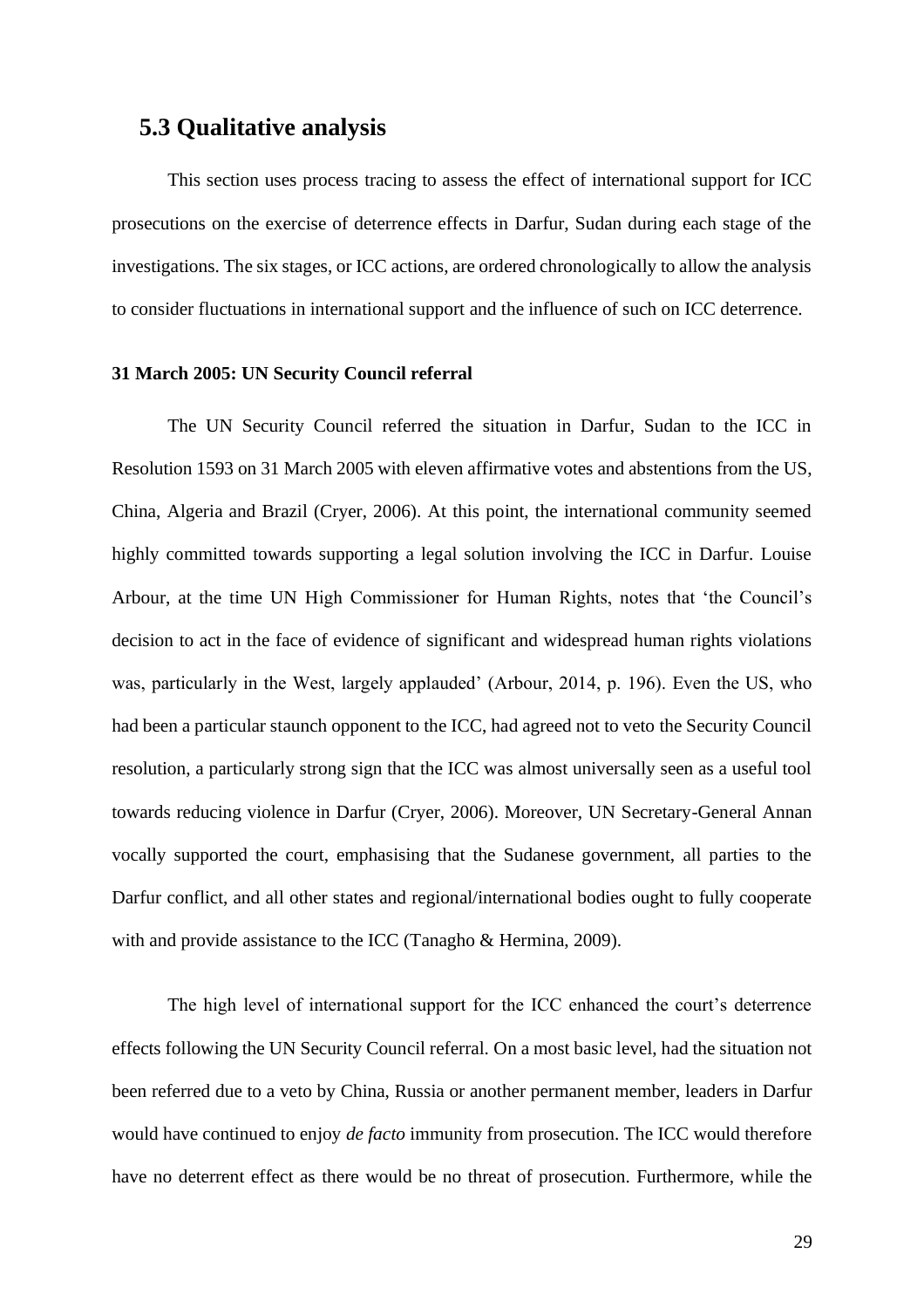referral itself establishes the *possibility* that Sudanese leaders would be tried through granting the court jurisdiction over Sudan, commitment by powerful states to supporting the ICC would have greatly raised the perceived *certainty* of prosecution, a key success factor for ICC deterrence (Buitelaar, 2016). The fact that China, Sudan's closest international ally, had chosen not to veto the resolution may have signalled to Sudanese leaders that there was a real chance they would be targeted and prosecuted by the ICC which enhanced the ICC's deterrent potential.

#### **1 June 2005: ICC opens investigation**

On 1 June 2005, the ICC prosecutor Moreno-Ocampo formally opened investigations in Darfur (ICC, 2005), finding the situation admissible under the Rome Statute on the basis of evidence implicating the government in the commission of atrocities including mass killings, systematic rape and the burning of family homes (Tanagho & Hermina, 2009). Most of the international community viewed the latest developments positively as there was a hope that the mere presence of ICC investigators on the ground in Sudan could contribute to deterrence through an 'atmosphere in which the costs of abuse are more apparent to the perpetrators of violence against civilians' (Bosco, 2011, p. 189). To be sure, the UN took other actions which could be seen as complementary to the ICC's proceedings. First, in April 2006, the UN Security Council adopted resolution 1672 demanding that its members adopt sanctions against four high-ranking Sudanese officials (Cassese, 2006). Second, in August 2006, the UN Security Council passed resolution 1706 authorising UN peacekeepers to be deployed in Darfur (Tanagho & Hermina, 2009). Subsequently blocked by the Sudanese regime, the parties eventually settled for an AU/UN hybrid operation in Darfur (Tanagho & Hermina, 2009). Most of the international community still favoured a legal solution to Darfur, but increasingly the ICC came under criticism for acting too cautiously in Sudan (Cassese, 2006). There are accounts signalling a general lack of clear communication between Moreno-Ocampo and the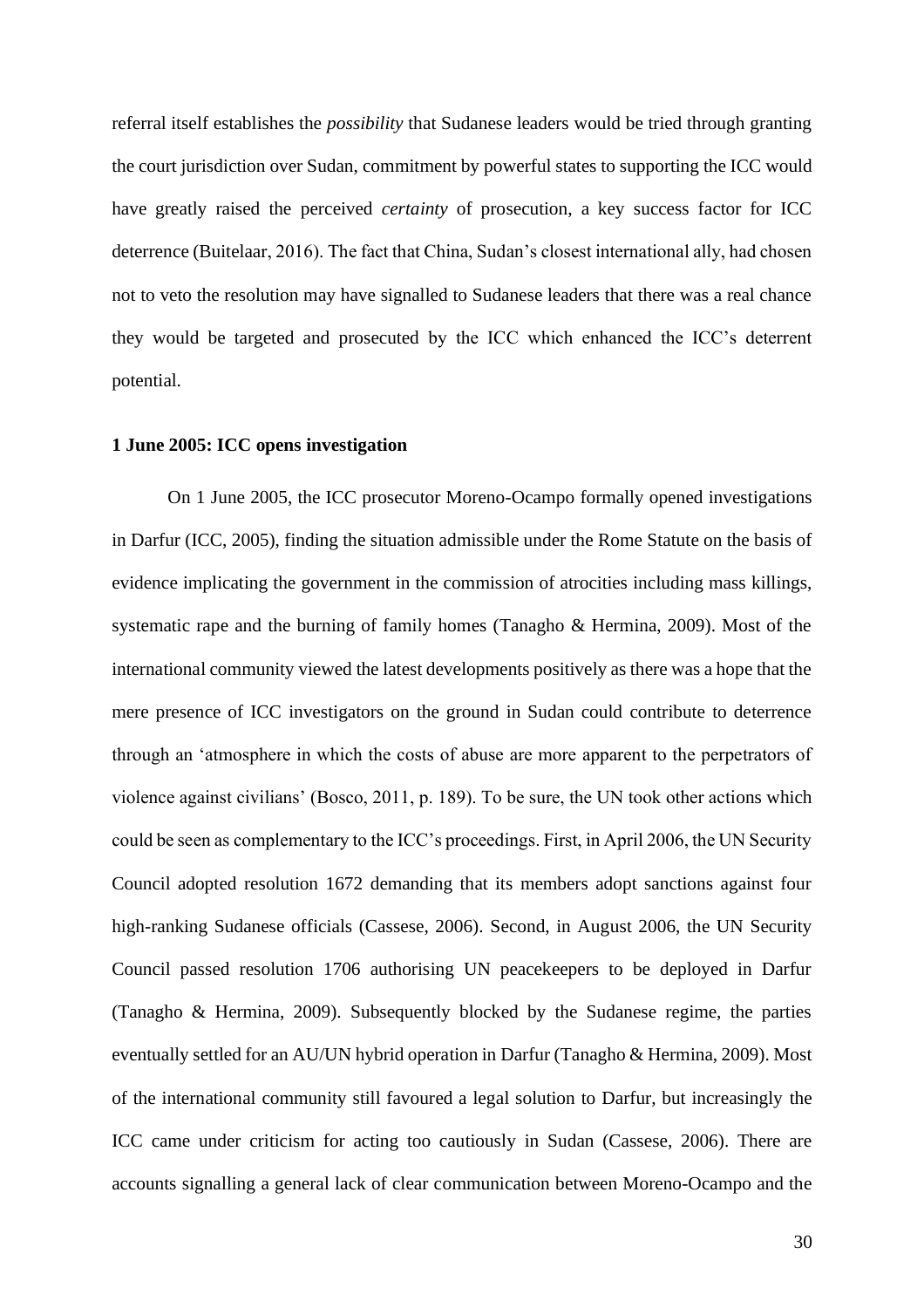Security Council about his strategy (Cassese, 2006) and the prosecutor's failure to request formal Sudanese cooperation for the investigations meant that the UN Security Council could do little to press for Sudan's compliance (Schiff, 2008).

The ICC's decision to formally open an investigation was received positively by the international community, a factor that contributed positively to deterrence effects. In the Darfur situation, cooperation between the UN-led Commission of Inquiry and the Office of the Prosecutor produced a list of 51 suspects, which Moreno-Ocampo received just prior to opening the investigation (Cassesse, 2006). Al-Bashir had been aware of this and it would be quite unreasonable to think his name would not be on the list. Hence, due to the close cooperation between the UN and the ICC, the threat of prosecution for Al-Bashir and other government officials had been high, enhancing ICC deterrence. Conversely, in the absence of the work of the Commission of Inquiry, the ICC would have taken significantly longer to identify potential subjects, thereby reducing its deterrent effect. However, cracks in the UN-ICC relationship started to show in 2006 as senior UN officials publicly expressed their disappointment with the conduct of the investigation (Cassese, 2006). The UN Security council started 'to fill the vacuum left by a judicial body [the ICC]' (Cassese, 2006, p. 440) which Al-Bashir would have perceived as a sign of weakness of the ICC. This plausibly explains why the overall ICC deterrence effects were weaker at this stage than with the referral.

#### **27 April 2007: Harun and Kushayb arrest warrants**

On 27 April 2007, the ICC Pre-Trial Chamber I issued arrest warrants for Ahmed Mohamed Harun and Ali Mohamed Abdel Rahman 'Kushayb' (De Waal, 2008) for charges of crimes against humanity and war crimes (ICC, 2007). In response, the government of Sudan further hardened its stance of non-cooperation (Mills, 2012) and Harun was appointed by Al-Bashir to head an inquiry into human rights abuses in Darfur in a blatant act of mockery (De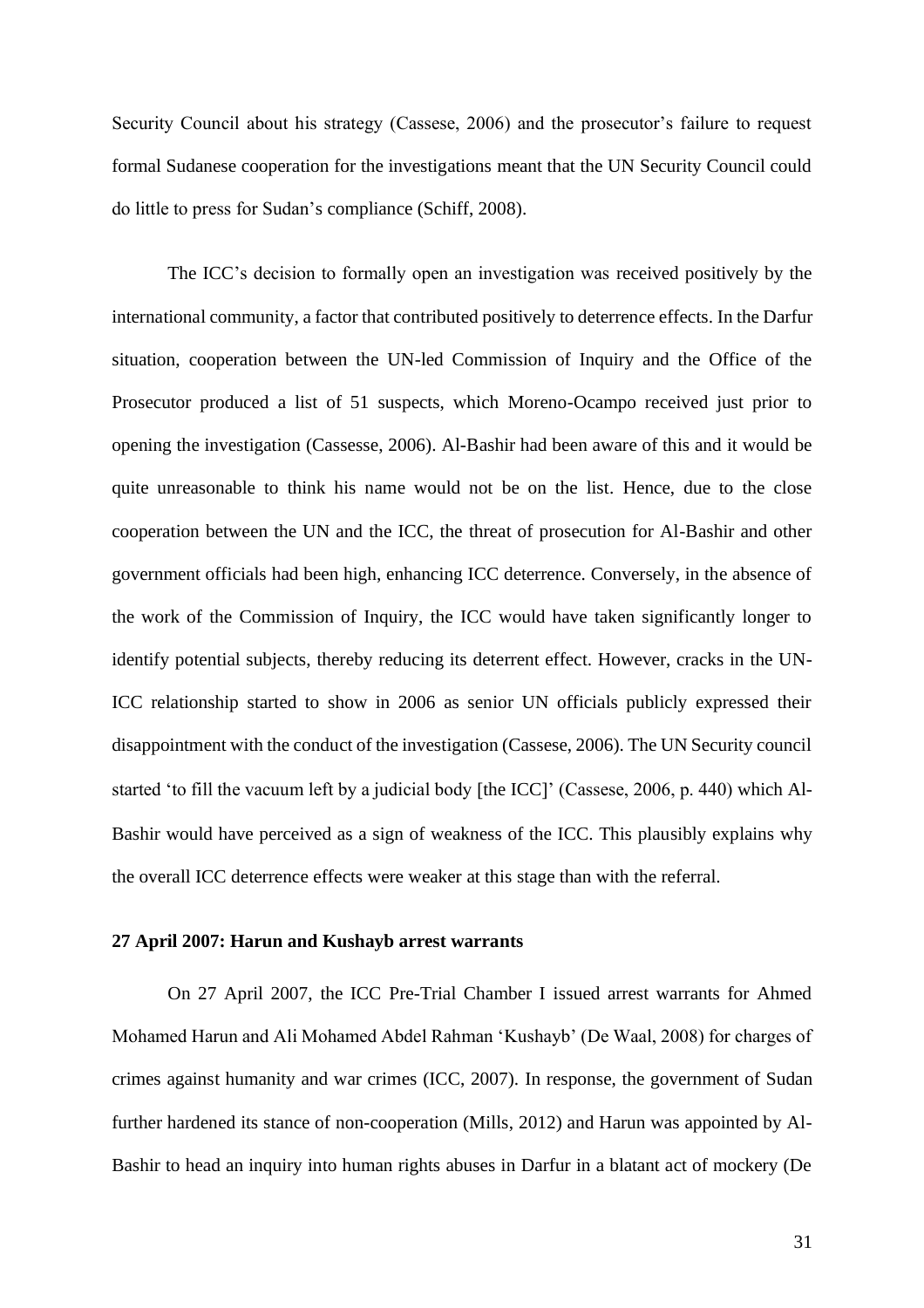Waal, 2008). Importantly, the first two arrest warrants in the Darfur situation changed the ICC's role in the eyes of the international community. The court which had been a useful diplomatic bargaining chip as a passive threat, now more than ever relied on active support from states to enforce the warrants. The dilemma was that the ICC could not arrest the suspects on its own, while any foreign intervention by major powers to arrest the indicted could be construed by the government of Sudan as an attempt of coercive regime change (Nouwen, 2013). Western governments, instead of pressuring Sudan themselves, were secretly hoping that China could convince its African ally to hand the suspects over to the ICC (De Waal, 2008). Such hopes proved to be unfounded. Instead, China and Qatar actively worked to block a UN Security Council statement which would have called for the arrest of the two indicted persons (Sudan Tribune, 2007).

While the situation's first arrest warrants may be seen as a major step for the ICC, especially given the difficulties of non-cooperation from Sudan, the international community's lack of support in enforcement reduced the court's deterrence effects. The court essentially loses its deterrent potential where the international community helps to illustrate its limited enforcement capacity on the territory of sovereign states (Nerland, 2008). There were furthermore signs that China could be willing to use its veto powers in the Security Council, should Western governments intend to send troops to arrest Sudanese ICC suspects (Jopson, 2008). Had such a resolution passed, the deterrent potential of the ICC would have been significantly higher because of the increased probability of arrest. In summary, the low amount of pressure on Sudan by Western states and the UN Security Council to hand over Harun and Kushayb, plus China's likely veto in the case of a resolution, plausibly explains why the ICC deterrence effects were low for the first arrest warrants.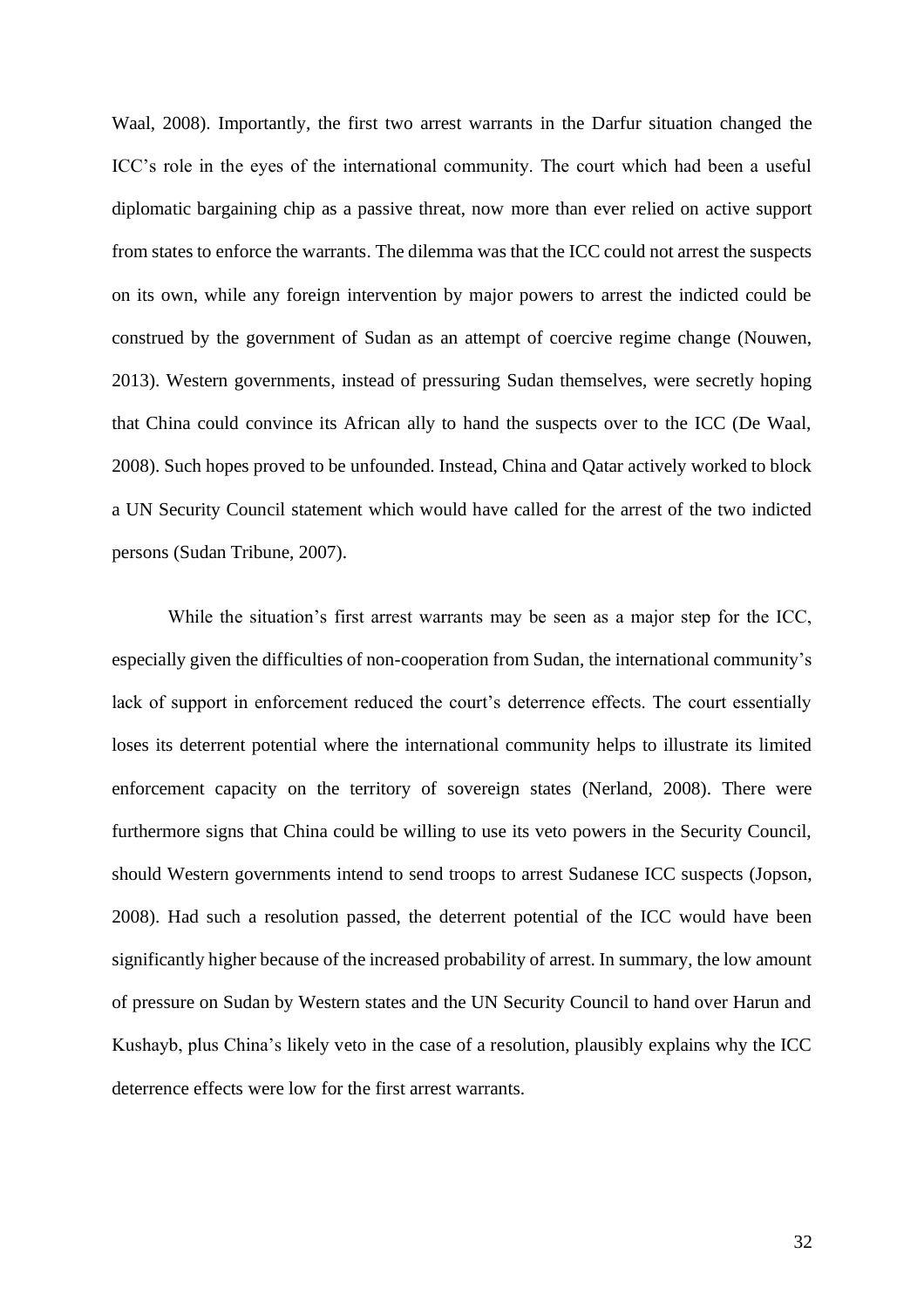#### **4 March 2009: First Al-Bashir arrest warrant**

Sudan's president Al-Bashir would become the first sitting head of state to be indicted by the ICC (McMillan & Mickler, 2013). The ICC's Pre-trial Chamber I issued an arrest warrant for Sudanese president Omar Al-Bashir on 4 March 2009 for charges of war crimes and crimes against humanity (ICC, 2009). In immediate response to the indictment, Al-Bashir began framing the ICC as an imperialistic tool of Western governments (Roach, 2013) and retaliated by expelling more than a dozen humanitarian aid organisations (Akhavan, 2009). This left 'more than a million people without access to food, water and healthcare services' (Akhavan, 2009, p. 648). Not only did the expulsion of humanitarian workers contribute to excess civilian fatalities in Darfur (OCHA, 2009), Al-Bashir's move also continued to highlight to Western governments the costs attached to an aggressive ICC prosecutorial strategy in Darfur. Western donor countries now essentially had to choose between supporting the ICC or pushing Sudan to accept the assistance of international aid agencies (Akhavan, 2009). Overall, the Security Council appeared to side with the latter option as it appealed to Al-Bashir to reverse the expulsion in an unofficial statement, while making no reference to compliance with the ICC arrest warrant (Worsnip, 2009). China called out the ICC and expressed "grave concerns and misgivings" on the decision to indict Al-Bashir (Buckley, 2008). Similarly, the Arab League stressed its solidarity with Sudan and publicly rejected the ICC's arrest warrants (BBC News, 2009). The African Union who had requested a twelve month deferral of the situation in Darfur by the Security Council, which the Council had ignored (Mills, 2012), went so far as to indicate that its members would refuse to comply with its obligation under Article 98 of the Rome statute to arrest Al-Bashir (African Union, 2009).

The ICC had fallen out of favour with most of the international community which diminished the potential deterrent effect an arrest warrant against Al-Bashir would have. While the warrant is a laudable effort by the ICC to close the impunity gap, without international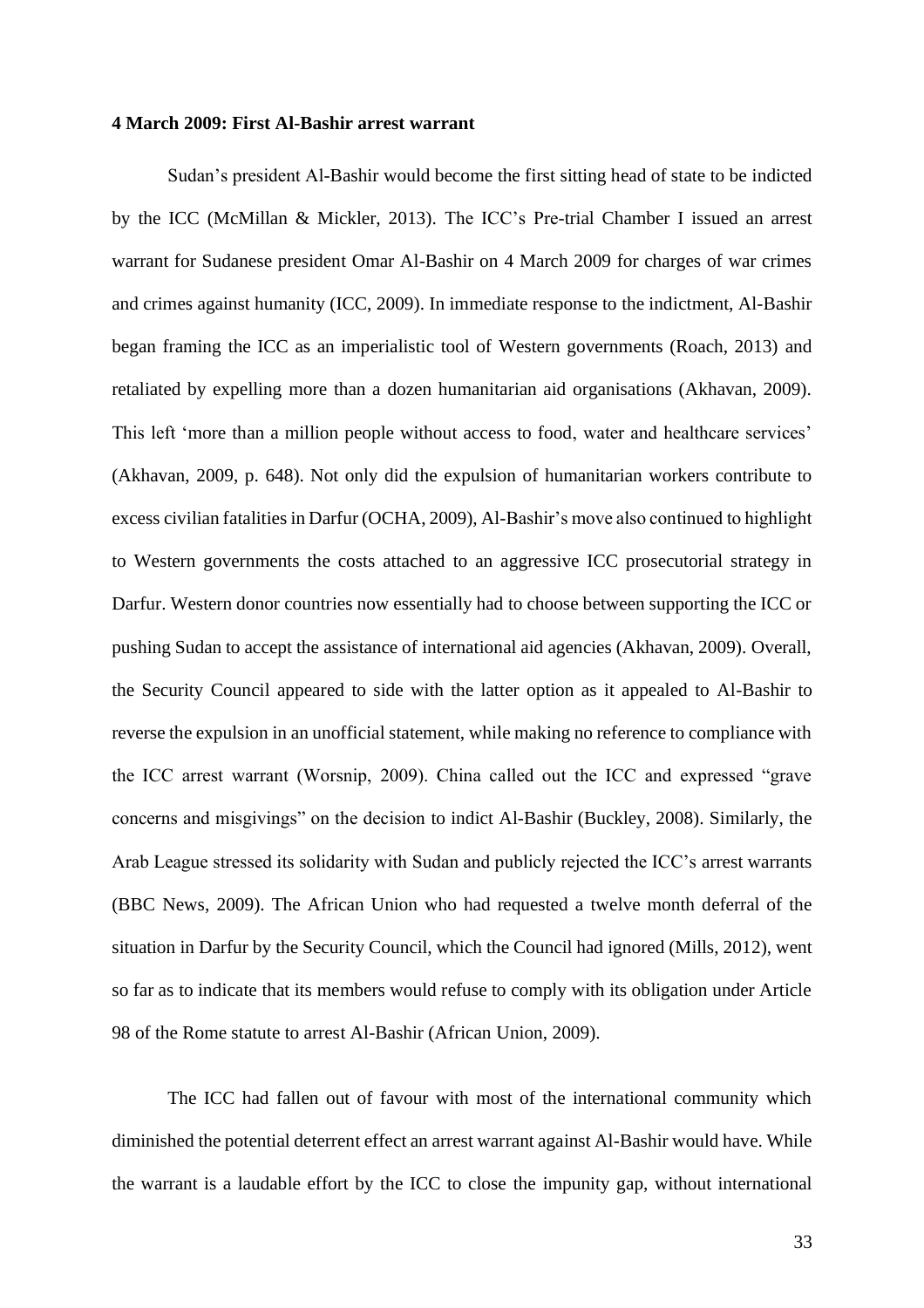backing or a coordinated plan for its enforcement, indicting Al-Bashir did not have the intended effect of curbing violence in Darfur. Instead, the arrest warrant for Al-Bashir served to ruin the credibility of the ICC in the eyes of the African Union and the Arab league (Hussein, 2009), and to an extent, the West who favoured providing aid over pursuing criminal justice. Had there been support from neighbouring states, chances to apprehend and thus to deter Al-Bashir (with regard to targeted deterrence, see Bosco, 2011, p. 170) would have been higher. In summary, the near total falling out of the ICC with its international supporters significantly reduced the chances of Al-Bashir's arrest and thus reduced the potential deterrent effect of an arrest warrant against the Sudanese president.

#### **12 July 2010: Second Al-Bashir arrest warrant**

Despite the growing concern of the international community that the prosecutorial strategy of the ICC was having a negative impact in Darfur (Barnes, 2011), the ICC issued an updated second arrest warrant for Al-Bashir on 12 July 2010, this time including genocide charges (ICC, 2010). While rebel groups hailed the second indictment "a victory", a senior minister in the Al-Bashir government labelled the arrest warrant "of no concern to us" (BBC News, 2010). In the period immediately following the second arrest warrant, there was no notable change in attitude from the international community. The African Union, once more, instructed all its members not to comply with any requests to arrest Al-Bashir (Barnes, 2011). Al-Bashir was invited to travel to Chad and Kenya, who are both ICC signatories, which he did on 21 July and 28 August 2010 respectively, without being apprehended (Barnes, 2011). While the ICC had notified the Security Council of Al-Bashir's intentions to travel to ICC state parties, the Council did not take any action with respect to the two state's failure to cooperate with the arrest warrant (Ayeni & Olong, 2017). The EU reportedly sent a delegation to attend Al-Bashir's presidential inauguration, just two months before his second indictment (Sudan Tribune, 2010). China continued to maintain good relations with Al-Bashir and allowed its ally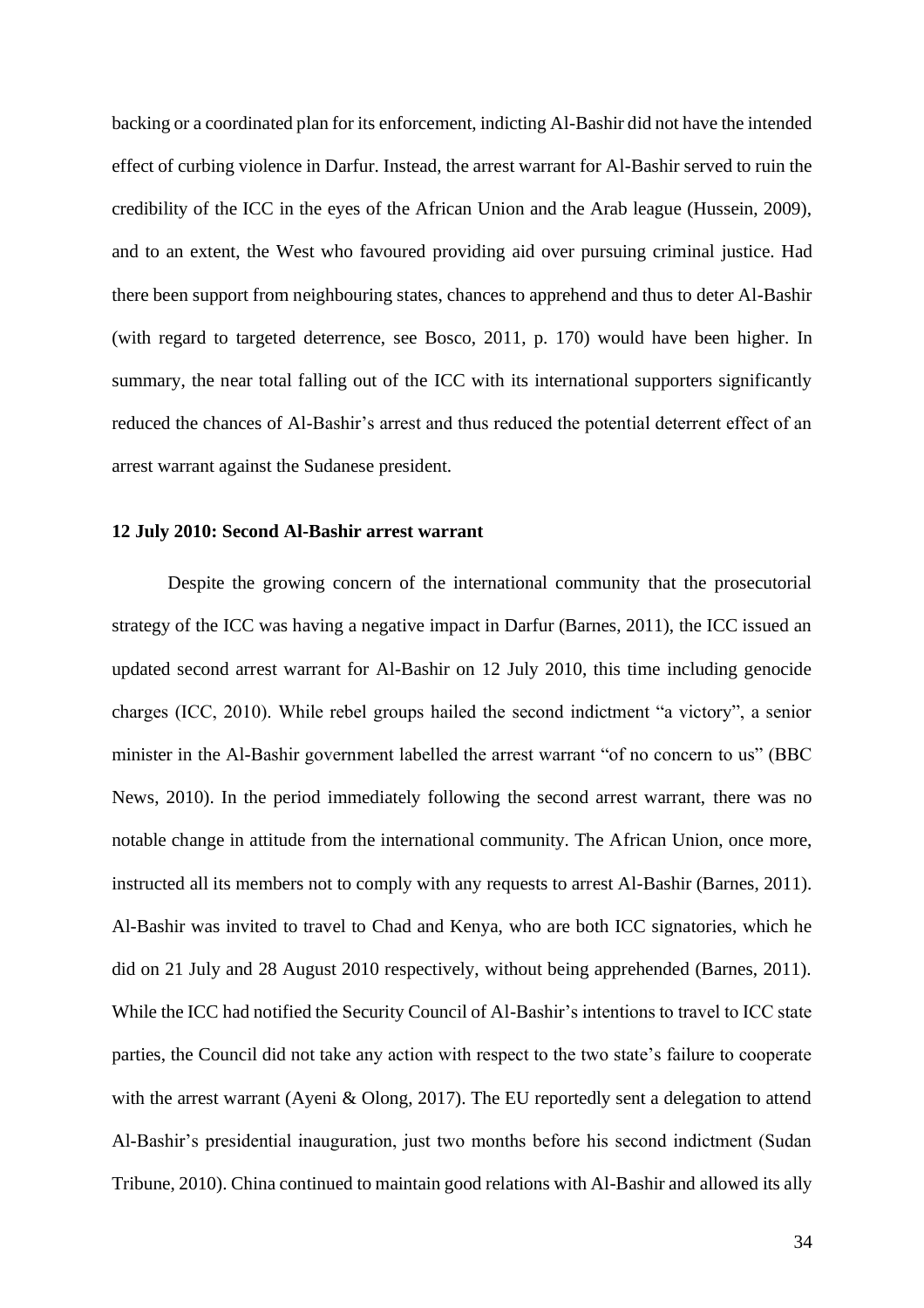to visit in June 2011 without arrest (Higgins, 2011). However, China's warm relationship with Sudan had always been conditional on the latter's supply of oil, which was now being endangered by the looming secession of South Sudan where roughly 75% of the country's oil reserves are located (Higgins, 2011).

At this stage, there was no general change in the level of support for the court from most of the international community which could explain why the second arrest warrant exercised much lower deterrent effects than previous actions. However, China's changing diplomatic considerations based on oil may well have contributed to ICC deterrence. Accordingly, now-eroded support from one of the Security Council's permanent members increased the threat of prosecution for Al-Bashir because he could be sure of China's veto any more in the Security Council with regard to resolutions demanding his arrest. In summary, while most states' attitudes towards the ICC investigations remained the same, China's decreasing reliance on Al-Bashir for oil reasonably explains some of the increase in the strength of ICC deterrence effects *vis-à-vis* his first arrest warrant.

#### **1 March 2012: Hussein arrest warrant**

On 1 March 2012, the ICC Pre-Trial Chamber I issued a warrant of arrest for Abdel Raheem Muhammad Hussein, then Minister of the Interior, for crimes against humanity and war crimes allegedly committed in Darfur (ICC, 2012a). The government of Sudan responded by calling the arrest warrant "unjustifiable" and "an outcome of lobbying by anti-Sudan groups in the US" (CNN, 2012). Hussein was able to travel to Chad, an ICC member state, from 25 to 26 April without being arrested (CICC, 2020). But the international community seemed slightly more committed to the ICC than previously. For example, Human Rights Watch called on the Chadian government to detain Hussein, mirroring earlier expressions of concern by the EU (Tribune Business News, 2013). Furthermore, the UN Security Council adopted Resolution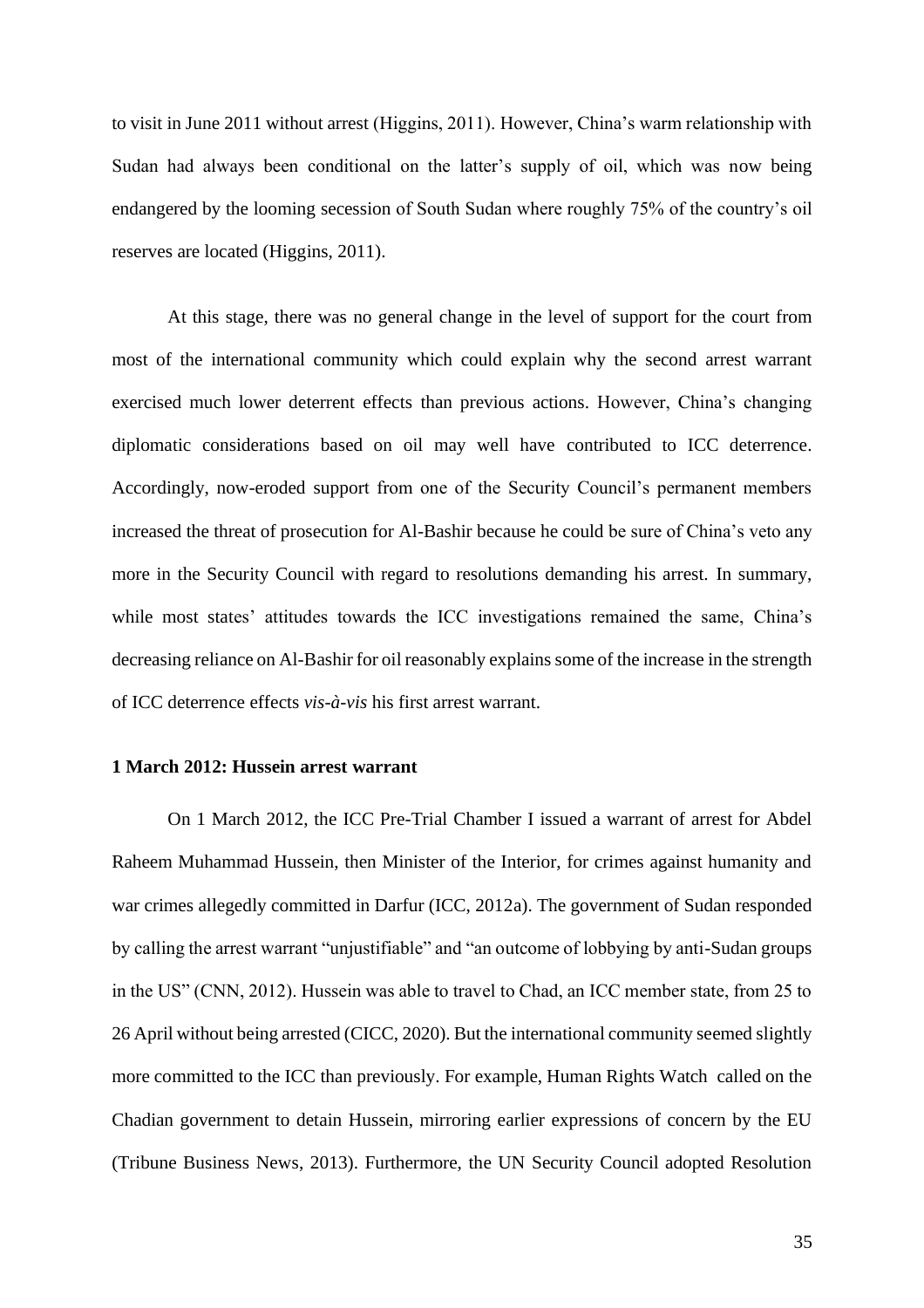2035 (2012) demanding an end to violence against civilians while strengthening the UN-AU joint mission (UNAMID) in Darfur. However, the ICC prosecutor stressed that UNAMID should not be authorised the arrest Hussein or any others (ICC, 2012b), wary that this could, again, escalate violence. Despite the short-lived strengthened commitment by the international community towards the ICC immediately following the Hussein arrest warrant, the support later diminished again, to the point where the new ICC prosecutor Bensouda had no choice but to briefly halt the investigations in 2014 (BBC News, 2014).

The temporary resurgence in support for the ICC following the Hussein arrest warrant contributed to the ICC's deterrence effects at that stage. Note that oil-rich South Sudan had seceded from the Republic of Sudan on 9 July 2011, reducing China's commitment to supporting the Sudanese regime. The resulting threat of Hussein's arrest by way of foreign intervention was higher than, for example, Harun and Kushayb. While it is reasonable to suggest that the increased threat of prosecution due to China's position translated into higher ICC deterrence effects, it does not, on its own, explain why the deterrent effect of the ICC was significantly stronger for the Hussein arrest warrant than Al-Bashir's second arrest warrant where China had held the same position. The alternative explanation that the conflict had reduced greatly in intensity (see figure 2) which would overstate the observed ICC's deterrent effect, seems more appropriate than the theory of international support being tested here.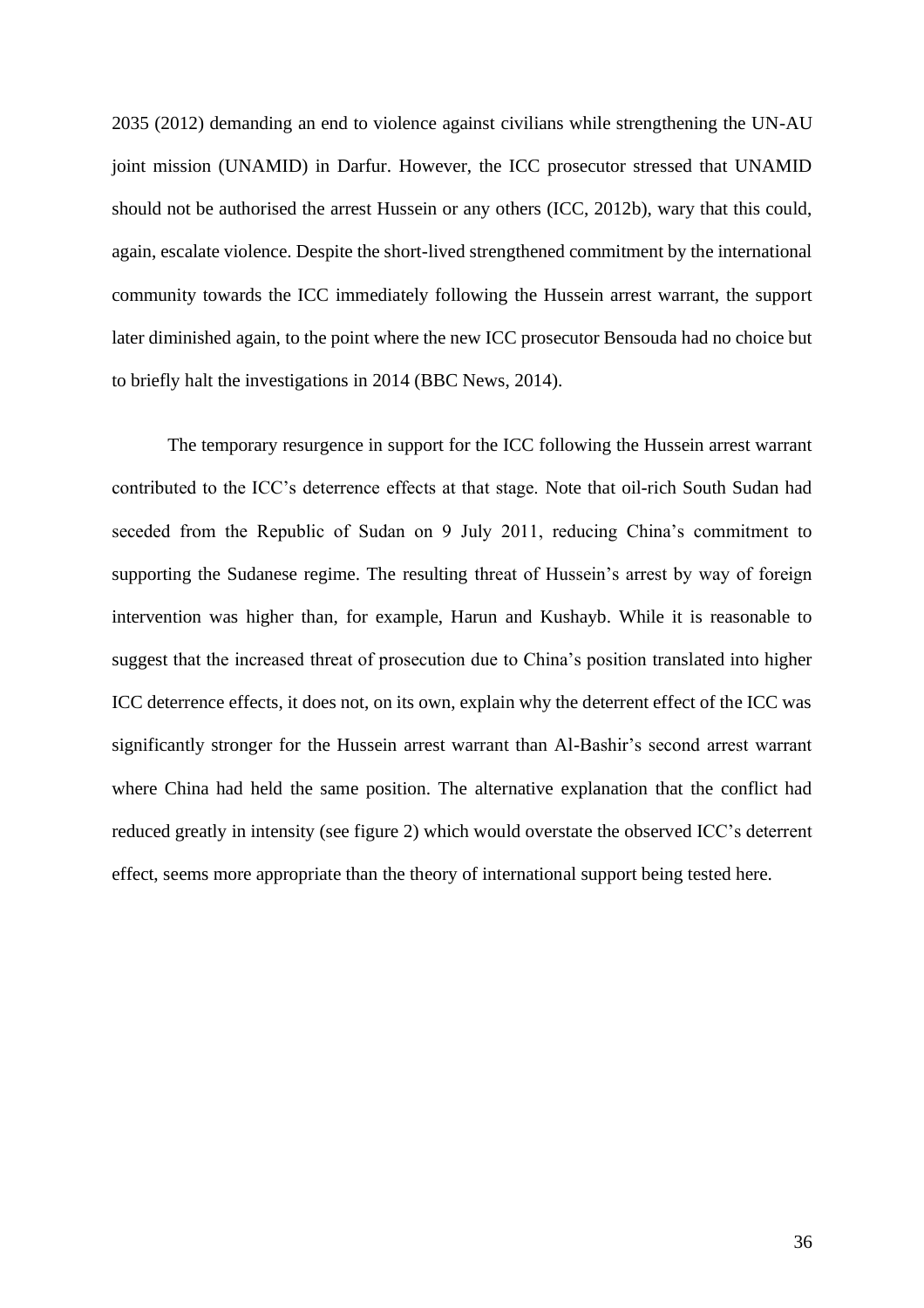#### <span id="page-37-0"></span>**6. Conclusion**

Returning to the original, guiding question of this dissertation, how has the ICC performed in the situation in Darfur, Sudan?

This dissertation has evaluated the court's performance in Darfur based on an indicator of outcome performance: deterrence effects. Deterrence is operationalised as a reduction in civilian fatalities following specific actions by the ICC. The quantitative analysis demonstrates that the ICC did exercise deterrence effects, particularly at the beginning of the investigation. The first ICC actions, the UN Security Council referral and the opening of the investigation, are associated with significantly lower civilian fatalities. The qualitative analysis adds that support from the international community for the ICC, most notably a close cooperation between the Security Council and the court, contributed to the strong deterrence effects. However, contrary to my theoretical expectations, the first arrest warrants in the Darfur situation, for Harun and Kushayb, as well as for Al-Bashir, are shown to have a negative deterrent effect whereby civilian fatalities drastically increase following the ICC intervention. The qualitative analysis indicates that the international community's failure to enforce the warrants or pressurise the Sudanese government, hindered potential ICC deterrence effects. While states are not granted any powers under the Rome Statute to arrest those indicted by the ICC on the perpetrators' sovereign territory, more concrete action by the UN Security Council calling for arrests could have strengthened the ICC arrest warrants' deterrence effects. Towards the end of the investigations, the ICC exercised stronger deterrent effects as China became less supportive of the Sudanese government. However, the quantitative findings may overstate the ICC deterrent effect as the conflict had reduced greatly in intensity, most likely for other reasons than ICC action or changes in international support.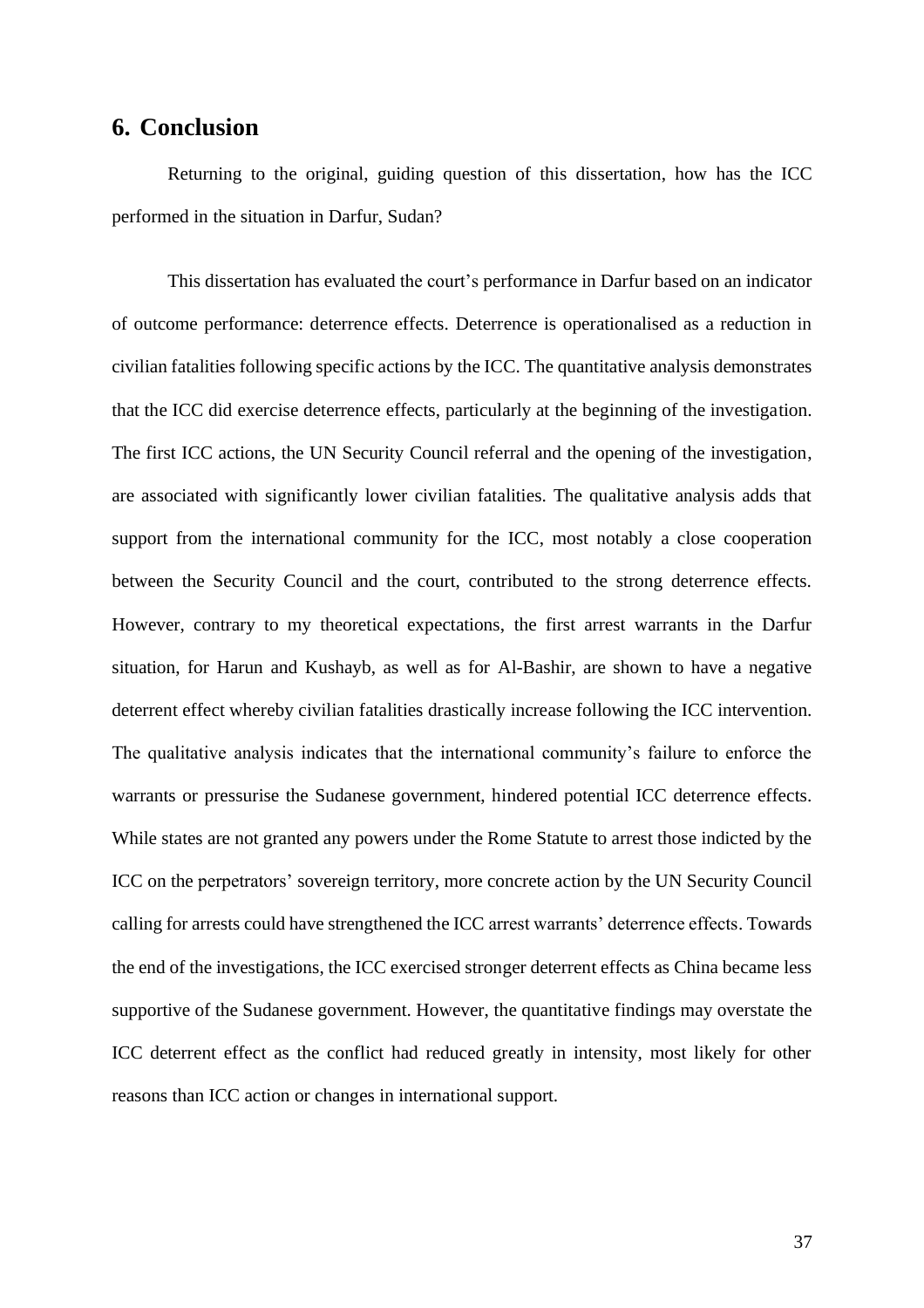Holtermann (2010, p. 290) rightly stresses that the court cannot and must not deter all human rights abuses, it only needs to 'deter enough perpetrators to justify its costs'. I argue that in Darfur, the ICC has achieved that objective. The court has made a potential difference to thousands of civilians in war-torn Darfur in the early stages of its intervention, signalling that the Sudanese government would be tried. But the ICC cannot deter acting as a lone wolf, especially where the government being investigated is actively restricting the investigations such as in Sudan. Arrest warrants, in particular, appear to be bad deterrents, unless the international community commits to their enforcement. While acknowledging that the Rome Statute, by design, honours state sovereignty over third party enforcement of arrest warrants, I hold that political solutions need to accompany ICC investigations if they are to be successful. Only then will the ICC be perceived as a credible threat and has the potential to alter the behaviour of future war criminals.

This dissertation suffers from certain limitations. Some of those have been discussed throughout, including the narrow scope of focusing on only one outcome performance indicator, the danger of reverse causality for the quantitative analysis and the inability to consider all alternative explanations for the qualitative analysis. Also, the trade-off with the multi-method research should be noted; while the breadth of analysis increases, its depth necessarily decreases. As this dissertation is a piece of 'evaluation research' (Robson & McCartan, 2016, p. 190), the choice of multiple strategies is justified as providing a more complete evaluation based on the empirical reality of the situation in Darfur. The research thus has high internal validity, but it does suffer from external validity problems (Bleijenbergh et al, 2011). We can only reasonably generalise its findings to situations where the ICC intervenes in an ongoing conflict, and where the UN Security Council has triggered the court's jurisdiction - of which only Libya qualifies, so far. Future research ought to test the existence of deterrence effects in other ICC situations. Also, the conditional theory of international support influencing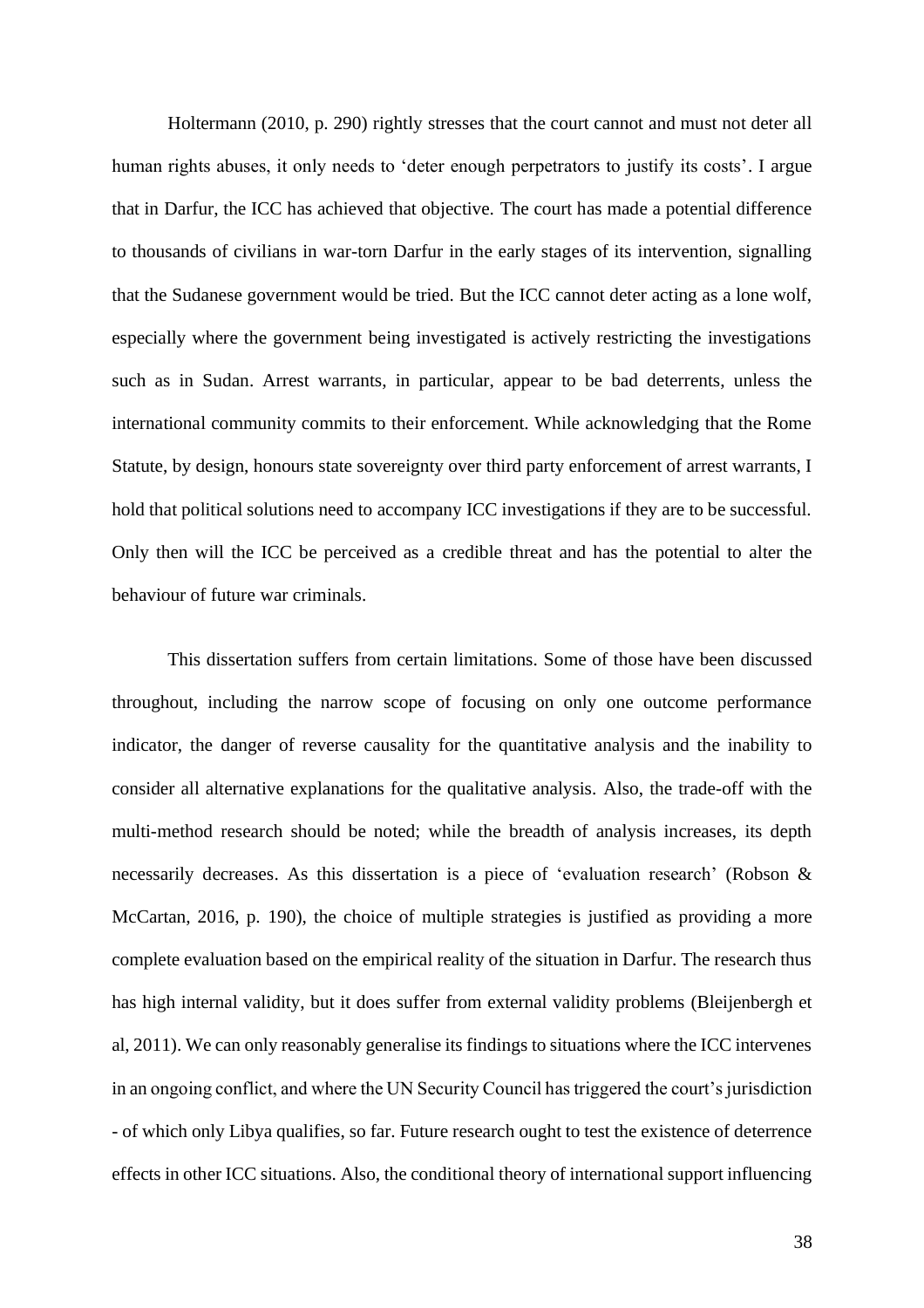deterrence developed in this dissertation should be tested in future ICC interventions through more qualitative studies.

Notwithstanding its limitations, this dissertation makes a contribution to several areas of scholarship. One, it contributes to the literature on IO performance through an in-depth, mixed methods analysis of the performance of a specific IO. This mixed methods research design could well be used to evaluate the performance of other IOs, as well, albeit with unique criteria. Two, this dissertation makes a practical contribution to the body of ICC scholarship by specifying at which stage and under which condition of international support, the ICC can exercise the strongest deterrence effects. Should the findings around arrest warrants being bad deterrents be validated in other ICC situations, they may well be used to guide the strategy of the ICC prosecutor with regard to the timing of her actions. For instance, arrest warrants may be issued more strategically when international support is high, to ensure that they achieve deterrence effects. Third, this dissertation makes a contribution to conflict studies by analysing how deterrence operates in the protracted conflict in the Western Darfur region of Sudan. Future research should more closely study how deterrence is influenced by local factors proprietary to the conflict, such as the nature of the conflict, the types of actors involved and the conflict parties' respective chances of winning.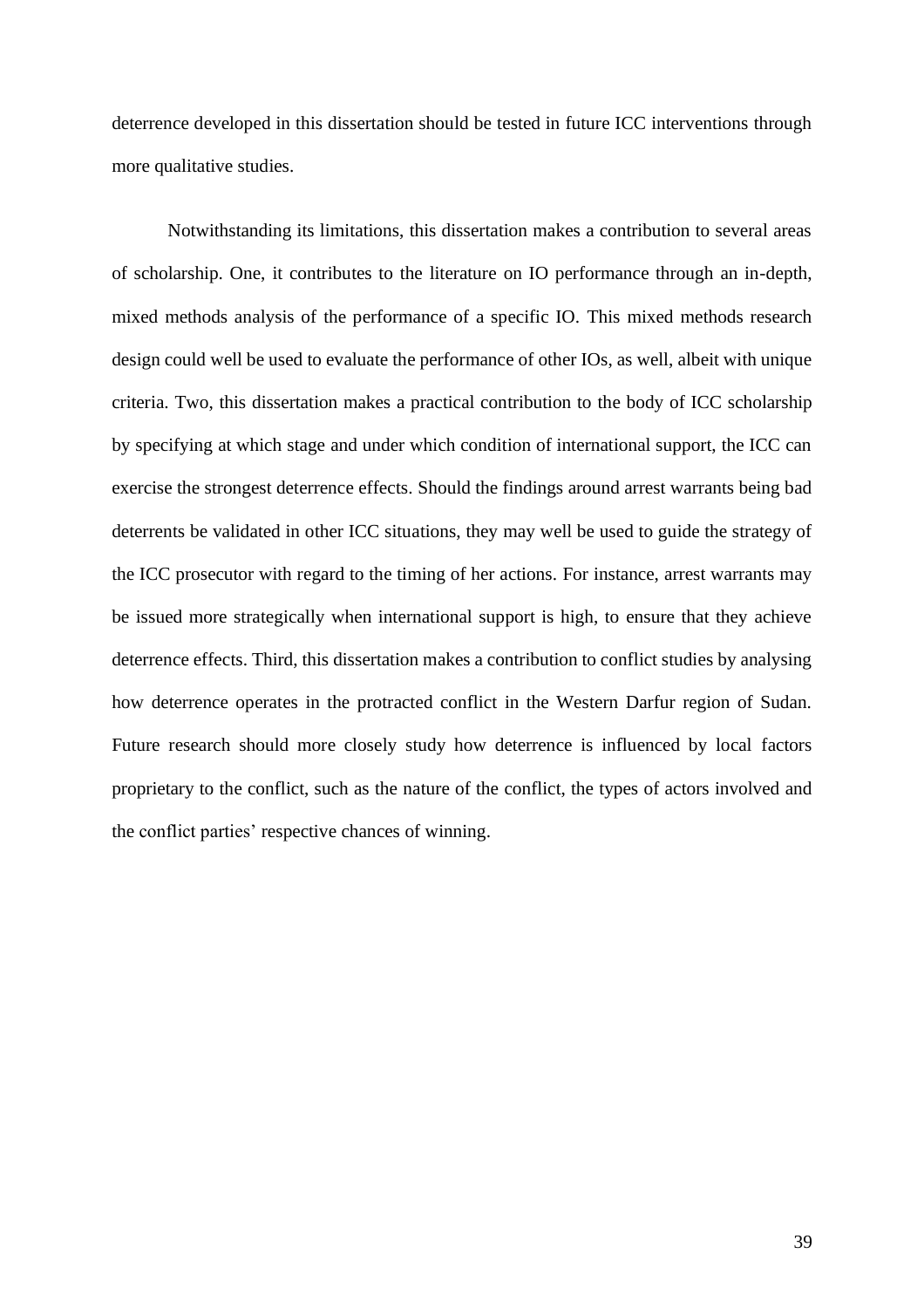# <span id="page-40-0"></span>**7. Bibliography**

- African Union. (2009). *Decision on the meeting of African States Parties to the Rome Statute of the International Criminal Court (ICC) (Doc. Assembly/AU/13(XIII) - Sudan*. [https://reliefweb.int/report/sudan/decision-meeting-african-states-parties-rome](https://reliefweb.int/report/sudan/decision-meeting-african-states-parties-rome-%09statute-international-criminal-court-icc)[statute-international-criminal-court-icc](https://reliefweb.int/report/sudan/decision-meeting-african-states-parties-rome-%09statute-international-criminal-court-icc)
- Akhavan, P. (2001). Beyond Impunity: Can International Criminal Justice Prevent Future Atrocities? *The American Journal of International Law*, *95*(1), 7-31. [https://doi.org/10.2307/2642034.](https://doi.org/10.2307/2642034)
- Akhavan, P. (2009). Are International Criminal Tribunals a Disincentive to Peace?: Reconciling Judicial Romanticism with Political Realism. *Human Rights Quarterly*, *31*(3), 624-654. [https://doi.org/10.1353/hrq.0.0096.](https://doi.org/10.1353/hrq.0.0096)
- Al Jazeera. (2020). Darfur war crime fugitive Ali Kushayb now in ICC custody. *Al Jazeera*. [https://www.aljazeera.com/news/2020/06/darfur-war-crime-fugitive-ali-kushayb-icc](https://www.aljazeera.com/news/2020/06/darfur-war-crime-fugitive-ali-kushayb-icc-%20%09custody-200609150651239.html)[custody-200609150651239.html.](https://www.aljazeera.com/news/2020/06/darfur-war-crime-fugitive-ali-kushayb-icc-%20%09custody-200609150651239.html)
- Alvarez, A. (2008). Destructive Beliefs: Genocide and the Role of Ideology. In A. Smeulers & R. Haveman (Eds.), *Supranational Criminology: Towards a Criminology of International Crimes* (pp. 213-231). Springer.
- Amnesty International. (2007). *Sudan: Arms continuing to fuel serious human rights violations in Darfur* (AI Index: AFR 54/019/2007, pp. 1-33).
- Appel, B. J. (2018). In the Shadow of the International Criminal Court: Does the ICC Deter Human Rights Violations? *Journal of Conflict Resolution*, *62*(1), 3-28. [https://doi.org/10.1177/0022002716639101.](https://doi.org/10.1177/0022002716639101)
- Arbour, L. (2014). The Relationship Between the ICC and the UN Security Council. *Global Governance: A Review of Multilateralism and International Organizations*, *20*(2), 195-201. [https://doi.org/10.1163/19426720-02002002.](https://doi.org/10.1163/19426720-02002002)
- Ayeni, V. O., & Olong, M. A. (2017). Opportunities and Challenges to the UN Security Council Referral under the Rome Statute of the International Criminal Court. *African Journal of International and Comparative Law*, *25*(2), 239-260. [https://doi.org/10.3366/ajicl.2017.0193.](https://doi.org/10.3366/ajicl.2017.0193)
- Barnes, G. P. (2011). The International Criminal Court's Ineffective Enforcement Mechanisms: The Indictment of President Omar Al Bashir. *Fordham International Law Journal*, *34*(6), 1584-1619.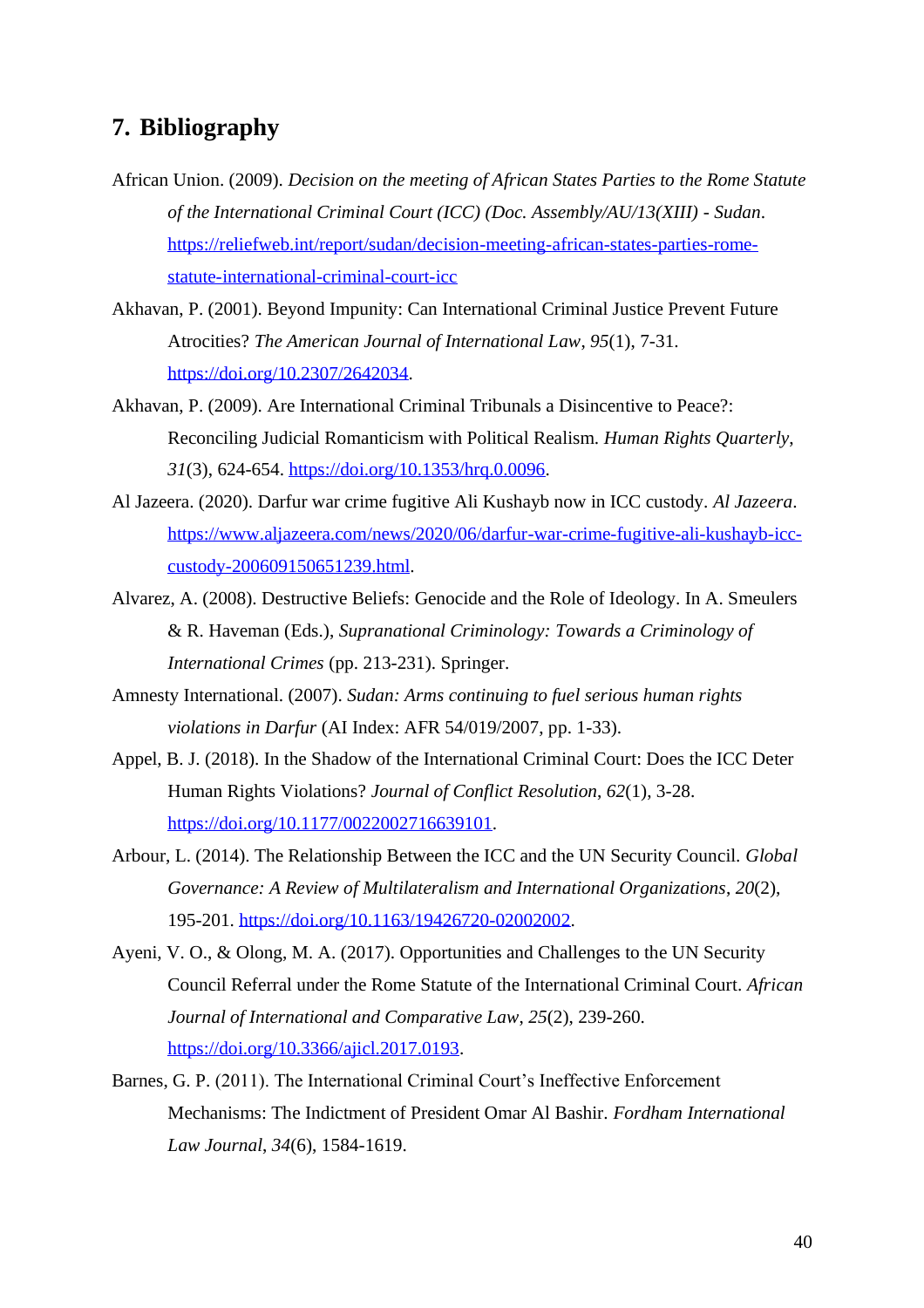- Bass, G. J. (2000). *Stay the Hand of Vengeance* (REV-Revised). Princeton University Press. [https://doi.org/10.2307/j.ctt6wq0sn.](https://doi.org/10.2307/j.ctt6wq0sn)
- Baum, M. A., & Zhukov, Y. M. (2015). Filtering revolution: Reporting bias in international newspaper coverage of the Libyan civil war. *Journal of Peace Research*, *52*(3), 384- 400. [https://doi.org/10.1177/0022343314554791.](https://doi.org/10.1177/0022343314554791)
- BBC News. (2009). Arab leaders back 'wanted' Bashir [http://news.bbc.co.uk/1/hi/7971624.stm.](http://news.bbc.co.uk/1/hi/7971624.stm)
- BBC News. (2010). Genocide added to Bashir warrant. [https://www.bbc.com/news/10603559.](https://www.bbc.com/news/10603559)
- BBC News. (2014). ICC halts Darfur war crime inquiries*.* [https://www.bbc.com/news/world-africa-30458347.](https://www.bbc.com/news/world-africa-30458347)
- BBC News. (2020). Sudan agrees Bashir must face international court. [https://www.bbc.com/news/world-africa-51462613.](https://www.bbc.com/news/world-africa-51462613)
- Beach, D. (2017). Process-Tracing Methods in Social Science. In D. Beach, *Oxford Research Encyclopedia of Politics*. Oxford University Press. [https://doi.org/10.1093/acrefore/9780190228637.013.176.](https://doi.org/10.1093/acrefore/9780190228637.013.176)
- Bikundo, E. (2012). The International Criminal Court and Africa: Exemplary Justice. *Law and Critique*, *23*(1), 21-41. [https://doi.org/10.1007/s10978-011-9094-1.](https://doi.org/10.1007/s10978-011-9094-1)
- Bleijenbergh, I., Korzilius, H., & Verschuren, P. (2011). Methodological criteria for the internal validity and utility of practice-oriented research. *Quality & Quantity*, *45*(1), 145-156. [https://doi.org/10.1007/s11135-010-9361-5.](https://doi.org/10.1007/s11135-010-9361-5)
- Bosco, D. (2011). The International Criminal Court and Crime Prevention: Byproduct or Conscious Goal? *Michigan State Journal of International Law*, *19*(2), 163-200.
- Bosco, D. (2014). *Rough Justice: The International Criminal Court in a world of power politics*. Oxford University Press.
- Branch, A. (2007). Uganda's Civil War and the Politics of ICC Intervention. *Ethics & International Affairs*, *21*(2), 179-198. [https://doi.org/10.1111/j.17477093.2007.00069.x.](https://doi.org/10.1111/j.17477093.2007.00069.x)
- Buckley, C. (2008). China has 'grave concerns' over ICC Sudan decision. *Reuters*. [https://www.reuters.com/article/us-china-sudan-darfur-idUSPEK27439220080715.](https://www.reuters.com/article/us-china-sudan-darfur-idUSPEK27439220080715)
- Buitelaar, T. (2016). The ICC and the Prevention of Atrocities: Criminological Perspectives. *Human Rights Review*, *17*(3), 285-302. [https://doi.org/10.1007/s12142-016-0414-6.](https://doi.org/10.1007/s12142-016-0414-6)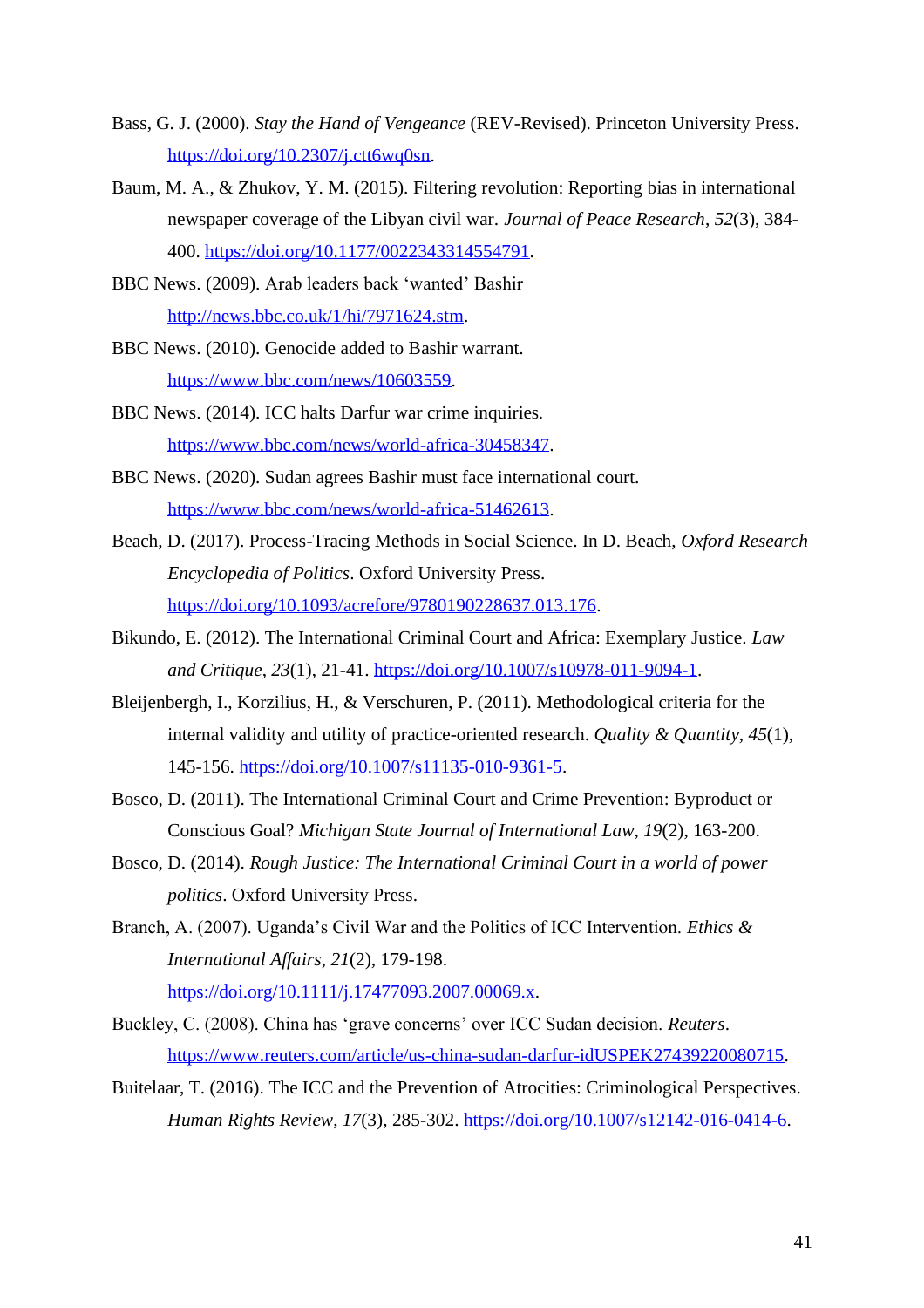- Cameron, A. C., & Trivedi, P. K. (Eds.). (2013). Basic Count Regression. In *Regression Analysis of Count Data* (2nd ed., pp. 69-110). Cambridge University Press; Cambridge Core. [https://doi.org/10.1017/CBO9781139013567.006.](https://doi.org/10.1017/CBO9781139013567.006)
- Cassese, A. (2006). Is the ICC Still Having Teething Problems? *Journal of International Criminal Justice*, *4*(3), 434-441. [https://doi.org/10.1093/jicj/mql033.](https://doi.org/10.1093/jicj/mql033)
- Checkel, J. T. (2005). *It's the Process Stupid! Process Tracing in the Study of European and International Politics*. ARENA Centre for European Studies.
- CICC. (2020). *Abdel Raheem Muhammad Hussein*. Coalition for the International Criminal Court. [http://www.coalitionfortheicc.org/cases/abdel-raheem-muhammad-hussein.](http://www.coalitionfortheicc.org/cases/abdel-raheem-muhammad-hussein)
- CNN. (2012). Sudan's defense minister wanted for war crimes. *CNN*. [https://edition.cnn.com/2012/03/01/world/africa/sudan-war-crimes/index.html.](https://edition.cnn.com/2012/03/01/world/africa/sudan-war-crimes/index.html)
- Collier, D. (2011). Understanding Process Tracing. *PS: Political Science & Politics*, *44*(04), 823-830. [https://doi.org/10.1017/S1049096511001429.](https://doi.org/10.1017/S1049096511001429)
- Colvin, V., & Orchard, P. (2019). The Rohingya jurisdiction decision: A step forward for stopping forced deportations. *Australian Journal of International Affairs*, *73*(1), 16- 21. [https://doi.org/10.1080/10357718.2018.1548563.](https://doi.org/10.1080/10357718.2018.1548563)
- Cronin-Furman, K. (2013). Managing Expectations: International Criminal Trials and the Prospects for Deterrence of Mass Atrocity. *International Journal of Transitional Justice*, *7*(3), 434-454. [https://doi.org/10.1093/ijtj/ijt016.](https://doi.org/10.1093/ijtj/ijt016)
- Cryer, R. (2006). Sudan, Resolution 1593, and International Criminal Justice. *Leiden Journal of International Law*, *19*(1), 195-222. [https://doi.org/10.1017/S0922156505003237.](https://doi.org/10.1017/S0922156505003237)
- Cryer, R., Robinson, D., & Vasiliev, S. (2019). *An Introduction to International Criminal Law and Procedure*. Cambridge University Press. [https://doi.org/10.1017/9781108680455.](https://doi.org/10.1017/9781108680455)
- De Waal, A. (2008). *Darfur, the Court and Khartoum: The Politics of State Non-Cooperation* (N. Waddell & P. Clark, Eds.). Royal African Society.
- Dietrich, J. (2014). The Limited Prospects of Deterrence by the International Criminal Court: Lessons from Domestic Experience. *International Social Science Review*, *88*(3), 1- 27.
- Duursma, A. (2020). Pursuing justice, obstructing peace: The impact of ICC arrest warrants on resolving civil wars. *Conflict, Security & Development*, 1-20. [https://doi.org/10.1080/14678802.2020.1741934.](https://doi.org/10.1080/14678802.2020.1741934)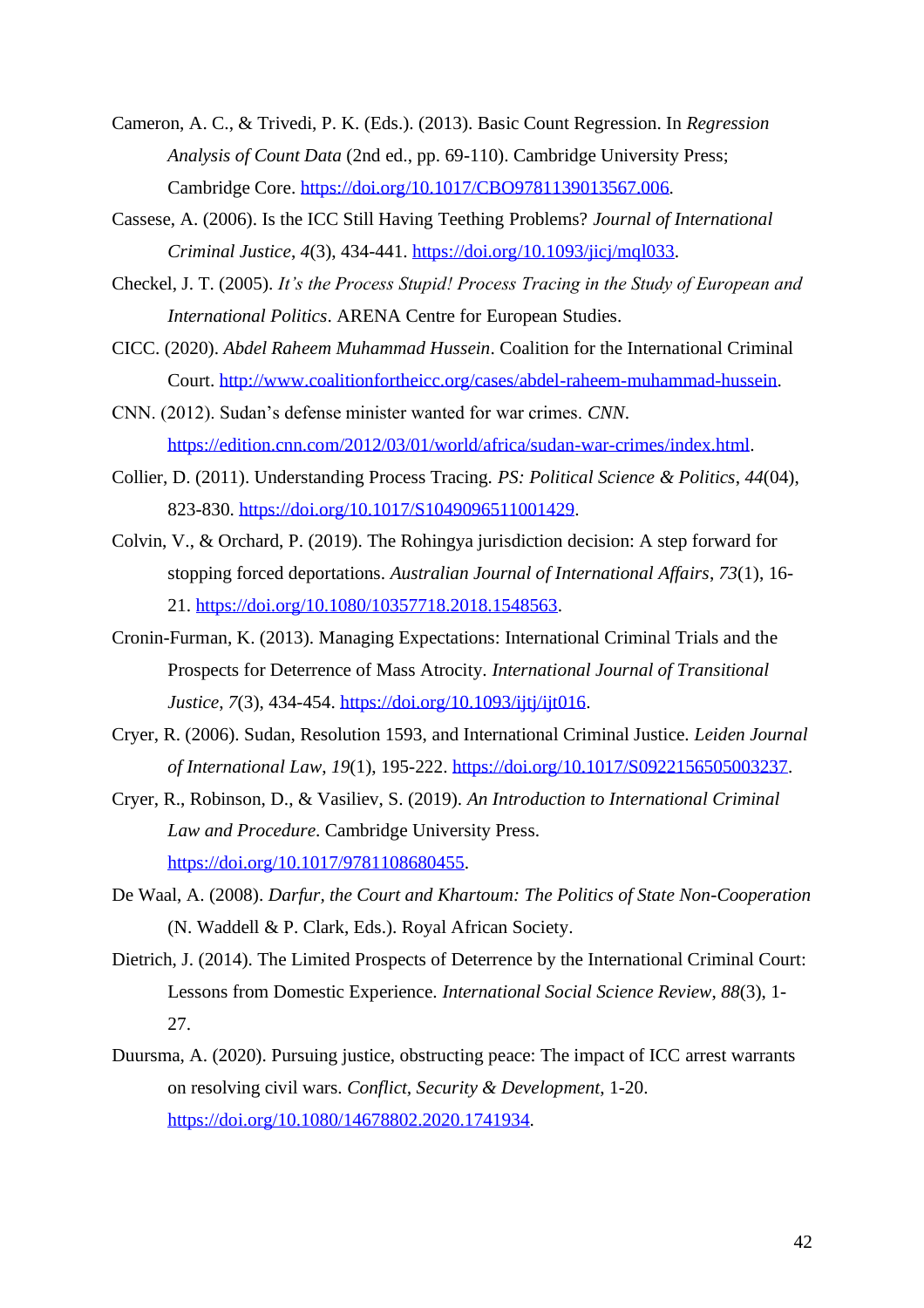- Goodman, R., & Jinks, D. (2003). Measuring the Effects of Human Rights Treaties. *European Journal of International Law*, *14*(1), 171-183. [https://doi.org/10.1093/ejil/14.1.171.](https://doi.org/10.1093/ejil/14.1.171)
- Greig, J. M., & Meernik, J. D. (2014). To Prosecute or Not to Prosecute: Civil War Mediation and International Criminal Justice. *International Negotiation*, *19*(2), 257- 284. [https://doi.org/10.1163/15718069-12341278.](https://doi.org/10.1163/15718069-12341278)
- Gutner, T., & Thompson, A. (2010). The politics of IO performance: A framework. *The Review of International Organizations*, *5*(3), 227-248. [https://doi.org/10.1007/s11558-010-9096-z.](https://doi.org/10.1007/s11558-010-9096-z)
- Hansen, T. O., & Sriram, C. L. (2015). Fighting for Justice (and Survival): Kenyan Civil Society Accountability Strategies and Their Enemies. *International Journal of Transitional Justice*, *9*(3), 407-427. [https://doi.org/10.1093/ijtj/ijv012.](https://doi.org/10.1093/ijtj/ijv012)
- Hatcher-Moore, J. (2017). Is the world's highest court fit for purpose? *The Guardian*. [https://www.theguardian.com/global-development](https://www.theguardian.com/global-development-professionals-network/2017/apr/05/international-criminal-court-fit-purpose)[professionalsnetwork/2017/apr/05/international-criminal-court-fit-purpose.](https://www.theguardian.com/global-development-professionals-network/2017/apr/05/international-criminal-court-fit-purpose)
- Hayashi, N. (2018). Performance of International Criminal Courts and Tribunals. In T. Squatrito, O. Young, A. Follesdal, & G. Ulfstein (Eds.), *The Performance of International Courts and Tribunals* (1st ed., pp. 154-190). Cambridge University Press. [https://doi.org/10.1017/9781108348768.006.](https://doi.org/10.1017/9781108348768.006)
- Higgins, A. (2011). Oil interests tie China to Sudan leader Bashir, even as he faces genocide charges. *Washington Post*. [https://www.washingtonpost.com/world/asia-pacific/oil](https://www.washingtonpost.com/world/asia-pacific/oil-%09ties-china-to-sudans-leader--and-his-foes/2011/06/22/AGDlb6fH_story.html)[ties-china-to-sudans-leader--and-his-foes/2011/06/22/AGDlb6fH\\_story.html.](https://www.washingtonpost.com/world/asia-pacific/oil-%09ties-china-to-sudans-leader--and-his-foes/2011/06/22/AGDlb6fH_story.html)
- Hillebrecht, C. (2016). The Deterrent Effects of the International Criminal Court: Evidence from Libya. *International Interactions*, *42*(4), 616-643. [https://doi.org/10.1080/03050629.2016.1185713.](https://doi.org/10.1080/03050629.2016.1185713)
- Holtermann, J. von H. (2010). A "Slice of Cheese"- A Deterrence-Based Argument for the International Criminal Court. *Human Rights Review*, *11*(3), 289-315. [https://doi.org/10.1007/s12142-009-0139-x.](https://doi.org/10.1007/s12142-009-0139-x)
- Hussein, Y. (2009). Indicting Bashir Is Wrong. *Foreign Policy In Focus*. [https://fpif.org/indicting\\_bashir\\_is\\_wrong/.](https://fpif.org/indicting_bashir_is_wrong/)
- ICC. (2005). *The Prosecutor of the ICC opens investigation in Darfur*. https://www.icccpi.int/Pages/item.aspx?name=the+prosecutor+of+the+icc+opens+investigation+in+d arfur.
- ICC. (2007). *Harun Case*. [https://www.icc-cpi.int/darfur/harun.](https://www.icc-cpi.int/darfur/harun)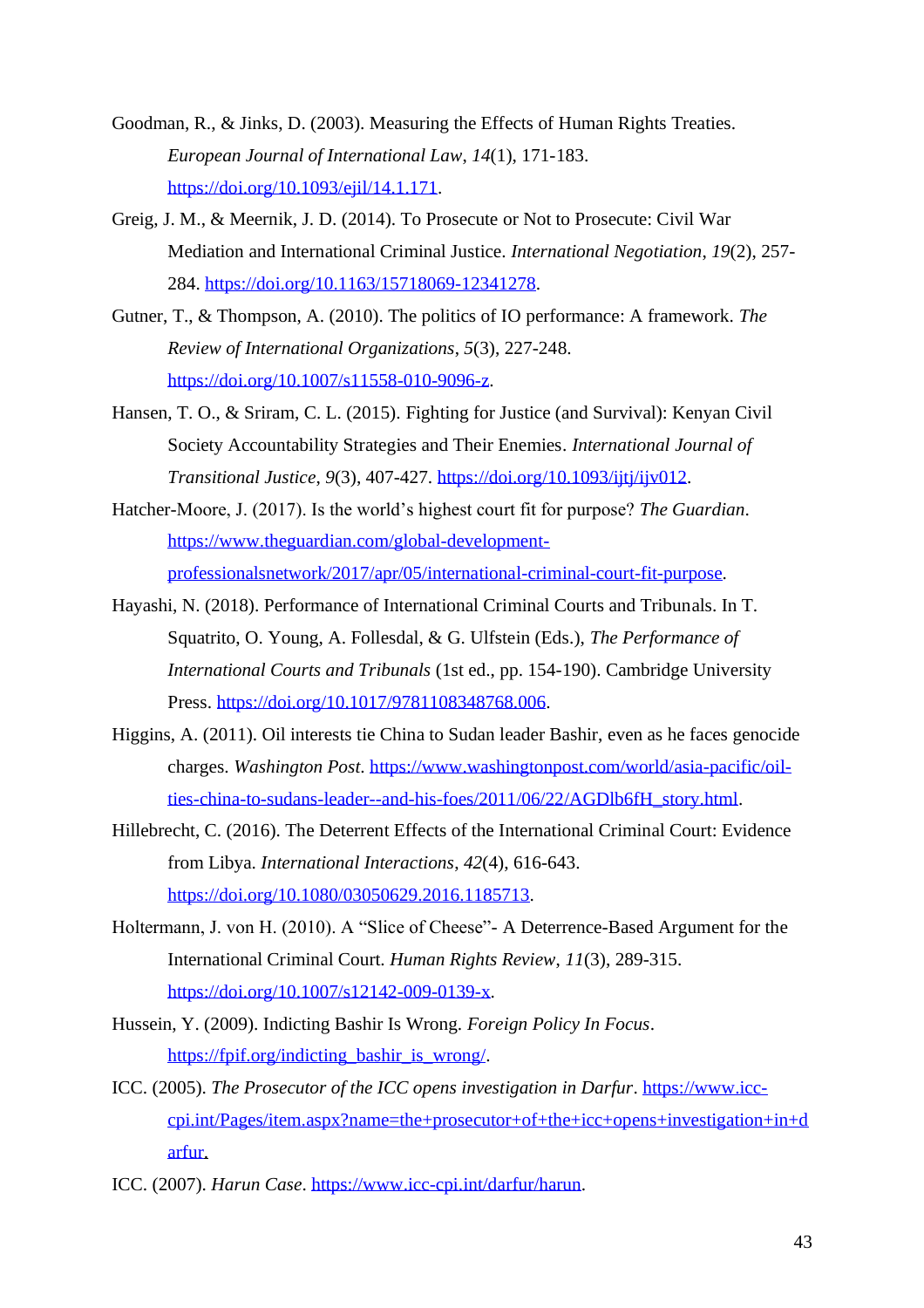ICC. (2009). *Al-Bashir Case*. [https://www.icc-cpi.int/darfur/albashir.](https://www.icc-cpi.int/darfur/albashir)

- ICC. (2010). *Pre-Trial Chamber I issues a second warrant of arrest against Omar Al Bashir for counts of genocide.* [https://www.icc-cpi.int/pages/item.aspx?name=pr557.](https://www.icc-cpi.int/pages/item.aspx?name=pr557)
- ICC. (2012a). *Hussein Case*. [https://www.icc-cpi.int/darfur/hussein.](https://www.icc-cpi.int/darfur/hussein)
- ICC. (2012b). *Statement to the United Nations Security Council on the situation in Darfur UNSCR 1593 (2005)*.
- ICC. (2020). *The Court Today* (ICC-PIDS-TCT-01-112/20\_Eng). https://www.icccpi.int/iccdocs/pids/publications/thecourttodayeng.pdf.
- Jo, H., Radtke, M., & Simmons, B. A. (2018). Assessing the International Criminal Court. In T. Squadrito, O. Young, A. Follesdal, & G. Ulfstein (Eds.), *The Performance of International Courts and Tribunals* (pp. 193-233). Cambridge University Press.
- Jo, H., & Simmons, B. A. (2016). Can the International Criminal Court Deter Atrocity? *International Organization*, *70*(3), 443-475. [https://doi.org/10.1017/S0020818316000114.](https://doi.org/10.1017/S0020818316000114)
- Jopson, B. (2008). ICC move could fuel Sudan instability. *Financial Times*. [https://www.ft.com/content/440627a4-528b-11dd-9ba7-000077b07658.](https://www.ft.com/content/440627a4-528b-11dd-9ba7-000077b07658)
- Khan, K. A. A., & Shah, A. A. (2014). Defensive Practices: Representing Clients Before the International Criminal Court. *Law and Contemporary Problems*, *76*, 191-233.
- King, G., Keohane, R. O., & Verba, S. (1994). Causality and Causal Inference. In *Designing Social Inquiry* (STU-Student edition, pp. 75-114). Princeton University Press; JSTOR. [https://doi.org/10.2307/j.ctt7sfxj.6.](https://doi.org/10.2307/j.ctt7sfxj.6)
- Köchler, H. (2017). Justice and Realpolitik: The Predicament of the International Criminal Court. *Chinese Journal of International Law*, *16*(1), 1-9. [https://doi.org/10.1093/chinesejil/jmx009.](https://doi.org/10.1093/chinesejil/jmx009)
- Ku, J., & Nzelibe, J. (2006). Do International Criminal Tribunals Deter or Exacerbate Humanitarian Atrocities? *Washington University Law Review*, *84*, 777-833.
- Lall, R. (2017). Beyond Institutional Design: Explaining the Performance of International Organizations. *International Organization*, *71*(2), 245-280. [https://doi.org/10.1017/S0020818317000066.](https://doi.org/10.1017/S0020818317000066)
- Luban, D. (2013). After the Honeymoon: Reflections on the Current State of International Criminal Justice. *Journal of International Criminal Justice*, *11*(3), 505-515. https://doi.org/10.1093/jici/mqt023.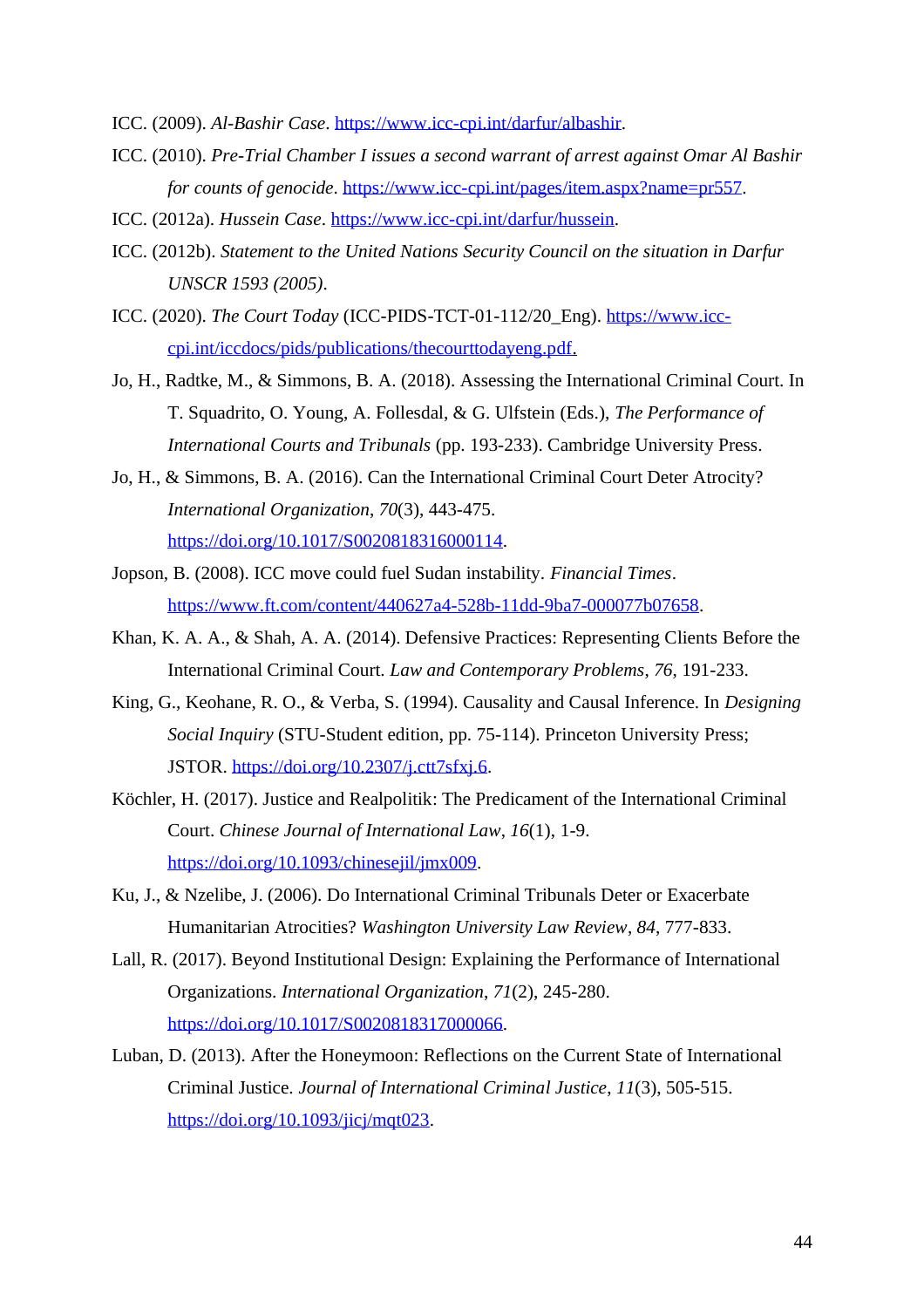- McMillan, N., & Mickler, D. (2013). From Sudan to Syria: Locating 'Regime Change' in R2P and the ICC. *Global Responsibility to Protect*, *5*(3), 283-316. [https://doi.org/10.1163/1875984X-00503004.](https://doi.org/10.1163/1875984X-00503004)
- Meernik, J. (2015). The International Criminal Court and the Deterrence of Human Rights Atrocities. *Civil Wars*, *17*(3), 318-339. [https://doi.org/10.1080/13698249.2015.1100350.](https://doi.org/10.1080/13698249.2015.1100350)
- Mégret, F. (2014). Practices Of Stigmatization. *Law and Contemporary Problems*, *76*, 287- 318.
- Mills, K. (2012). 'Bashir is Dividing Us': Africa and the International Criminal Court. *Human Rights Quarterly*, *34*(2), 404-447. [https://doi.org/10.1353/hrq.2012.0030.](https://doi.org/10.1353/hrq.2012.0030)
- Moffett, L. (2015). Elaborating Justice for Victims at the International Criminal Court: Beyond Rhetoric and The Hague. *Journal of International Criminal Justice*, *13*(2), 281-311. [https://doi.org/10.1093/jicj/mqv001.](https://doi.org/10.1093/jicj/mqv001)
- Moreno-Ocampo, L. (2008). The International Criminal Court: Seeking Global Justice. *Case Western Reserve Journal of International Law*, *40*(1/2), 215-225.
- Nerland, K. (2008). *Trying the Court: An Assessment of the Challenges Facing the ICC in Uganda and Darfur* [M.A. Thesis]. McGill University.
- Nouwen, S. M. H., & Werner, W. G. (2011). Doing Justice to the Political: The International Criminal Court in Uganda and Sudan. *European Journal of International Law*, *21*(4), 941-965. [https://doi.org/10.1093/ejil/chq064.](https://doi.org/10.1093/ejil/chq064)
- Nouwen, Sarah M. H. (Ed.). (2013). Sudan: Complementarity in a state of denial. In *Complementarity in the Line of Fire: The Catalysing Effect of the International Criminal Court in Uganda and Sudan* (pp. 244-336). Cambridge University Press; Cambridge Core. [https://doi.org/10.1017/CBO9780511863264.008.](https://doi.org/10.1017/CBO9780511863264.008)
- OCHA. (2009). *Sudan: Situation Report #2*. United Nations Office for the Coordination of Humanitarian Affairs. [https://reliefweb.int/report/sudan/sudan-ocha-situation-report](https://reliefweb.int/report/sudan/sudan-ocha-situation-report-no-2-13-mar-2009-expulsion-key-ngos-darfur)[no-2-13-mar-2009-expulsion-key-ngos-darfur](https://reliefweb.int/report/sudan/sudan-ocha-situation-report-no-2-13-mar-2009-expulsion-key-ngos-darfur)
- Pennings, P., Keman, H., & Kleinnijenhuis, J. (2006). *Doing Research in Political Science* (2nd ed., pp. 133-182). SAGE Publications Ltd. [https://doi.org/10.4135/9781849209038.](https://doi.org/10.4135/9781849209038)
- Peskin, V., & Boduszynski, M. P. (2016). The Rise and Fall of the ICC in Libya and the Politics of International Surrogate Enforcership. *International Journal of Transitional Justice*, *10*(2), 272-291. [https://doi.org/10.1093/ijtj/ijw001.](https://doi.org/10.1093/ijtj/ijw001)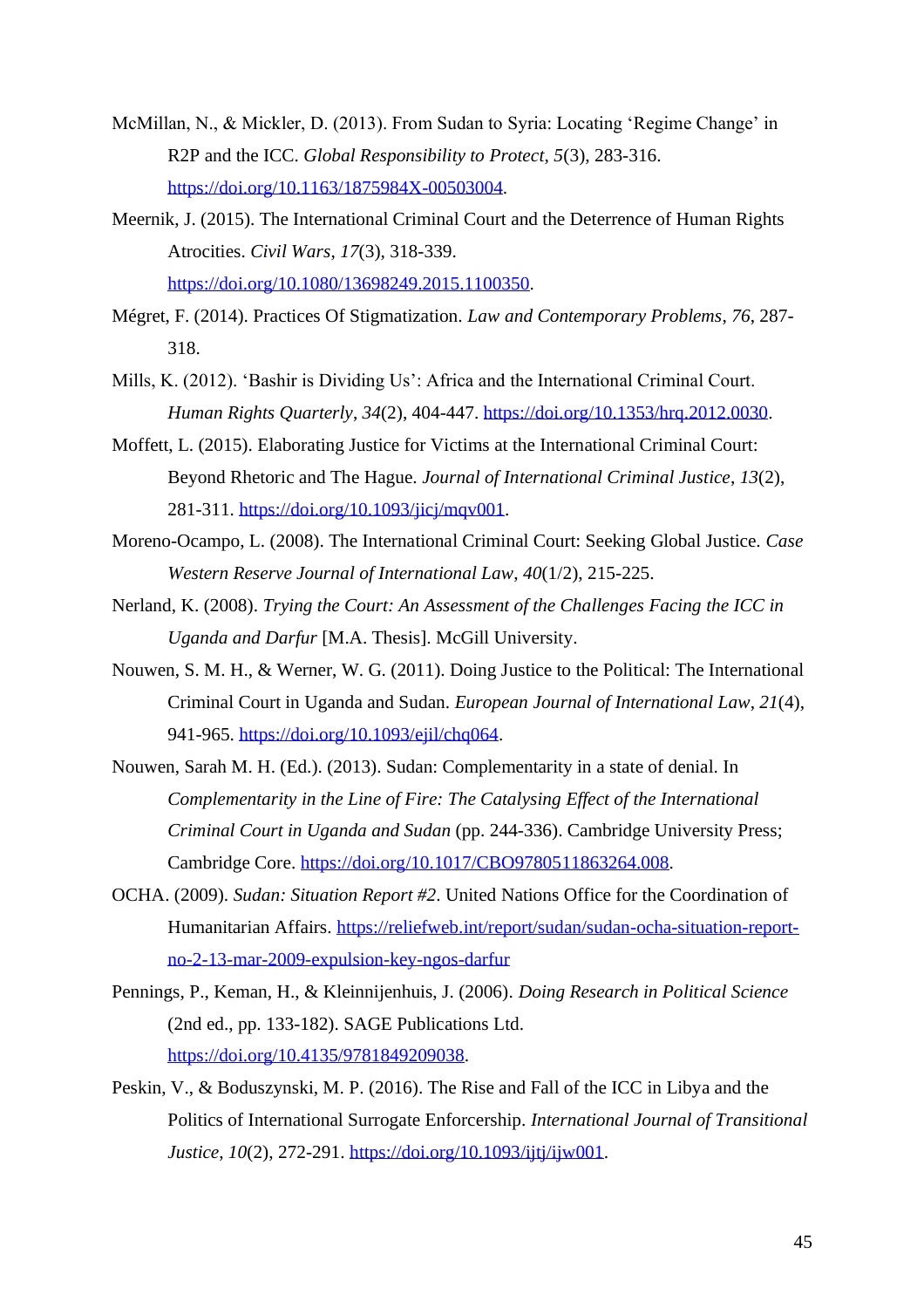- Raleigh, C., Linke, A., Hegre, H., & Karlsen, J. (2010). Introducing ACLED: An Armed Conflict Location and Event Dataset: Special Data Feature. *Journal of Peace Research*, *47*(5), 651-660.
- Roach, S. C. (2013). Legitimising negotiated justice: The International Criminal Court and flexible governance. *The International Journal of Human Rights*, *17*(5–6), 619-632. [https://doi.org/10.1080/13642987.2013.808193.](https://doi.org/10.1080/13642987.2013.808193)
- Robinson, D. (2015). Inescapable Dyads: Why the International Criminal Court Cannot Win. *Leiden Journal of International Law*, *28*(2), 323-347. [https://doi.org/10.1017/S0922156515000102.](https://doi.org/10.1017/S0922156515000102)
- Robson, C., & McCartan, K. (2016). *Real world research: A resource for users of social research methods in applied settings* (Fourth Edition). Chichester, West Sussex, United Kingdom: Wiley.
- Rodman, K. A. (2008). Darfur and the Limits of Legal Deterrence. *Human Rights Quarterly*, *30*(3), 529-560. [https://doi.org/10.1353/hrq.0.0012.](https://doi.org/10.1353/hrq.0.0012)
- Rudolf, P. (2016). Evidence-Informed Prevention of Civil Wars and Mass Atrocities. *The International Spectator*, *51*(2), 86-98. [https://doi.org/10.1080/03932729.2016.1152749.](https://doi.org/10.1080/03932729.2016.1152749)
- Scharpf, F. (1999). *Governing in Europe: Effective and Democratic?* Oxford University Press. [https://doi.org/10.1093/acprof:oso/9780198295457.001.0001.](https://doi.org/10.1093/acprof:oso/9780198295457.001.0001)
- Scheffer, D. J. (2016). Criminal Justice. In J. K. Cogan, I. Hurd, & I. Johnstone (Eds.), *The Oxford Handbook of International Organizations*. Oxford University Press. [https://doi.org/10.1093/law/9780199672202.003.0013.](https://doi.org/10.1093/law/9780199672202.003.0013)
- Schiff, B. N. (2008). The First Situations. In B. N. Schiff, *Building the International Criminal Court* (pp. 194-247). Cambridge University Press; Cambridge Core. [https://doi.org/10.1017/CBO9780511790607.007.](https://doi.org/10.1017/CBO9780511790607.007)
- Shaffer, G., & Ginsburg, T. (2012). The Empirical Turn in International Legal Scholarship. *American Journal of International Law*, *106*(1), 1-46. [https://doi.org/10.5305/amerjintelaw.106.1.0001.](https://doi.org/10.5305/amerjintelaw.106.1.0001)
- Small, M. L. (2011). How to Conduct a Mixed Methods Study: Recent Trends in a Rapidly Growing Literature. *Annual Review of Sociology*, *37*(1), 57-86. [https://doi.org/10.1146/annurev.soc.012809.102657.](https://doi.org/10.1146/annurev.soc.012809.102657)
- Squatrito, T. (2018). Measurement and Methods: Opportunities for Future Research. In T. Squatrito, O. Young, A. Follesdal, & G. Ulfstein (Eds.), *The Performance of International Courts and Tribunals* (pp. 373-405). Cambridge University Press.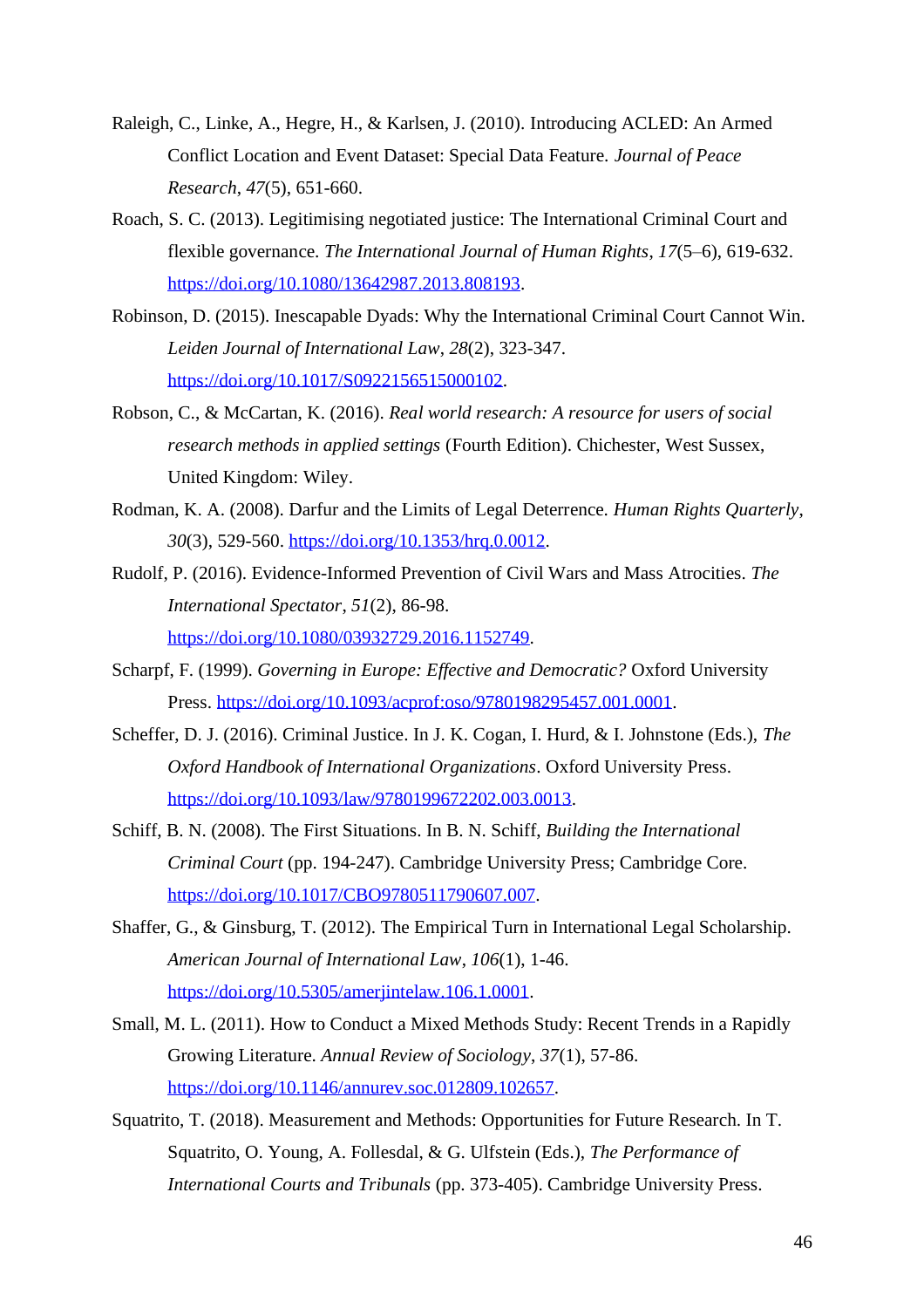- Squatrito, T., Young, O., Follesdal, A., & Ulfstein, G. (Eds.). (2018). A Framework for Evaluating the Performance of International Courts and Tribunals. In *The Performance of International Courts and Tribunals* (pp. 3-35). Cambridge University Press.
- Steffek, J. (2015). The output legitimacy of international organizations and the global public interest. *International Theory*, *7*(2), 263-293. [https://doi.org/10.1017/S1752971915000044.](https://doi.org/10.1017/S1752971915000044)
- Sudan Tribune. (2007). China and Qatar block Security Council statement on Darfur crimes. [https://www.sudantribune.com/spip.php?article25104.](https://www.sudantribune.com/spip.php?article25104)
- Sudan Tribune. (2010). Bashir to be sworn in amid limited international participation. [https://sudantribune.com/Bashir-to-be-sworn-in-amid-limited,35211.](https://sudantribune.com/Bashir-to-be-sworn-in-amid-limited,35211)
- Tallberg, J., Sommerer, T., Squatrito, T., & Lundgren, M. (2016). The performance of international organizations: A policy output approach. *Journal of European Public Policy*, *23*(7), 1077-1096. [https://doi.org/10.1080/13501763.2016.1162834.](https://doi.org/10.1080/13501763.2016.1162834)
- Tanagho, J. E., & Hermina, J. P. (2009). International Community Responds to Darfur: ICC Prosecution Renews Hope for International Justice. *Loyola University Chicago International Law Review*, *6*(2), 367-402.
- Tiemessen, A. (2014). The International Criminal Court and the politics of prosecutions. *The International Journal of Human Rights*, *18*(4–5), 444-461. [https://doi.org/10.1080/13642987.2014.901310.](https://doi.org/10.1080/13642987.2014.901310)
- Tiemessen, A. (2016). The International Criminal Court and the lawfare of judicial intervention. *International Relations*, *30*(4), 409-431. [https://doi.org/10.1177/0047117815601201.](https://doi.org/10.1177/0047117815601201)
- Tribune Business News. (2013). Rights group calls on Chad to arrest Sudan defence minister. [https://search.proquest.com/docview/1346044684?accountid=9630.](https://search.proquest.com/docview/1346044684?accountid=9630)
- UN General Assembly. (1998). Rome Statute of the International Criminal Court. [https://www.icc-cpi.int/resource-library/documents/rs-eng.pdf.](https://www.icc-cpi.int/resource-library/documents/rs-eng.pdf)
- UN Security Council. (2012). *Resolution 2035: Reports of the Secretary-General on the Sudan*.
- Union of International Associations. (2004). *Yearbook of International Organizations*. [https://uia.org/yearbook.](https://uia.org/yearbook)
- Vinjamuri, L. (2016). The International Criminal Court and the Paradox of Authority. *Law and Contemporary Problems*, *79*(1), 276-287.